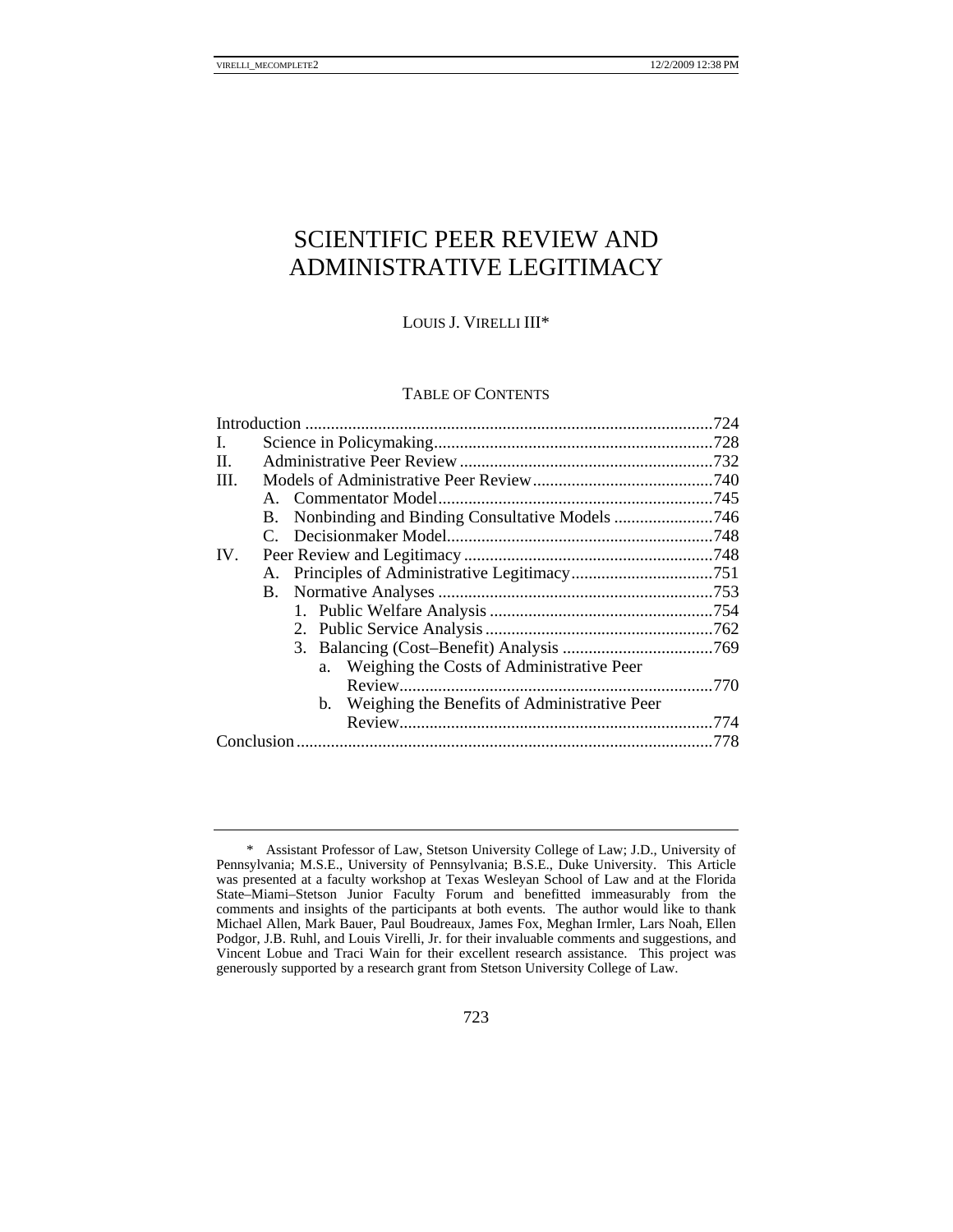#### **INTRODUCTION**

 [I]n a democracy, there is nothing worse than ignoring science, or marginalizing the voice of science for reasons driven by changing political winds.

—Former Surgeon General Dr. Richard Carmona<sup>1</sup>

 Since its inception, policymakers and commentators have hotly debated the legitimacy of the administrative state.<sup>2</sup> That legitimacy depends on agencies providing reasoned explanations for their decisions.<sup>3</sup> Science, on the other hand, enjoys broad, relatively uncontroversial acceptance as a legitimate search for objective truth. $4$  Taken together, the use of scientific information to justify agency action appears to be an ideal tool for promoting administrative legitimacy.<sup>5</sup> Scientific support for a policy position connotes objectivity and reliability in policymaking as well as a

<sup>1</sup>*. The Surgeon General's Vital Mission: Hearing Before the H. Comm. on Oversight and Government Reform*, 110th Cong. 31–32 (2007) (statement of Dr. Richard Carmona, Surgeon General).

<sup>2</sup>*. See* JAMES M. LANDIS, THE ADMINISTRATIVE PROCESS 49–50 (1938); Steven P. Croley, *Theories of Regulation: Incorporating the Administrative Process*, 98 COLUM. L. REV. 1, 3 (1998) ("The sheer power wielded by the administrative state . . . immediately raises questions about its efficacy and even its political legitimacy."); Cynthia R. Farina, *The Consent of the Governed: Against Simple Rules for a Complex World*, 72 CHI.-KENT L. REV. 987, 987 (1997) ("Like an intriguing but awkward family heirloom, the legitimacy problem is handed down from generation to generation of administrative law scholars."); Jerry L. Mashaw, *Small Things Like Reasons Are Put in a Jar: Reason and Legitimacy in the Administrative State*, 70 FORDHAM L. REV. 17, 23–25 (2001) (addressing the legitimacy of the administrative state through the role of reason-giving); Mark Seidenfeld, *A Civic Republican Justification for the Bureaucratic State*, 105 HARV. L. REV. 1511, 1512 (1992) ("Over the past century, the powers and responsibilities of administrative agencies have grown to an extent that calls into question the constitutional legitimacy of the modern federal bureaucracy.").

<sup>3</sup>*. See* Lisa Schultz Bressman, *Disciplining Delegation After* Whitman v. American Trucking Ass'ns, 87 CORNELL L. REV. 452, 485 (2002) ("[Administrative law principles] require agencies in general to articulate a basis for their policy determinations and, in particular, to articulate the standards for those determinations."); Cary Coglianese & Gary E. Marchant, *Shifting Sands: The Limits of Science in Setting Risk Standards*, 152 U. PA. L. REV. 1255, 1256 (2004) ("Administrative law aspires to bring reason to agency policymaking."); Mashaw, *supra* note 2, at 24.

<sup>4</sup>*. See* LINUS PAULING, NO MORE WAR! 209 (1958) ("Science is the search for the truth . . . ."); CHARLES SANDERS PEIRCE, PRAGMATISM AS A PRINCIPLE AND METHOD OF RIGHT THINKING 266 (Patricia Ann Turrisi ed., 1997) ("[T]here is one thing even more vital to science than intelligent methods; and that is, the sincere desire to find out the truth, whatever it may be . . . .").

<sup>5</sup>*. See* Dr. Bruce Alberts, President, Nat'l Acad. of Scis., Science and Human Needs: Address at the National Academy of Sciences' 137th Annual Meeting (May 1, 2000), http://www.nasonline.org/site/DocServer/2000address.pdf?docID=982 ("Scientists, as http://www.nasonline.org/site/DocServer/2000address.pdf?docID=982 ("Scientists, as practitioners, teach important *values*. These include honesty, an eagerness for new ideas, the sharing of knowledge for public benefit, and a respect for evidence that requires verification by others. These 'behaviors of science' make science a catalyst for democracy.").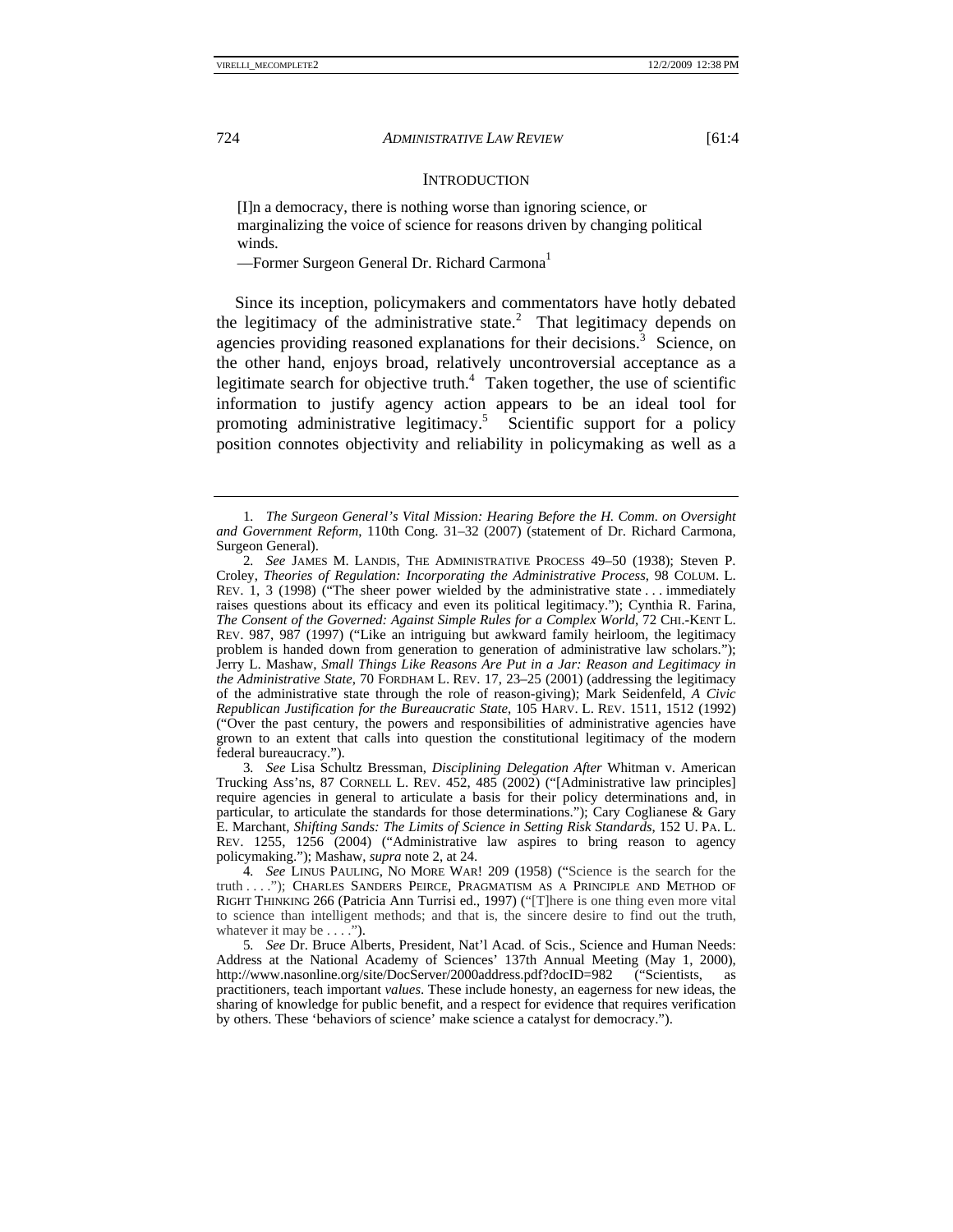corresponding constraint on agency discretion<sup>6</sup> that is consistent with our democratic principles. But what happens when the scientific information cited by the agency is not necessarily credible or, even worse, was manipulated by policymakers to support a predetermined political outcome?

In 2003, for example, the Environmental Protection Agency (EPA) chose not to promulgate additional regulations regarding the weed killer atrazine<sup>7</sup> despite numerous corroborating studies by independent scientists showing that the compound was highly dangerous in test animals<sup>8</sup> and the fact that the European Union had recently banned the compound on similar grounds.<sup>9</sup> The EPA pointed to scientific uncertainty about the potential dangers of atrazine as the basis for its regulatory inaction.<sup>10</sup> This uncertainty resulted from studies supporting atrazine's safety by atrazine's manufacturer, Syngenta, that were later deemed fundamentally flawed by an independent panel of experts convened by the  $EPA$ <sup>11</sup>. The result was an administrative process that may not only have been informed by unreliable science, but that was perceived as "manufacturing [scientific] uncertainty" in order to justify a predetermined policy position.<sup>12</sup>

A similar situation occurred in 2006 when the Food and Drug

9*. See id.* ("[C]oncerns about the herbicide led the European Union to ban atrazine . . . ."). In fact, more than one of the scientists who supported the conclusion that atrazine was dangerous was at one time hired by the chemical's manufacturer to study its effects. *See also id.* (noting that Syngenta team members Tyrone B. Hayes and James Carr each made statements regarding atrazine's harmful effects on frogs).

<sup>6</sup>*. See* KENNETH CULP DAVIS, DISCRETIONARY JUSTICE 6 (Greenwood Press 1980) (1969) ("All policy-making, by its intrinsic nature, is discretionary . . . ."); LANDIS, *supra* note 2, at 52 (discussing administrative authority in terms of discretion).

<sup>7</sup>*. See* Rick Weiss, *"Data Quality" Law Is Nemesis of Regulation*, WASH. POST, Aug. 16, 2004, at A1 (explaining that in the same month that the European Union banned atrazine, "the EPA decided to permit ongoing use in the United States with no new restrictions").

<sup>8</sup>*. See id.* (noting that the harmful effects of atrazine "have been echoed by at least four other independent research teams in three countries").

<sup>10</sup>*. See id*. (listing the scientific grounds on which further regulation of atrazine was challenged).

<sup>11</sup>*. See* FIFRA SCIENTIFIC ADVISORY PANEL MEETING, POTENTIAL DEVELOPMENTAL EFFECTS OF ATRAZINE ON AMPHIBIANS 20–22 (2003).

 <sup>12.</sup> Professor David Michaels, the Energy Department's former Assistant Secretary for Environment, Safety, and Health under President Clinton, defined *manufacturing uncertainty* as "reanalyz[ing] the data to make [previously firm] conclusions disappear poof. Then they say one study says yes and the other says no, so we're nowhere." Weiss, *supra* note 7. Concern about this type of agency behavior is not new to administrative law or limited to specific political administrations or parties. *See, e.g.*, Adrian Vermeule, *The Parliament of the Experts*, 58 DUKE L.J. 2231, 2257–58 (2009) (providing an example from 2006 of the EPA citing scientific uncertainty that was not recognized by retained scientific experts); Wendy E. Wagner, *The Science Charade in Toxic Risk Regulation*, 95 COLUM. L. REV. 1613, 1628–50 (1995) (describing in 1995 three categories of "science charade": "unintentional," "intentional," and "premeditated").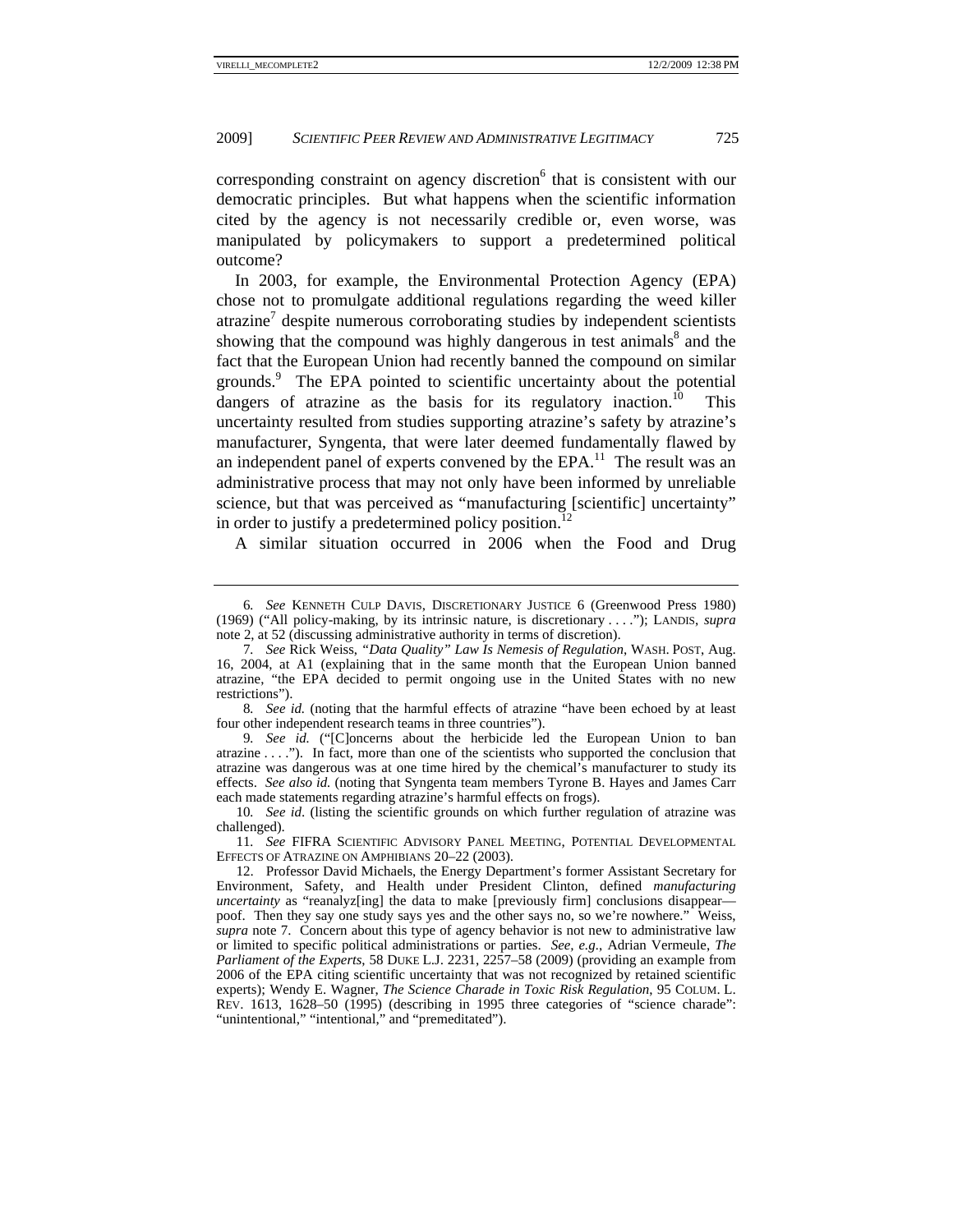Administration (FDA) approved Plan B, the "morning-after pill," for overthe-counter  $(OTC)$  sale.<sup>13</sup> Agency scientists and independent advisers determined that the pill was safe for OTC purchase by women of any age.<sup>14</sup> FDA policymakers, however, only approved OTC sales of Plan B for women 18 years of age and older.<sup>15</sup> In congressional testimony about this decision, the acting head of the FDA, Dr. Andrew von Eschenbach, stated that the decision was ultimately a medical rather than a political one,  $^{16}$  and that the scientific evidence of the pill's safety for minors was unclear, leaving the FDA essentially no choice but to limit OTC sales of Plan B on the basis of age.<sup>17</sup> Like the atrazine decision, the FDA's explanation for its decision on Plan B was perceived as both substantively uninformed and based on "manufactured uncertainty."<sup>18</sup> A federal court reviewing a challenge to the Plan B decision vacated in part and remanded the decision to the agency.19 It ordered that the drug be made available for OTC sales to women age 17 and older on the grounds that the FDA's decision to the contrary was unsupported by scientific evidence. $20$ 

These examples highlight the dangers faced by agencies in supporting their policy decisions with unreliable scientific information; $21$  without

15*. See* Stein, *supra* note 13 (noting that the FDA permitted OTC sales of Plan B to women eighteen years of age and older in an August 25, 2006 ruling).

16*. See* McNamara, *supra* note 14 (quoting Dr. von Eschenbach as saying he made the decision to consider OTC sales of Plan B "not on a political ideology, but on a medical ideology").

17*. See id.* (reporting that Dr. von Eschenbach said "[D]ata did not support the safe over-the-counter use [of Plan B] by minors.").

19*. See* Tummino v. Torti, 603 F. Supp. 2d 519, 550 (E.D.N.Y. 2009).

20. The court explained its reasoning as follows:

[N]o useful purpose would be served by continuing to deprive 17 year olds access to Plan B without a prescription. Indeed, the record shows that FDA officials and staff both agreed that 17 years olds can use Plan B safely without a prescription. The FDA's justification for this age restriction, that pharmacists would be unable to enforce the prescription requirement if the cutoff were age 17, rather than 18, lacks all credibility.

*Id.* at 524.

<sup>13</sup>*. See* Rob Stein, *Plan B Use Surges, and So Does Controversy*, WASH. POST, July 13, at A1, *available at* http://www.washingtonpost.com/wpdyn/content/article/2007/07/12/AR2007071202146.html (reporting increased use of Plan B approximately one year after OTC sales were approved).

<sup>14.</sup> See Melissa McNamara, *FDA Pick Pressed on Morning-After Pill*, CBS News, g. 1, 2006, http://www.cbsnews.com/stories/2006/08/01/health/ Aug. 1, 2006, http://www.cbsnews.com/stories/2006/08/01/health/ main1856852.shtml?source=search\_story ("The FDA's own scientists say the [Plan B] pills are safe, and . . . a panel of independent advisors overwhelmingly backed nonprescription sales for all ages.").

 <sup>18.</sup> Nancy Northrup, president of New York's Center for Reproductive Rights, argued that "[t]here's no medical basis for restricting teenagers' access to emergency contraception." Stein, *supra* note 13; *see also* Vermeule, *supra* note 12; Wagner, *supra* note 12; Weiss, *supra* note 7 (quoting Professor David Michaels's description of the atrazine regulatory process as an example of "manufacturing [scientific] uncertainty").

 <sup>21.</sup> It should be noted that although these examples occurred during the George W.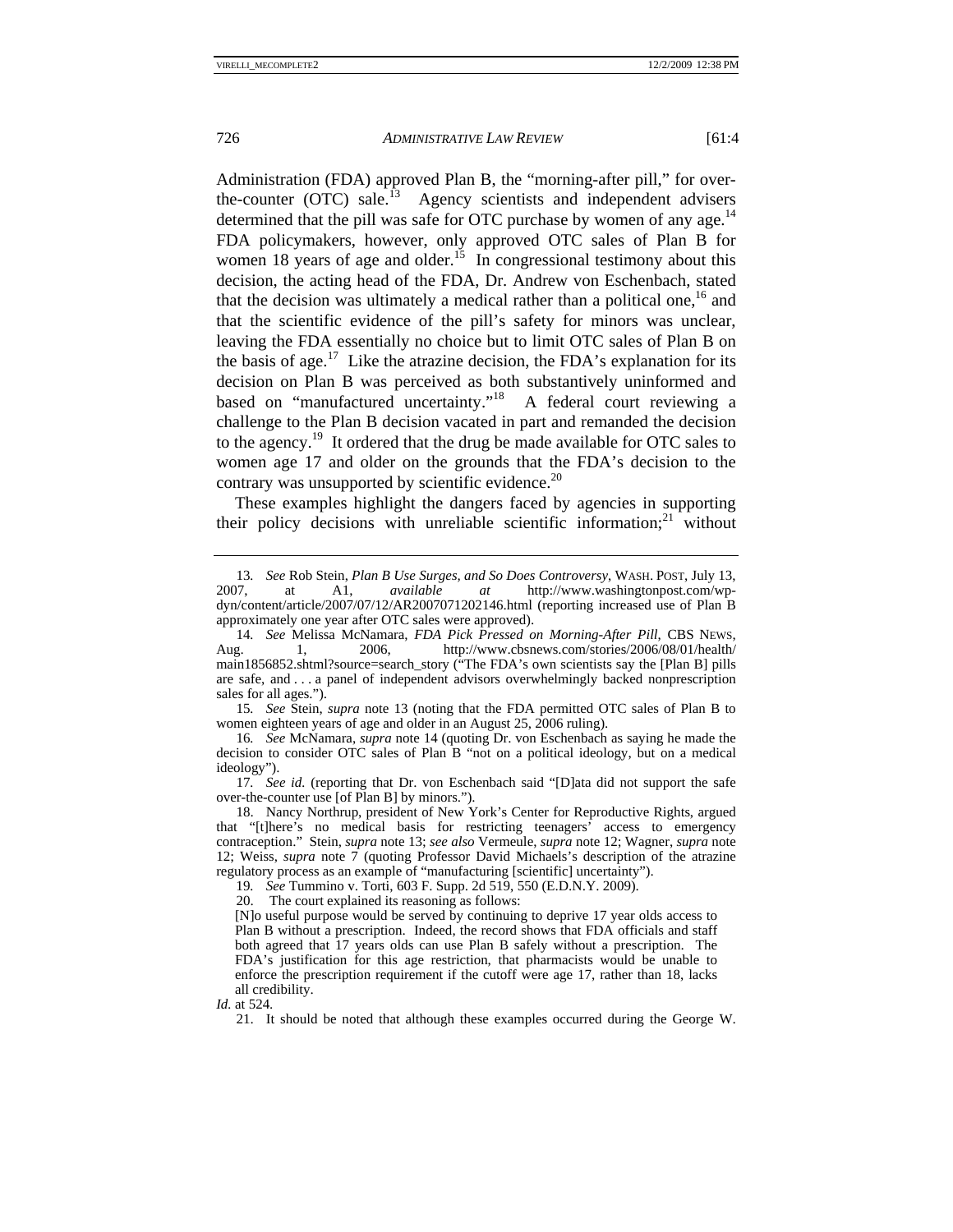public confidence in the scientific underpinnings of a given decision, the political legitimacy of that decision is compromised. At least in part as a response to this concern, many agencies have adopted scientific peer review programs.<sup>22</sup> Despite their prevalence, however, these programs rarely, if ever, specify the scope and nature of the relationship between peer reviewers and administrators.

This Article examines the relationship between peer reviewers and administrators as it pertains to the legitimacy of administrative decisions based on scientific information. Part I outlines the role of scientific information in policymaking. Part II defines the concept of "administrative peer review"—independent, scientific peer review employed in the administrative process.<sup>23</sup> Part III considers the potential relationships between peer reviewers and administrators and explores those relationships through four different models of administrative peer review. Part IV develops and applies a series of normative frameworks, including a cost– benefit analysis, through which those models are evaluated in the context of administrative legitimacy. The Conclusion provides some resulting observations about the theoretical basis for existing and future

22*. See, e.g.*, U.S. GEN. ACCOUNTING OFFICE, FEDERAL RESEARCH: PEER REVIEW PRACTICES AT FEDERAL SCIENCE AGENCIES VARY 18–70 (1999) [hereinafter GAO PEER REVIEW REPORT] (describing varying peer review practices at twelve federal agencies).

Bush Administration, the problems associated with unreliable scientific information being incorporated—knowingly or otherwise—into agency policymaking are not limited to a particular administration or political party. *See, e.g.*, Kathryn A. Watts, *Proposing a Place for Politics in Arbitrary and Capricious Review*, 119 YALE L.J. (forthcoming 2009) (manuscript at 40), *available at* http://ssrn.com/abstract=1353519 (stating that the current technocratic model of administrative law incentivizes agencies "to dress up their decisions in technocratic terms and to hide political influences," and that "[a]gencies, accordingly, may well be tempted to align facts and science with political choices rather than giving science its own rightful place that is separate from political or value-laden considerations"). Even after President Obama issued his "Memorandum for the Heads of Executive Departments and Agencies," in which he stated that "[s]cience and the scientific process must inform and guide decisions of my Administration . . . ." Press Release, The White House, Memorandum for the Heads of Executive Departments and Agencies (Mar. 9, 2009), the scientific integrity of administrative policy decisions in the Obama Administration have been drawn into question. *See, e.g.*, Tom Doggett, *Obama Opposition to Nuclear Waste Site Questioned*, **REUTERS.COM,** Apr. 30, 2009, http://www.reuters.com/article/environmentNews/idUSTRE53T7MH20090430 (describing the debate over whether the Obama Administration's policy decision to not store nuclear waste at the Yucca Mountain depository is supported by scientific evidence).

 <sup>23.</sup> For purposes of this discussion, *administrative process* will refer generally to administrative rulemaking, as that is the environment in which agencies most frequently rely on peer review. *See* J.B. Ruhl & James Salzman, *In Defense of Regulatory Peer Review*, 84 WASH. U. L. REV. 1, 15 (2006). There is no apparent reason, however, why the concepts employed here could not be applied to the entire range of agency functions, including the "universe of regulatory decisions involving the grant of permits and licenses." *Id.* at 8 n.26 (quoting Wendy E. Wagner, *The "Bad Science" Fiction: Reclaiming the Debate over the Role of Science in Public Health and Environmental Regulation*, 66 LAW & CONTEMP. PROBS. 63, 73 (2003)).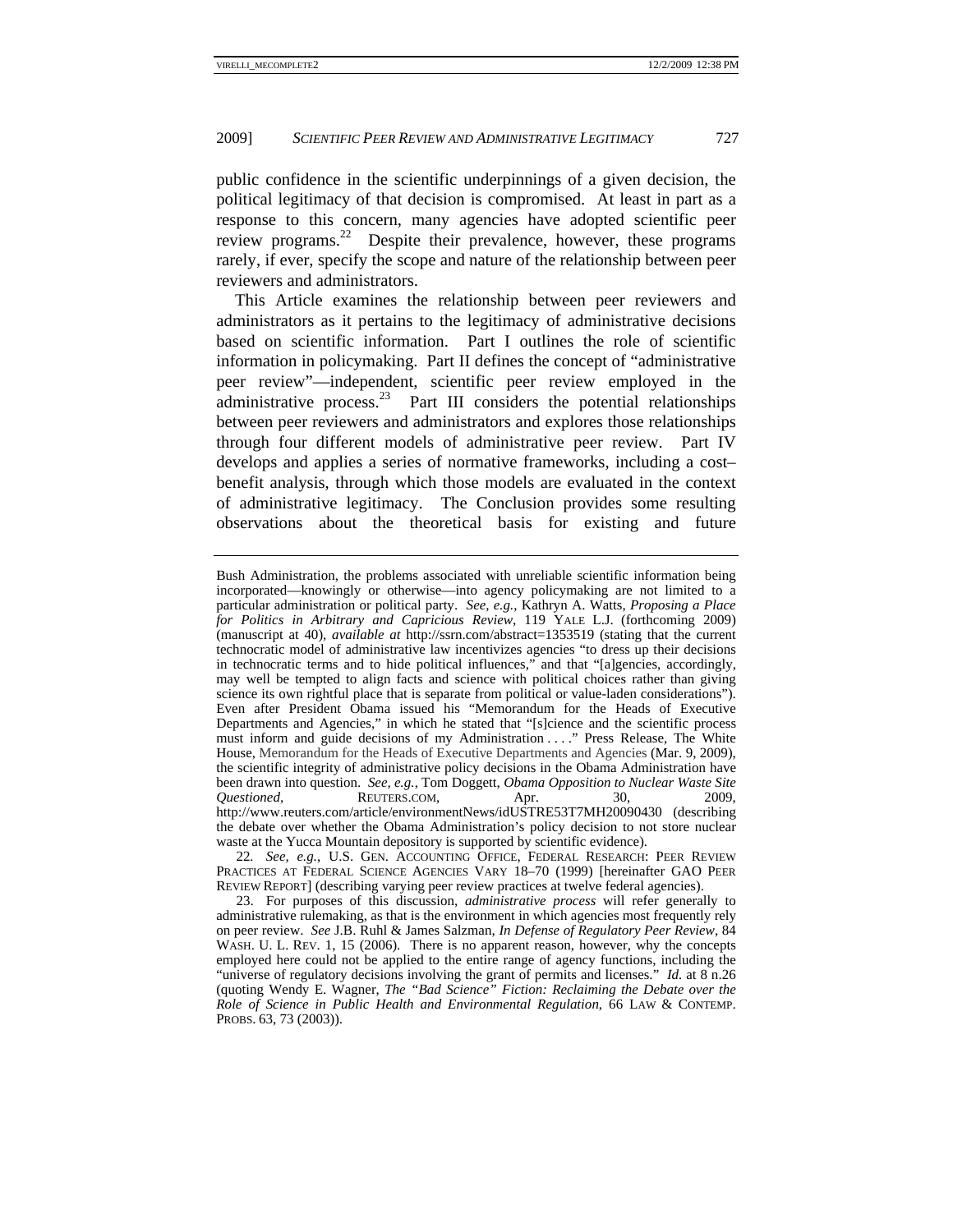manifestations of administrative peer review, and raises some issues for further consideration.

#### I. SCIENCE IN POLICYMAKING

Since the administrative expansion of the  $1970s<sup>24</sup>$  agencies have increasingly confronted policy questions that implicate the sciences.<sup>25</sup> Agencies such as the EPA, the FDA, and the Occupational Safety and Health Administration (OSHA) routinely engage in policy analyses<sup>26</sup> that are often driven by scientific "inputs"—relevant scientific information acquired by the agency for the purpose of informing the policymaking process.<sup>27</sup> These inputs can come from a variety of sources, including studies performed by agency scientists, studies conducted by independent or privately funded research groups, or from the scientific literature.<sup>28</sup>

<sup>24</sup>*. See* CASS SUNSTEIN, AFTER THE RIGHTS REVOLUTION 242–44 (1990) (documenting the number and year of origin of federal regulatory agencies as of 1980 and explaining that the 1970s represented "by far the most explosive period of regulatory growth in the nation's history"); MURRAY WEIDENBAUM, CTR. FOR THE STUDY OF AM. BUS., PROGRESS IN FEDERAL REGULATORY POLICY, 1980–2000, at 3–4 (2000) (noting that the federal government adopted a "plethora" of new and expanded regulatory programs in the 1970s and that the staffing and budgetary commitments of those agencies has risen since then).

<sup>25</sup>*. See* SHEILA JASANOFF, THE FIFTH BRANCH: SCIENCE ADVISERS AS POLICYMAKERS 2–3 (1990) ("The rapid expansion of social regulation in [the 1970s] created a host of new agencies and expanded the reach of federal regulatory activity . . . . Simultaneously, the nature of technical decisionmaking in the agencies underwent profound changes ... [F]ledgling agencies were asked to undertake ever more changes . . . . [F]ledgling agencies were asked to undertake ever more complex . . . analyses . . . .").

<sup>26</sup>*. See* Sidney A. Shapiro, *Scientific Issues and the Function of Hearing Procedures: Evaluating the FDA's Public Board of Inquiry*, 1986 DUKE L. J. 288, 291 (describing the scientific analyses performed by the three agencies)*; see also* JASANOFF, *supra* note 25, at 3 (noting the controversy created by the reliance on scientific information by the Environmental Protection Agency (EPA), the Food and Drug Administration (FDA), and the Occupational Health and Safety Administration (OSHA) in setting policy).

 <sup>27.</sup> A common example of this is the use by agencies in environmental risk assessments of scientific "inputs" to justify their political conclusions. *See* Coglianese & Marchant, *supra* note 3, at 1275 (distinguishing "risk assessment" from "risk management" and explaining that the former "is based extensively on scientific information, supplemented with what have been termed 'risk assessment policy' judgments to bridge gaps and uncertainties in the scientific evidence"); *see also* Fred Anderson et al., *Regulatory Improvement Legislation: Risk Assessment, Cost-Benefit Analysis, and Judicial Review*, 11 DUKE ENVTL. L. & POL'Y F. 89, 131–32 (2000) (distinguishing the "scientific inputs for a risk assessment").

 <sup>28.</sup> For purposes of this Article, the fact that scientific inputs can take on a wide variety of disparate forms is essentially irrelevant. Regardless of whether the scientific information at issue for administrators was obtained directly by the agency or through an independent study or literature search, administrative peer reviewers as defined herein will ask the same questions in the same way—Was the scientific information contained in that input acquired by the agency through sound methods and are the scientific conclusions rationally based on that information? Issues that arise directly from the specific form of the input, such as how a literature search was conducted or a particular study was chosen for consideration by administrators, are beyond the scope of this discussion because they do not, in and of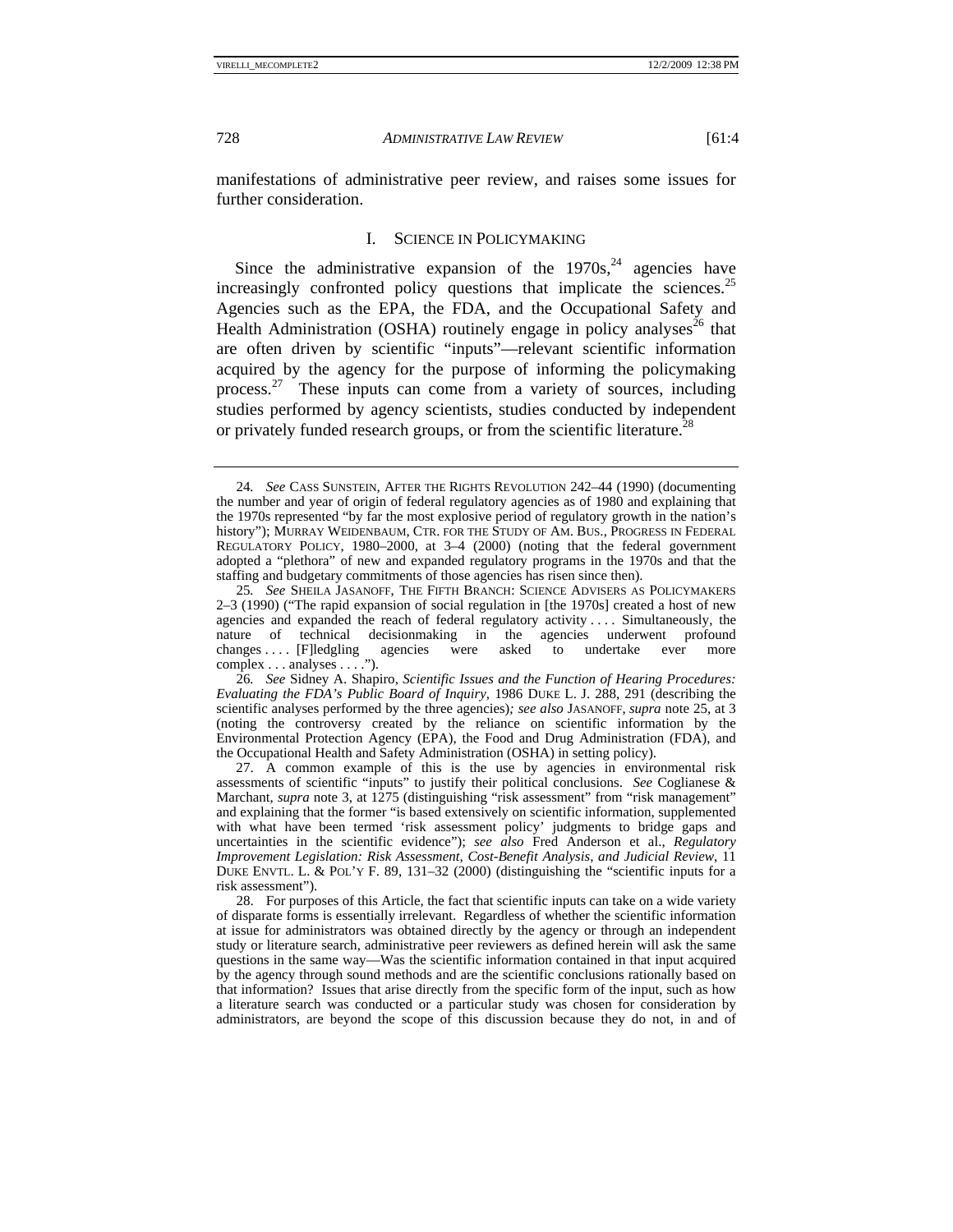When agency activity is informed by scientific inputs, the agency's justification for that activity must also incorporate those inputs.<sup>29</sup> In most cases, scientific inputs will be credible, i.e., they will be developed using methods that are consistent with established norms of scientific investigation, and the agency's reliance on them will not be problematic.<sup>30</sup> Recently, however, as shown in the atrazine and Plan B examples above, accusations of politically expedient uses of unreliable science have created a dangerous cynicism about agency application of scientific information to policy questions and, more significantly, about the integrity of agency explanations for science-based policy decisions.<sup>31</sup>

Reliable scientific information serves two important functions in the administrative process. It provides substantive information that is relevant and helpful to policymakers, and it creates a rational foundation on which administrators may justify their policy determinations.<sup>32</sup> The exclusion of

29*. See, e.g.*, Bressman, *supra* note 3 (explaining the importance of agency explanations for policy decisions in administrative law).

30*. See, e.g.*, Wendy E. Wagner, *The "Bad Science" Fiction: Reclaiming the Debate over the Role of Science in Public Health and Environmental Regulation*, 66 LAW & CONTEMP. PROBS. 63, 72 (2003) (explaining that in the EPA context, "there are surprisingly few examples of EPA using unreliable science or using science inappropriately to support a final regulation"). Among the available scientific inputs, those gathered from peer-reviewed scientific literature are most likely to provide reliable data.

31*. See, e.g.*, U.S. HOUSE OF REPRESENTATIVES COMM. ON OVERSIGHT AND GOV'T REFORM, POLITICAL INTERFERENCE WITH CLIMATE CHANGE SCIENCE UNDER THE BUSH ADMINISTRATION, at i (2007) ("[T]he Bush Administration has engaged in a systematic effort to manipulate climate change science and mislead policymakers and the public about the dangers of global warming."); Gardiner Harris, *White House Is Accused of Putting Politics over Science*, N.Y. TIMES, July 10, 2007, http://www.nytimes.com/2007/07/10/washington/11cnd-surgeon.htm (reporting claims by former Surgeon General Richard H. Carmona that "top officials in the Bush administration repeatedly tried to weaken or suppress important public health reports because of political considerations"); *see also* John Derbyshire, *Will Obama Kill Science?*, NAT'L REV. ONLINE, Oct. 7, 2008, http://article.nationalreview.com/ ?q=Y2U5YTJiMzhjNDNhZTcwZGYyZjcyMzQyZWNmNjJjN2E= (raising questions about the scientific credibility of potential policy initiatives in the Obama Administration).

 32. 5 U.S.C. § 553(c) (2006) (requiring new rules to include a "concise general statement of their basis and purpose"); Mashaw, *supra* note 2, at 24 (recounting the development of the "concise statement" requirement of section 553(c) of the Administrative Procedure Act (APA) "into the requirement of a comprehensive articulation of the factual bases, methodological presuppositions, and statutory authority that justifies any exercise of rulemaking"); Gary K. Meffe et al., *Independent Scientific Review in Natural Resource Management*, 12 CONSERVATION BIOLOGY 268, 268 (1998) ("Independent scientific review (ISR) can help ensure that environmental decisions and policy making reflect the best scientific knowledge of the day . . . . Also ISR can raise the level of public trust in the

themselves, say anything about the credibility of the underlying scientific data or information. This definition of scientific inputs is even broad enough to include scientific information presented to the agency in the notice-and-comment process of informal rulemaking. *See* 5 U.S.C. § 553(c) (2006). Where an agency sought to rely on scientific information provided to it by public comment to justify a policy position, administrative peer review could be employed to review that input as well.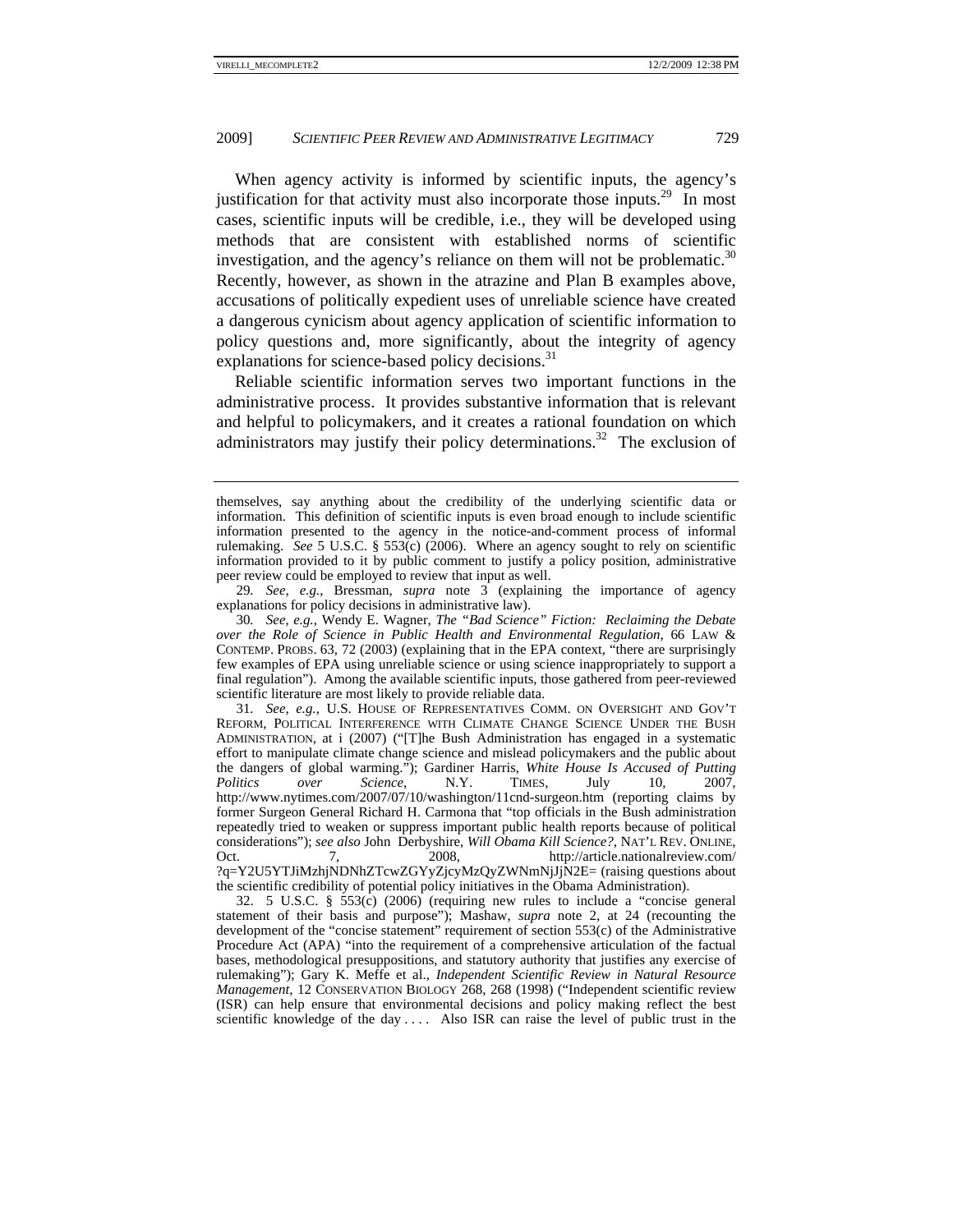unreliable information, however, may be even more important. Whereas a lack of reliable scientific information does not necessarily destroy an agency's ability to make a principled decision, the introduction of unreliable scientific inputs into the political process might. Unreliable scientific information could cause agencies using that information to make poorly informed policy decisions or, more cynically, to "manufacture uncertainty<sup>33</sup> or otherwise mischaracterize scientific inputs in support of a policy decision that is not in fact sustained by scientific data.<sup>34</sup> This in turn creates significant systemic problems, as any weaknesses in the integrity of agency explanations for science-based policy decisions threaten the legitimacy of all administrative decisions based on scientific information.<sup>35</sup>

A common response by agencies to the problems posed by unreliable scientific inputs is the adoption of peer review programs as a form of scientific quality control.<sup>36</sup> Peer review in turn promotes the political legitimacy of science-based agency decisions by enhancing the integrity of

35*. See, e.g.*, Bressman, *supra* note 3.

process, alleviating fears that industries, environmental protection organizations, or government agencies are simply promoting their own interests . . . without benefit of relevant scientific information."); Wagner, *supra* note 30, at 66–67 (citing "bad science" impacting the quality and transparency of agency decisionmaking). As discussed *infra* in Parts IV.A and IV.C, reliable scientific information can also contribute to public confidence in the integrity of the administrative process.

 <sup>33.</sup> Weiss, *supra* note 7 (quoting Professor David Michaels); *see also* Harris, *supra* note 31 (identifying areas in which scientific information became politicized).

 <sup>34.</sup> MARK R. POWELL, SCIENCE AT EPA: INFORMATION IN THE REGULATORY PROCESS 38 (1999) ("The agency's official science advisers serve as important sources of scientific information, as a quality assurance mechanism, and as a source of scientific credibility and legitimacy for decisionmaking."). These phenomena are analogous to Professor J.B. Ruhl's "The Science Made Us Do It" violation. J.B. Ruhl, *Reconstructing the Wall of Virtue: Maxims for the Co-Evolution of Environmental Law and Environmental Science*, 37 ENVTL. L. 1063, 1067–68 (2007). The opposite problem, that of using unreliable scientific information to "manufacture certainty," is less of a concern, as it depends on the total absence of reliable scientific information rather than merely the presence of a single source of unreliable information as in the case of manufacturing uncertainty.

<sup>36</sup>*. See, e.g.*, GAO PEER REVIEW REPORT, *supra* note 22 (describing varying peer review practices at twelve federal agencies); JASANOFF, *supra* note 25, at 84–180 (describing scientific advisory processes of the EPA and FDA); Lars Noah, *Scientific Republicanism: Expert Peer Review and the Quest for Regulatory Deliberation*, 49 EMORY L.J. 1033, 1052–57 (2000) (describing the different approaches to peer review employed at the EPA, FDA, and Consumer Product Safety Commission (CPSC)). As part of its quality control function, peer review performs two discrete tasks. It contributes to the substantive quality of agency decisions by promoting reliable scientific information, and it limits agencies' ability to rely on unreliable science as a politically expedient means of justifying a preferred policy outcome. The importance of peer review to the administrative process was reiterated as part of a recent expert panel on administrative law convened by the House Judiciary Committee. *See House Judiciary Convenes Expert Panel on Reviving U.S. Administrative Conference*, 77 U.S.L. WK. 2627 (2009) ("Another topic worthy of ACUS study is the use by agencies of scientific and technical analysis in rulemaking, including peer review and risk assessment . . . .").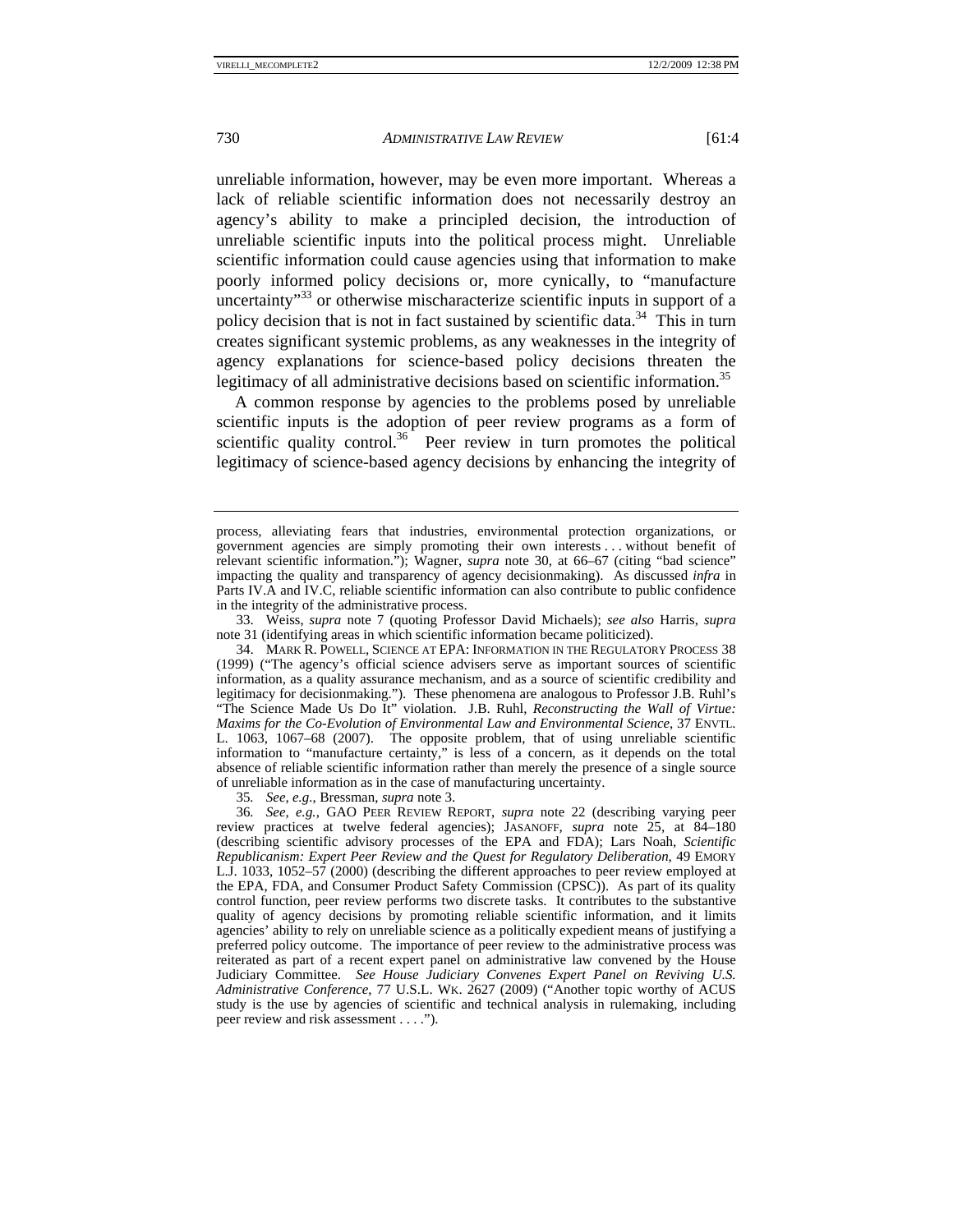the explanations for those decisions.<sup>37</sup> More specifically, agency explanations based on reliable science are better suited to address the principles of expertise, accountability (including transparency),  $38$  and efficiency that are fundamental to legitimate administrative government.<sup>39</sup>

Existing government peer review programs are varied in their specific  $\arctan 640$  but reflect a widely held belief within the scientific and regulatory communities that expert peer review of scientific work product is a useful tool in policymaking.<sup>41</sup> In 2005, the White House Office of Management and Budget (OMB) mandated independent peer review for all important scientific information disseminated by administrative agencies.<sup>42</sup> Like its predecessor policies at individual agencies, the OMB's mandate was somewhat open-ended, leaving the form and scope of peer review to the agencies' discretion.<sup>43</sup> This was done, according to OMB, out of

38*. See* Molly Beutz, *Functional Democracy: Responding to Failures of Accountability*, 44 HARV. INT'L L.J. 387, 428 (2003) (describing transparency as a "precondition" to accountability).

40*. See* GAO PEER REVIEW REPORT, *supra* note 22 (describing varying peer review practices at twelve federal agencies); Noah, *supra* note 36 (describing the different approaches to peer review employed at the EPA, FDA, and CPSC).

41*. See* Lars Noah, *Peer Review and Regulatory Reform*, 30 ENVTL. L. REP. 10,606, 10,606 (2000) ("[E]ssentially everyone applauds the idea of using independent peer review in the regulatory process."); *see also* Final Information Quality Bulletin for Peer Review, 70 Fed. Reg. 2664, 2666 (Jan. 14, 2005) [hereinafter OMB Bulletin] ("A wide variety of authorities have argued that peer review practices at federal agencies need to be strengthened."); Thomas S. Burack, Note, *Of Reliable Science: Scientific Peer Review, Federal Regulatory Agencies, and the Courts*, 7 VA. J. NAT. RESOURCES L. 27, 107 (1987) (identifying six case studies in support of the agency view that peer review can strengthen administrative decisionmaking).

 42. OMB Bulletin, *supra* note 41, at 2665 ("This Bulletin establishes that important scientific information shall be peer reviewed by qualified specialists before it is disseminated by the Federal government.").

43*. See id.* ("We recognize that different types of peer review are appropriate for different types of information. Under this Bulletin, agencies are granted broad discretion to

 <sup>37.</sup> It is important to clarify that the contribution of peer review that is the focus of this discussion is its ability to identify and prevent agency use of "bad" or "unreliable" scientific information. This is distinguishable from the question of how peer review can influence the potential misuse by administrative agencies of "good" or "credible" science. *See* Ruhl & Salzman, *supra* note 23, at 35 (distinguishing between "cases in which an agency produces or employs 'bad science' and cases in which an agency misuses 'good science'"). Because this Article defines scientific peer review as pertaining only to the credibility of scientific inputs rather than to science-based policymaking as a whole, it does not consider cases where an agency misuses "good science." For an interesting discussion of the potential use of peer review in connection with agency misuse of credible science, see *id.* at 15.

<sup>39</sup>*. See* Jost Delbrück, *Exercising Public Authority Beyond the State: Transnational Democracy and/or Alternative Legitimation Strategies?*, 10 IND. J. GLOBAL LEGAL STUD. 29, 34 (2003) ("[W]e find several elements and criteria that are held to contribute to the legitimacy of the exercise of public authority . . . . [S]uch criteria are transparency and efficiency of government (or more broadly, public authority), and actions and accountability . . . . Finally, we may add expertise as a factor that can contribute to the acceptability of acts of public authorities."). The interrelationship between administrative peer review and these principles is addressed in Part IV, *infra*.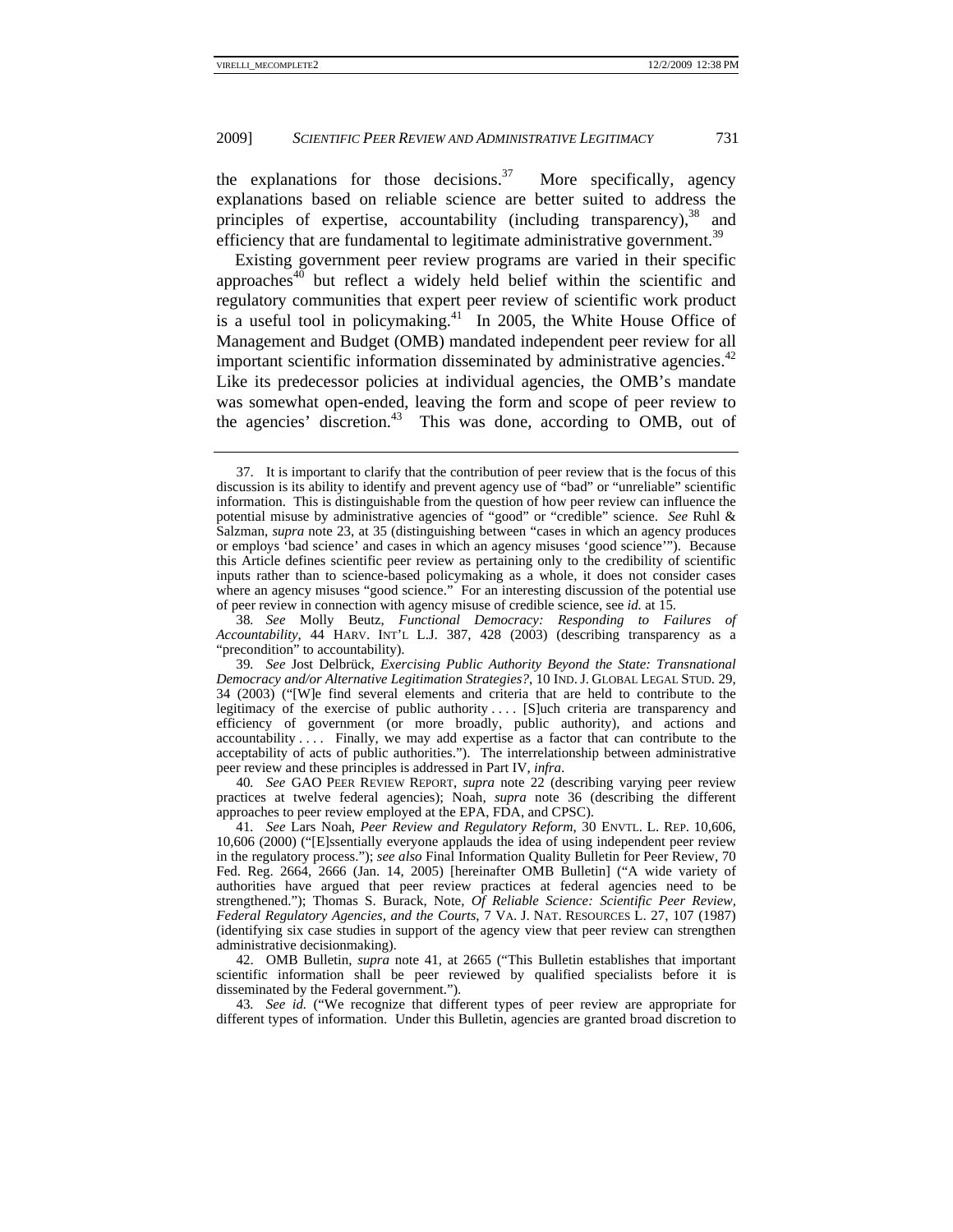respect for existing peer review programs and the importance of preserving agency flexibility to develop programs best suited to agencies' particular needs and goals.44 Despite this flexibility, administrative peer review programs do possess some common features.

#### II. ADMINISTRATIVE PEER REVIEW

Administrative peer review is similar to the more traditional applications of peer review in the publishing and grant-funding contexts<sup>45</sup> but includes some important differences due to its focus on a distinct type of scientific work product—"regulatory science."<sup>46</sup> Peer review has been an important part of scientific discovery and research for over three centuries.<sup>47</sup> Due to the highly specified and technical nature of scientific information and analysis, primary responsibility for evaluating scientific work has remained internal to the scientific community,<sup>48</sup> largely through the use of expert peer review.49 As early as 1702, scientific journals instituted editorial peer review, in which independent experts in the relevant field screened submissions prior to publication.<sup>50</sup> This practice, although implemented in

weigh the benefits and costs of using a particular peer review mechanism for a specific information product . . . . Peer review may take a variety of forms . . . .").

44*. Id.*

45*. See* David Michaels, *Politicizing Peer Review: The Scientific Perspective*, *in* RESCUING SCIENCE FROM POLITICS 222–27 (Wendy Wagner & Rena Steinzor eds., 2006) (describing peer review in the editorial and grant-funding contexts).

46*. See* JASANOFF, *supra* note 25, at 76–79 (pointing out the distinctions between "regulatory" and "research" science). "Regulatory" science refers to both scientific information generated by agencies through their own work product and scientific information developed by nongovernmental actors and collected or identified by agency personnel as relevant to their policy agenda. *Compare* Ruhl & Salzman, *supra* note 23, at 47–48 (stating that "most regulatory agencies . . . are neither expected by law nor equipped by budget to conduct the original research necessary to evaluate a decision," and therefore must consult data sources from nongovernmental sources), *with* Wagner, *supra* note 30, at 74 (arguing that there is no evidence in support of the proposition that "EPA *produces* or relies upon bad science to support its decisions") (emphasis added).

 47. Ruhl & Salzman, *supra* note 23, at 12 (stating that editorial peer review has been in use "for over 300 years" (citing ANN C. WELLER, EDITORIAL PEER REVIEW: ITS STRENGTHS AND WEAKNESSES 1–7 (2001))).

48*. See* Lars Noah, *Sanctifying Scientific Peer Review: Publication as a Proxy for Regulatory Decisionmaking*, 59 U. PITT. L. REV. 677, 695 (1998) ("Because scientific work often depends upon complex underlying assumptions and choices of methodology, probing and careful review by other scientists is indispensable.").

49*. See* JASANOFF, *supra* note 25, at 64 ("The institutionalization of peer review  $\dots$  was facilitated by the emergence of a professional scientific community concerned with upholding the interests of its members in recognition, authority, and above all, dependable knowledge."); Noah, *supra* note 36, at 1045 ("Peer review, in its broadest sense, represents the scientific community's effort to police itself and to assure a certain minimum level of quality so that scientists and others can rely on the results of reported scientific research.").

 50. Susan Haack, *Peer Review and Publication: Lessons for Lawyers*, 36 STETSON L. REV. 789, 792–93 (2006) ("[B]y 1702 the *Journal de Scavans* . . . had assigned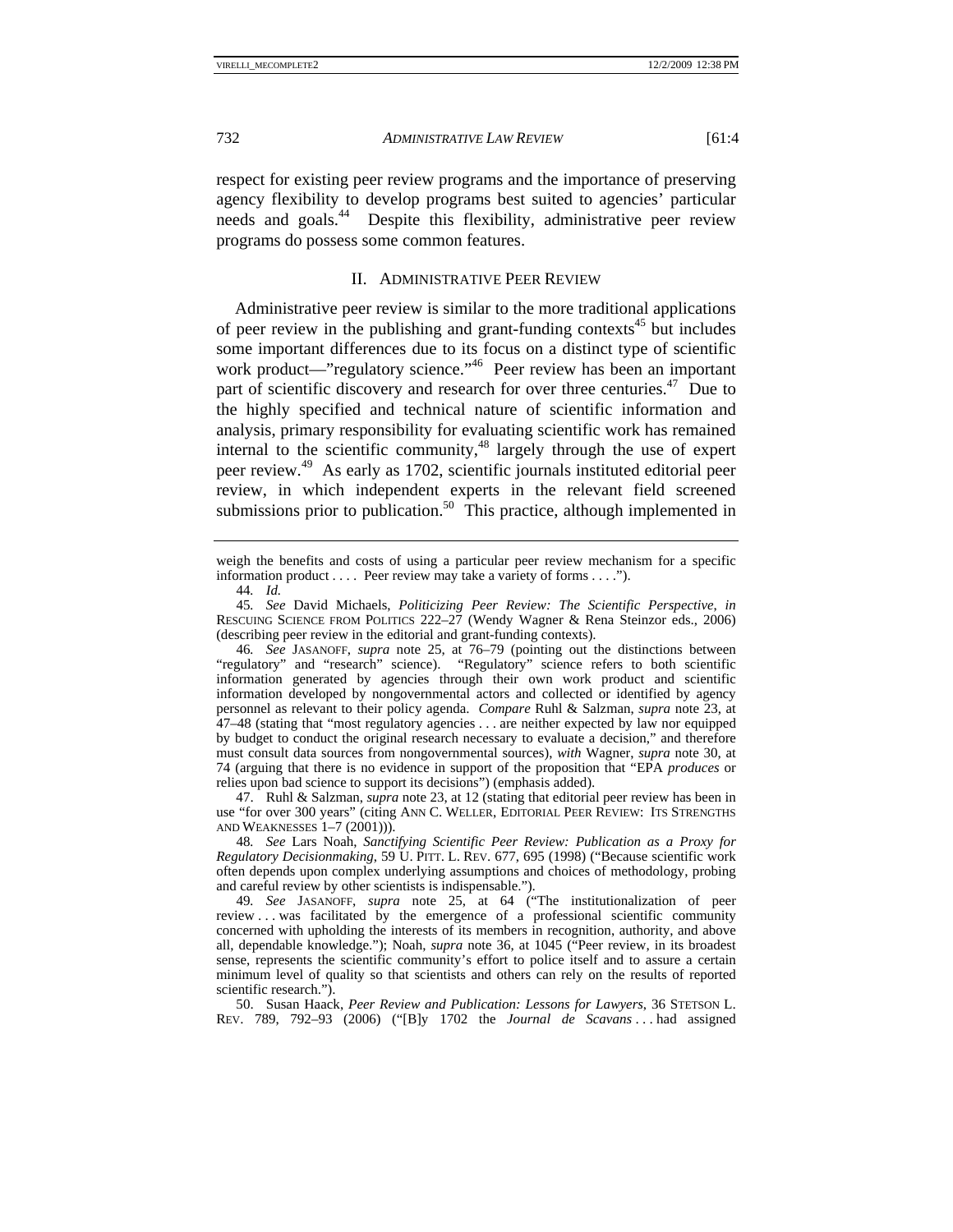varying forms over the years, remains the chief tool of scientific publications and, more recently, of scientific granting institutions for determining which scientific work is most worthy of publication or financial support.<sup>51</sup> According to some commentators, peer review "does" not merely reflect the scientific method; it is the scientific method."<sup>52</sup>

There is not a singularly accepted method of scientific peer review.<sup>53</sup> "Traditional" peer review—peer review in the editorial and grant-funding contexts—is defined generally as a nonbinding,<sup>54</sup> critical, objective analysis by one or more independent experts in the field of a project's novelty, methods, rationality, and contribution to scientific knowledge.<sup>55</sup> It is subject to editorial discretion based on the needs and interests of the publication or, to a lesser extent, of the funding institution at the time of review.56 Just as these affirmative criteria are instructive to understanding how peer review works, so too are the notable omissions. Traditional peer review is not concerned with nonscientific questions or methods.<sup>57</sup> It is not a means of verifying the accuracy of specific findings or data, nor is it a recreation of a particular study; peer reviewers do not "double-check" the correctness of scientific work product.<sup>58</sup> Traditional peer review is also not

 52. Noah, *supra* note 36, at 1045 (citing WILLIAM D. GARVEY, COMMUNICATION: THE ESSENCE OF SCIENCE 69 (1979) and JOHN ZIMAN, RELIABLE KNOWLEDGE: AN EXPLORATION OF THE GROUNDS FOR BELIEF IN SCIENCE 130–32 (1978)).

 53. JASANOFF, *supra* note 25, at 64 ("Although peer review is ubiquitous in science, the term corresponds to no single, universally accepted set of practices."); *see also* OMB Bulletin, *supra* note 41, at 2665 ("[D]ifferent types of peer review are appropriate for different types of information.").

 54. JASANOFF, *supra* note 25, at 64 ("[P]robably the most significant point of commonality among peer-review systems is that the ultimate decisionmaker . . . is seldom bound to follow the reviewers' recommendations exactly.").

55*. See id.* at 65 (noting that federal research-sponsoring organizations generally seek advice from panels of experts); *see also* Ruhl & Salzman, *supra* note 23, at 13 (noting the peer review standards of the scientific journal *Ecology*).

56*. See* JASANOFF, *supra* note 25, at 66 ("Unlike the jury verdict . . . peer review is not binding. Both journal editors and managers of federal research programs retain discretion to override the recommendations of their reviewers . . . ."). Although not entirely lacking, the equivalent of editorial discretion is less prevalent in the funding context. *See* Michaels, *supra* note 45, at 226 ("In contrast to the ultimate power of editors to accept or reject the advice of editorial peer reviewers, agency funders have little discretion to diverge from the rankings of the evaluators.").

57*. See, e.g.*, Noah, *supra* note 48, at 695 ("Because *scientific* work often depends upon complex underlying assumptions and choices of methodology, probing and careful review by other scientists is indispensable.") (emphasis added).

58*. See* Haack, *supra* note 50, at 800–01 ("Many journals don't check the statistical

responsibility for screening submissions in a given area to various members of the editorial board.").

 <sup>51.</sup> Noah, *supra* note 36, at 1044–45 ("Peer review . . . is generally an intrinsic part of the process by which institutions allocate research funds and scientific journals select manuscripts for publication."); Ruhl & Salzman, *supra* note 23, at 12 ("Peer review is most strongly associated with scientific journal publication decisions . . . but it is also employed in . . . grant-funding decisions . . . .").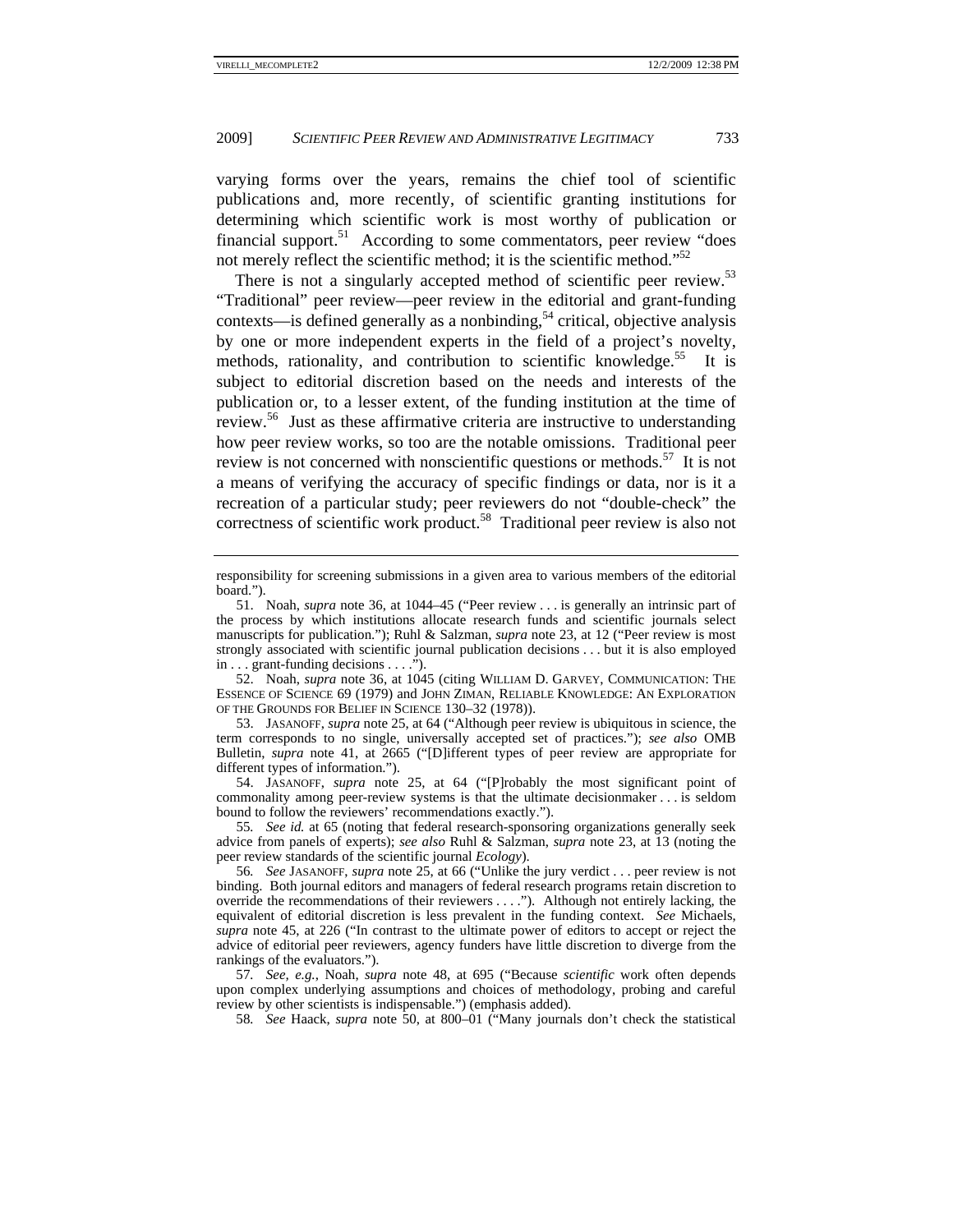a means of detecting fraud.59 It is a higher level evaluation of a project's scientific methods and potential intellectual contribution—a form of scientific quality control more akin (in the legal vernacular) to an abuse of discretion, rather than a de novo, standard of review. $60$ 

Like traditional peer review, administrative peer review may take on a variety of forms,<sup>61</sup> is traditionally nonbinding, $\frac{\delta^2}{\delta^2}$  requires reviewers to be independent and expert, and limits itself to a review of the scientific (as opposed to policy-related) methods and inferences employed in the project under review. $<sup>63</sup>$  It is thus distinguishable from the concept of "regulatory"</sup>

59*. See, e.g.*, Holly Doremus, *Listing Decisions Under the Endangered Species Act: Why Better Science Isn't Always Better Policy*, 75 WASH. U. L.Q. 1029, 1147 n.597 (1997) (citing recent studies in support of the position that "[p]eer review is . . . not an effective protection against outright scientific fraud") (quoting DARYL E. CHUBIN & EDWARD J. HACKETT, PEERLESS SCIENCE: PEER REVIEW AND U.S. SCIENCE POLICY 20–24 (1990)).

60*. See* Noah, *supra* note 36, at 1045 (referring to peer review's "quality control function"); Ruhl & Salzman, *supra* note 23, at 13 (analogizing peer review to appellate, rather than de novo, review).

61*. See* OMB Bulletin, *supra* note 41, at 2665 (explaining that "agencies are granted broad discretion to weigh the benefits and costs of using a particular peer review mechanism for a specific information product," and that "[p]eer review may take a variety of forms, depending on the nature and importance of the product"); GAO PEER REVIEW REPORT, *supra* note 22.

62*. See* OMB Bulletin, *supra* note 41 (stating that although "peer review reports are an important factor," "[a]gencies are not expected to cede their discretion . . . to peer reviewers; accountable agency officials must make the final decisions"); Anderson et al., *supra* note 27, at 130–32 (stating that peer review in the administrative context "should not become a straightjacket for agency decisionmakers," and that "agency officials must not cede their power to pursue rulemaking to independent and unaccountable peer reviewers"). Specific statutory review regimes do impose limits on agency action, but these limits are not binding in the sense that they do not *ex ante* preclude agencies from pursuing a desired policy direction. *See, e.g.*, 42 U.S.C. § 300aa-14 $(c)(2)$  (2006) (mandating that the Secretary of Health and Human Services publish reasons for failing to conduct a rulemaking in accordance with recommendations from the Advisory Committee on Childhood Vaccines); *id.*  $§$  7607(d)(3) (requiring the EPA to articulate its reasons for deviating from the recommendations of the Clean Air Scientific Advisory Committee). These limits also do not preclude agencies from relying on specific scientific inputs in justifying those decisions. *See infra* notes 103–07 and accompanying text (defining "binding" administrative peer review as precluding agency reliance on pieces of scientific information deemed unreliable by peer reviewers).

 63. J.B. Ruhl, *Prescribing the Right Dose of Peer Review for the Endangered Species Act*, 83 NEB. L. REV. 398, 402 (2004) ("Peer review is generally described as a scientifically rigorous review and critique of a study's methods, results, and findings that is conducted by others in the relevant field who have the requisite training and expertise, who have no pecuniary or other disqualifying bias with respect to the topic, and who are independent of the persons who performed the study."); *see also* GAO PEER REVIEW REPORT, *supra* note 22, at 4 (explaining that although there is "no written definition of peer review that applies

calculations in accepted papers; and reviewers are in no position to repeat authors' experiments or studies  $\ldots$  ."); Noah, *supra* note 41, at 10,607 ("[P]eer review as a mechanism differs from the broader notion of an unhurried dialogue among experts searching (usually in vain) for some ultimate truth."); Ruhl & Salzman, *supra* note 23, at 13 (explaining that peer reviewers do "no independent research" as part of their review, nor does the review include "engaging in independent data verification").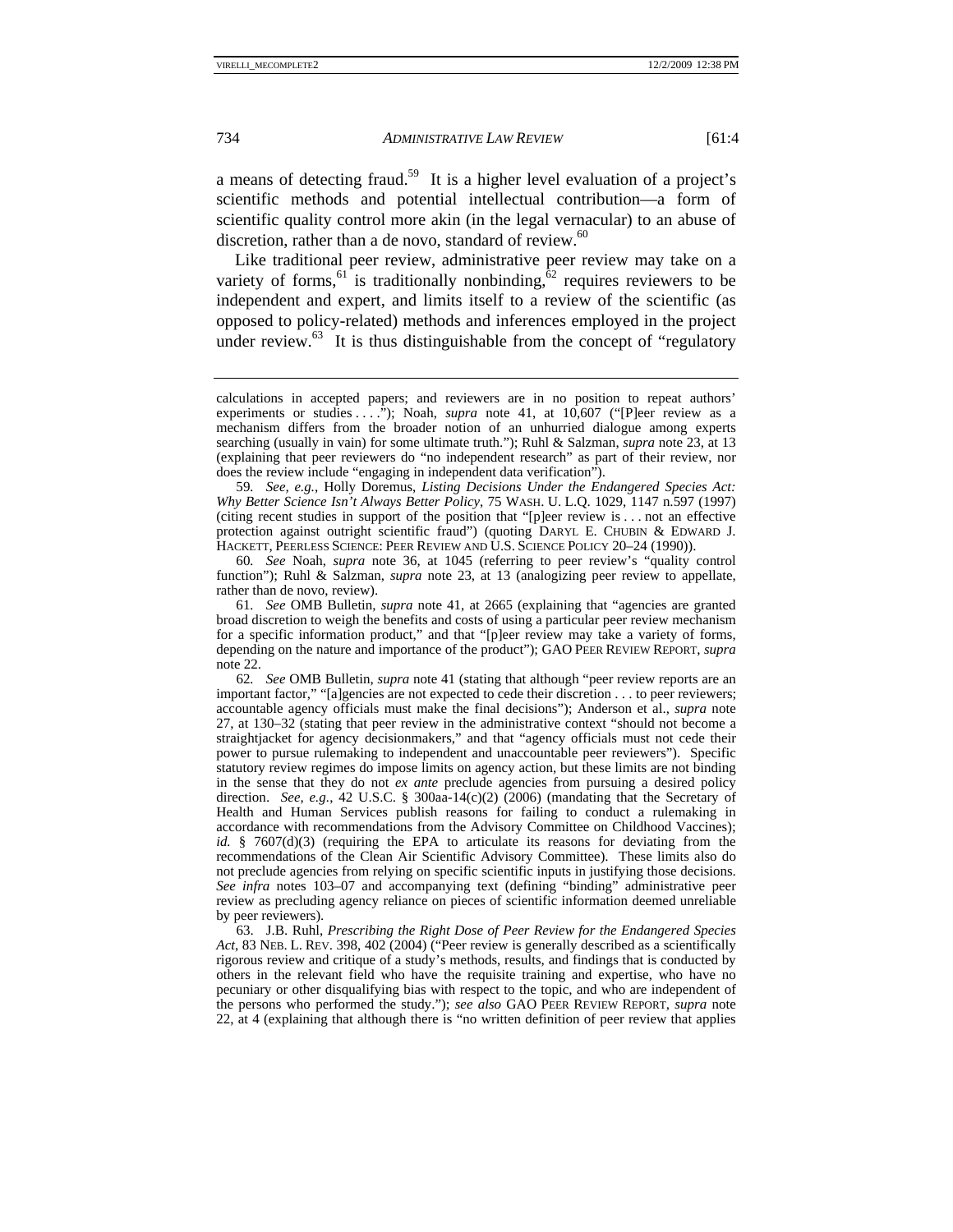peer review,"64 as well as from "science itself."65 Administrative peer review is not a means of validating or double-checking individual data points or specific conclusions;<sup>66</sup> it is a review of scientific process to determine if the work under consideration was performed within the bounds of accepted scientific norms.<sup>67</sup>

64*. See* Ruhl & Salzman, *supra* note 23. Professors Ruhl and Salzman describe "regulatory peer review" as the process of reviewing an agency's use of science to justify a policy or legal decision. *Id.* By contrast, *administrative peer review*, as defined here, does not in any way consider the political components of a policy decision—it is focused solely on the reliability of the scientific inputs to the policymaking process.

65*. See* Noah, *supra* note 36, at 1046 ("[P]olicymakers often seem to conflate peer review with science itself . . . .").

 66. Administrative peer review is also (at least theoretically) distinct from other administrative processes such as notice-and-comment procedures under the APA and judicial review of agency action. Unlike the notice-and-comment process, peer review is limited to an unbiased, expert review of scientific information pertinent to a policy question; the public comments anticipated by the APA rulemaking procedures neither require nor expect expertise or objectivity on behalf of the commenters. *See* Ruhl, *supra* note 63, at 402–03 (distinguishing peer review from public comment procedures on the grounds that public comment "does not screen out biased members of the public and is not limited to experts"); *see also* U.S. ENVTL. PROT. AGENCY, SCIENCE POLICY COUNCIL PEER REVIEW HANDBOOK 12 (2d ed. 2000) [hereinafter EPA HANDBOOK] ("The critical distinction [between peer review and notice and comment] is that public comment doesn't necessarily draw the kind of independent, expert information and in-depth analyses expected from the peer review process. Public comment is open to all issues, whereas the peer review process is limited to consideration of technical issues. While it may be an important component of the review process, public comment does not substitute for peer review."); Anderson et al., *supra* note 27, at 130 (stating that peer review cannot replace notice-and-comment procedures); Noah, *supra* note 36, at 1071. *But see* Randolph J. May, *OMB's Peer Review Proposal—Swamped by Science?*, ADMIN. & REG. L. NEWS, Spring 2004, at 5 (suggesting that in the Internet age, the opportunity for public comment is sufficiently broad to displace scientific peer review). Peer review is separate from judicial review in the sense that peer review is a more rigorous, expert, and substantive review than that performed by inexpert judges who are generally required to defer to agency expertise. *See* Ruhl, *supra* note 63, at 403 (differentiating between peer review and judicial review on the basis that judicial review "does not ensure the same level of expertise" as peer review and is limited to "the review standards of the APA, not those of scientific peer review"); *see also* Anderson et al., *supra* note 27, at 130; Noah, *supra* note 36, at 1071 (stating that peer review cannot replace judicial review).

 67. EPA HANDBOOK, *supra* note 66, at 10 (asking peer reviewers to assess the applicable "assumptions, calculations, extrapolations, alternate interpretations, methodology, acceptance criteria, and conclusions" associated with the scientific work product under review); OMB Bulletin, *supra* note 41, at 2665 (defining peer review as an evaluation of the "appropriateness of methods and the strength of the author's inferences" and enumerating the items for peer reviewers of regulatory science to consider, including "the clarity of hypotheses, the validity of the research design, the quality of data collection

across the federal government" and that "all of the agencies' definitions . . . contained the fundamental concept of a review of technical or scientific merit by individuals with sufficient technical competence and no unresolved conflict of interest"); OMB Bulletin, *supra* note 41, at 2669 ("[R]eviewers should be asked to provide advice on the reasonableness of judgments made from the scientific evidence. However, the charge should make clear that the reviewers are not to provide advice on the policy . . . . Such considerations are the purview of the government.") (citing MARK R. POWELL, SCIENCE AT EPA: INFORMATION IN THE REGULATORY PROCESS, 139 (1999)).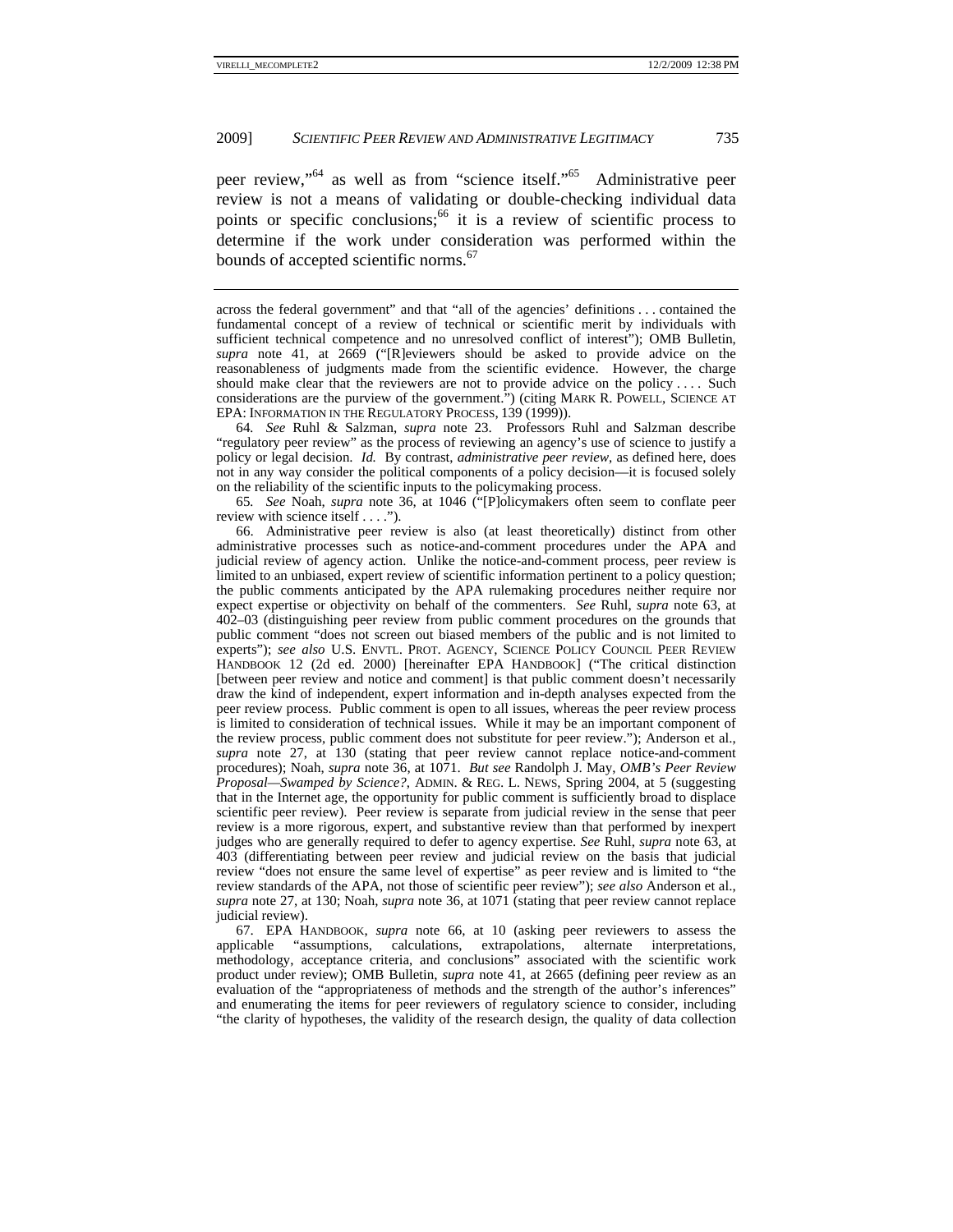Administrative peer review is different from traditional peer review due to the nature of the information being reviewed. In general, administrative agencies engage in "regulatory science"—the collection or development of scientific information for the purpose of informing specific political decisions.<sup>68</sup> Regulatory science is aimed at specific gaps in scientific knowledge that are relevant to an issue of public policy.<sup>69</sup> As a result, it is often highly time-sensitive and vulnerable to political influence, and is generally not concerned with the originality of a particular scientific issue or with the prospects for advancing the pantheon of human knowledge.<sup>70</sup> Moreover, because regulatory science is both time-sensitive and targeted

 69. JASANOFF, *supra* note 25, at 77 ("[R]egulatory science includes a component of *knowledge production*. Studies designed to fill gaps in the knowledge base relevant to regulation may either be performed or sponsored by regulatory agencies . . . .").

 70. Professor Jasanoff provides the following account of some of the differences between regulatory and research science:

Regulatory agencies, moreover, are accountable to numerous nonscientific watchdogs: Congress, the media, the courts, and the interested public. Political demands imposed by these external supervisors can have an impact even on the consideration of technical issues. Regulators may be required, for instance, to speed up their timetables for gathering and assessing evidence in response to public concerns about risk. Time thus becomes an important differentiating factor in the environments for regulatory and research science. While scientists working in a "pure" research setting have relatively unlimited time . . . for testing hypotheses or proving conjectures, scientists working to meet policy needs are under constant pressure to deliver results quickly. In the regulatory context, a decision to wait for more data amounts to (or is perceived as) a decision not to act. Hence scientists involved in policymaking frequently find that they cannot credibly avoid accepting or rejecting a conclusion on the ground that the matter calls for further study.

JASANOFF, *supra* note 25, at 78; *see also* Michaels, *supra* note 45, at 228 ("[R]egulatory science is rarely innovative; although it may involve generation of new knowledge, it is generally designed to answer questions specific to regulatory requirements.").

procedures, the robustness [and appropriateness] of the methods employed . . . [and] the extent to which the conclusions follow from the analysis . . . ."); Anderson et al., *supra* note 27, at 131 ("[P]eer review has certain significant limitations. No matter how thorough their consideration, independent experts cannot certify the accuracy of an agency's scientific judgments."); Doremus, *supra* note 59, at 1147 ("Traditional peer review functions as a very coarse screen; reviewers ask whether an author's conclusions are one plausible interpretation of the data, not whether they are the only or even the most plausible interpretation."); Noah, *supra* note 41, at 10,607 ("[T]he scientific community's various peer review techniques do not purport to anoint particular results as finally settling contested questions.").

<sup>68</sup>*. See* JASANOFF, *supra* note 25, at 76–77 ("Regulatory [as opposed to research] science [has as its purpose] to produce 'techniques, processes and artifacts' that further the task of policy development."); Ruhl, *supra* note 63, at 410 ("In regulatory settings . . . peer review would most often involve a review of how an agency used available scientific data in reaching a policy decision."). There of course are agencies that are involved in scientific activity more akin to research science than regulatory science, but this is the rare exception among agencies that serve primarily a regulatory function. *See* GAO PEER REVIEW REPORT, *supra* note 22, at 63 (describing the National Science Foundation's "goal of promoting and advancing scientific and engineering progress in the United States" through its funding of "basic and applied research").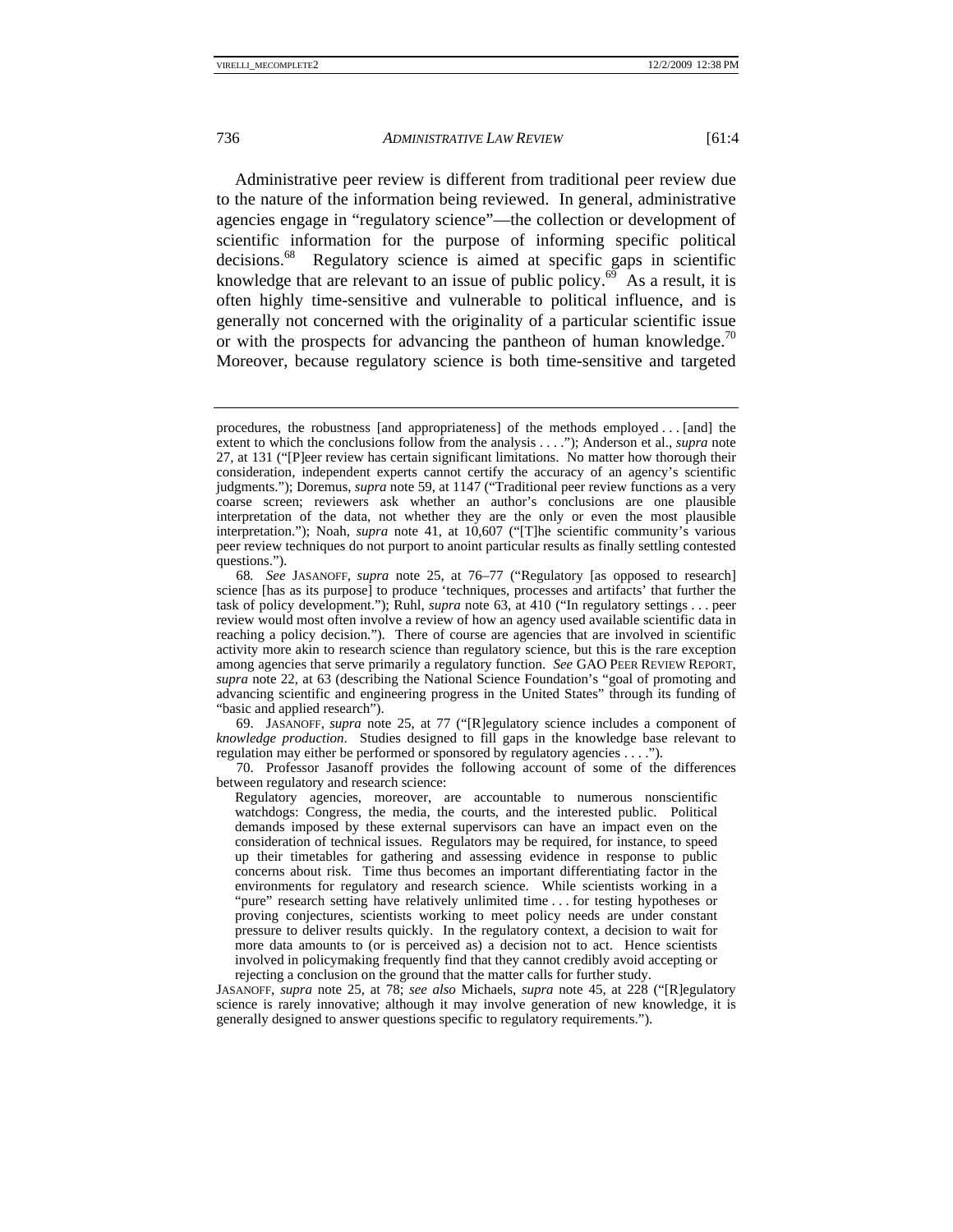toward an audience that consists largely of nonscientists (e.g., administrators, Congress, and the public), $7<sup>1</sup>$  any deficiencies in the scientific work product relied upon by an agency are unlikely to be identified and remedied by future research.<sup>72</sup> This is very different from research science, which seeks to cultivate new knowledge for its own sake and on its own schedule, and which has as a primary audience other scientists.<sup>73</sup> That is not to say that the beneficial application of new knowledge or the timing of its discovery is of no moment to research scientists, but only that the impetuses for research and regulatory science are generally opposite; agencies seek scientific information in response to questions about a specific policy application and in time to implement that application, whereas research scientists seek first to acquire new knowledge and then (perhaps) to consider its potential applications.<sup>74</sup>

The differences between regulatory and research science reflect the differences between administrative and traditional peer review.<sup>75</sup> In addition to considering the time pressures on regulatory science, administrative peer review must take care to separate scientific inputs to the administrative process as clearly as possible from the political issues and

 <sup>71.</sup> JASANOFF, *supra* note 25, at 78 (noting the time-sensitive nature of regulatory, as opposed to research, science); Sidney Shapiro, *Politicizing Peer Review: The Legal Perspective*, *in* RESCUING SCIENCE FROM POLITICS 243–44 (Wendy Wagner & Rena Steinzor eds., 2006) (explaining that peer review of regulatory science "helps to support the legitimacy of the agency actions in the eyes of the White House, Congress, the courts, and the public").

 <sup>72.</sup> Professor Noah identifies the "inevitability of subsequent error correction" in scientific work product through postpublication review by the scientific community, Noah, *supra* note 48, at 700, but the opportunity for this form of review is largely lacking in the time-sensitive administrative peer review context. *See* JASANOFF, *supra* note 25, at 78. Once a scientific input is used in a policy decision, it becomes exponentially more difficult to alter that decision on the basis of a new scientific opinion than if the original policy conclusion had been put on hold pending a full vetting of the underlying science.

 <sup>73.</sup> JASANOFF, *supra* note 25, at 76 (describing research science activities as being "ordered around the extension of knowledge and competence without any regard for practical application") (quoting BARRY BARNES & DAVID EDGE, SCIENCE IN CONTEXT 147 (1982)).

 <sup>74.</sup> In her comments regarding the proposed OMB Bulletin on agency peer review, Professor Jasanoff explained this difference as follows:

<sup>[</sup>T]he efficacy of regulatory science depends in part on its capacity to provide timely answers to pressing policy questions or, put differently, to produce "serviceable truths." Research science operates under no comparable time pressures; in principle, it can wait indefinitely to produce results. Accordingly, the meanings of reliability and "doing well" are legitimately different for regulatory and research science. . . . Correspondingly, the procedures used to ensure reliability may reasonably differ from the one scientific context to the other.

Comment on Office of Management and Budget (OMB) Proposed Bulletin on Peer Review and Information Quality from Sheila Jasanoff, Harvard University, to Mabel Echols, OMB<br>Peer Review (Dec. 16. 2003. 07:17:30 EST). Peer Review (Dec. 16, 2003, 07:17:30 EST), http://www.whitehouse.gov/omb/inforeg/2003iq/159.pdf [hereinafter Jasanoff Comment]. 75*. Id.*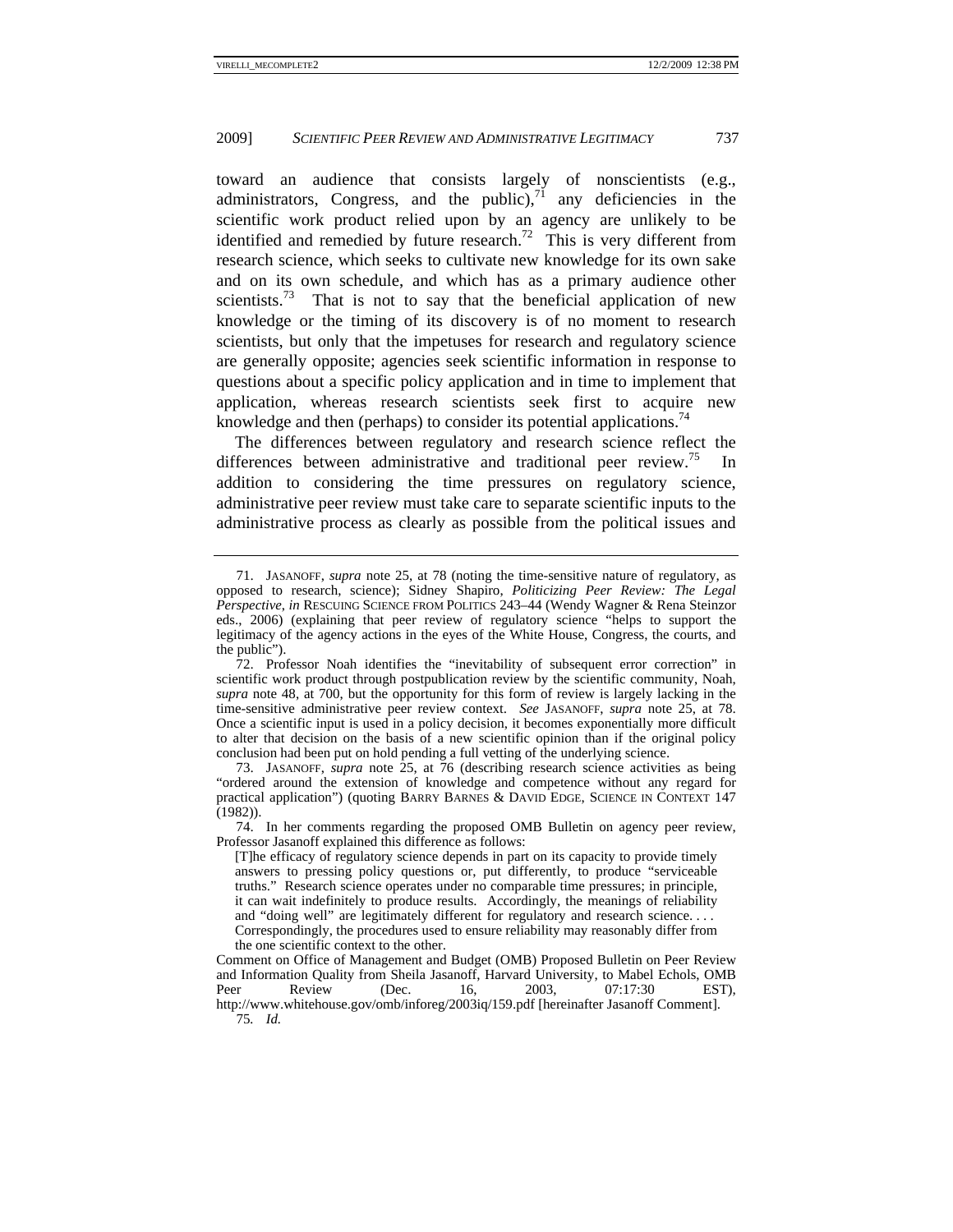influences associated with policymaking, and to limit its review to the scientific methods and inferences used in achieving those inputs.<sup>76</sup> Administrative peer review is not primarily concerned with a project's originality or potential contribution to the scientific canon,  $\frac{7}{7}$  nor is it limited to a single example of scientific work at any one time. Whereas peer review of research science is designed to evaluate the credibility of a piece of scientific work product in its own right, administrative peer review is meant to assist policymakers by evaluating the reliability of whatever scientific information they choose to consider in connection with a particular policy issue.<sup>78</sup> As a result, a single administrative peer review process may involve reviews of multiple scientific inputs.<sup>79</sup> In sum, and for

77. Michaels, *supra* note 45, at 228 ("[R]egulatory science is rarely innovative . . . .").

78*. See* Jasanoff Comment, *supra* note 74 ("[T]he procedures used to ensure reliability may reasonably differ from the one scientific context to the other," at least in part because "the efficacy of regulatory science depends in part on its capacity to provide timely answers to pressing policy questions or, put differently, to produce 'serviceable truths.'").

 79. An example of such a situation is the EPA decision regarding the pesticide atrazine, in which multiple studies of the chemical's potentially dangerous effects were available to the agency. *See* Weiss, *supra* note 7 (noting the presence of at least "the dozen or so studies sponsored by Syngenta in addition to Hayes's study," as well as studies "by at least four other independent research teams in three countries" regarding atrazine's potential health

 <sup>76.</sup> This is reflected explicitly in the language and structure of existing peer review policies. *See* OMB Bulletin, *supra* note 41, at 2669 ("[R]eviewers should be asked to provide advice on the reasonableness of judgments made from the scientific evidence. However, the charge should make clear that the reviewers are not to provide advice on the policy . . . . Such considerations are the purview of the government."); EPA HANDBOOK, *supra* note 66, at 13 ("The rule or regulation itself is not subject to the Peer Review Policy. However, if the rule or regulation is supported by a *major* scientific and/or technical work product, that work product should be peer reviewed prior to its use in the rule.") (emphasis added). The majority of commentators agree. *See, e.g.*, Anderson et al., *supra* note 27 (distinguishing scientific inputs from policy issues); David L. Bazelon, *Risk and Responsibility*, 205 SCIENCE 277, 279 (1979) ("[A]t the interface of fact and value, courts can help ensure that the value component of decisions is explicitly acknowledged, not hidden in quasi-scientific jargon."); Coglianese & Marchant, *supra* note 3, at 1275–76 (distinguishing between "risk assessments," which are based "predominantly . . . on scientific evidence and analysis" and "risk management, which is "an agency decisionmaking process that entails consideration of political, social, economic, and engineering information with risk-related information to develop, analyze, and compare regulatory options and to select the appropriate regulatory response"); *id.* at 1348–49 (contending that "judges . . . should be able to determine where an agency's science ends and its policy reasoning needs to begin"); Ruhl & Salzman, *supra* note 23, at 48 (distinguishing the contributions of science and policy considerations to the administrative process); Ruhl, *supra* note 63, at 410 ("Regulatory peer review thus must disentangle the policy judgment from the underlying science if it is to remain true to the underlying scientific spirit of peer review."); Vermeule, *supra* note 12, at 2236–37 (assuming that policy issues are distinct from underlying scientific questions); *id.* at 2238 ("In many cases, one can untangle the policy questions and value choices from the [scientific] questions" in evaluating agency decisions.). There is, however, some support for the position that science and policy are irrevocably intertwined in administrative decisionmaking. *See, e.g.*, Sidney A. Shapiro, *OMB's Dubious Peer Review Procedures*, 34 ENVTL. L. REP. 10,064, 10,067 (2004) ("[I]t is virtually impossible to separate scientific and policy issues.").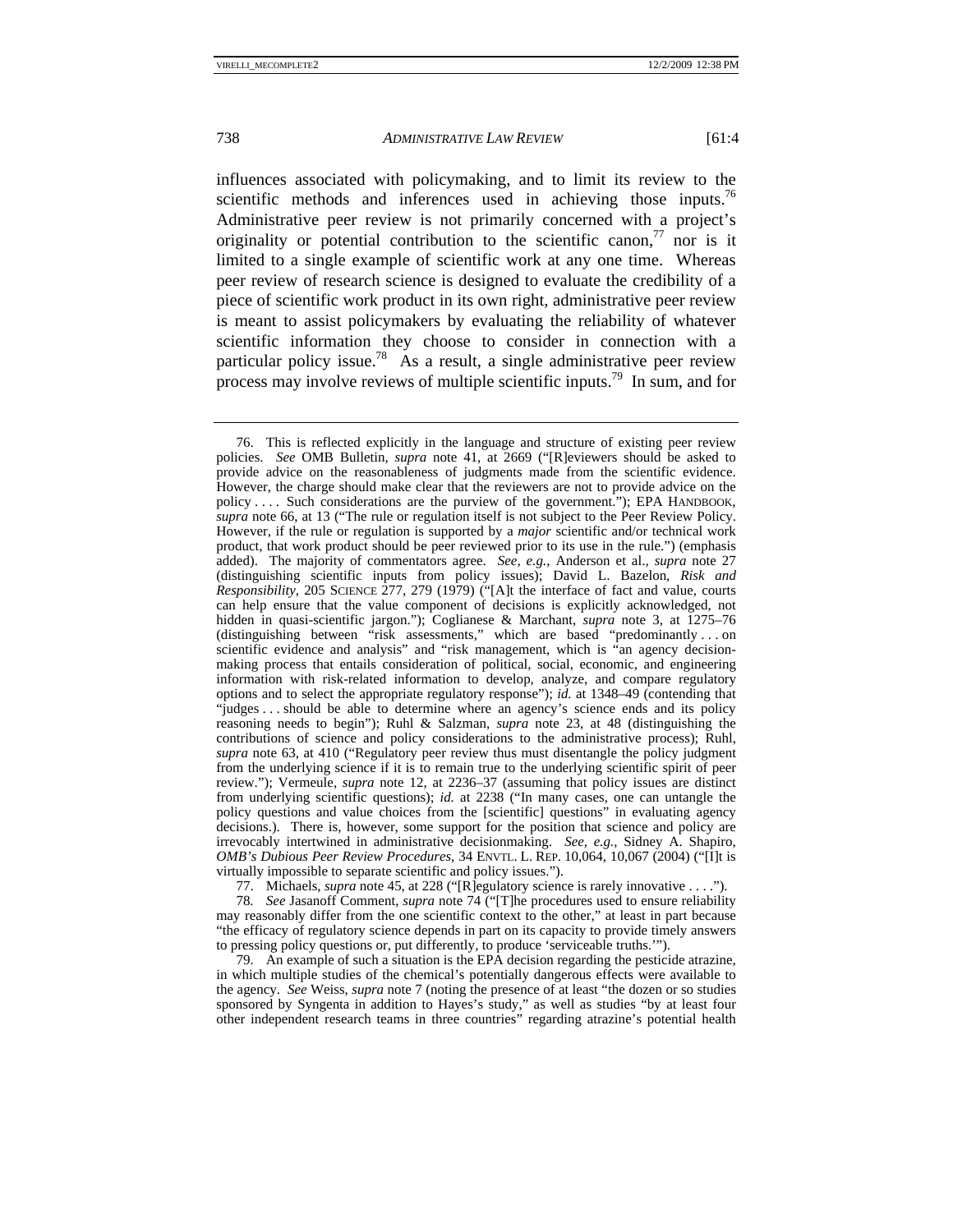purposes of the discussion to follow, administrative peer review is defined as an objective review by independent experts in the relevant field of the scientific methods, inferences, and deductions associated with the scientific input(s) to an administrative policy decision.

The wisdom of relying on some measure of administrative peer review in policymaking has been largely uncontroversial.<sup>80</sup> Although it is often pointed out that peer review is not a panacea in terms of freeing agencies from the difficulties accordant with incorporating regulatory science into policy decisions,<sup>81</sup> the general consensus is nevertheless that peer review, understood for what it is, does more good than harm. $82$  Given this conclusion, it is unclear why neither the peer review programs adopted by individual agencies nor the academic literature on the subject have addressed in any significant detail what appears to be the next logical question: which model(s) of administrative peer review—i.e., which relationship(s) between administrators and independent peer reviewers—

81*. See, e.g.*, POWELL, *supra* note 34, at 4 ([P]eer review . . . [has] a reasonably good track record of ensuring some level of quality of regulatory analysis. However, given the scientific uncertainties involved in most environmental regulatory decisions, peer review and official science advisory panels are no panacea . . . .").

82*. See supra* note 80.

effects).

<sup>80</sup>*. See, e.g.*, OMB Bulletin, *supra* note 41 ("A wide variety of authorities have argued that peer review practices at federal agencies need to be strengthened."); Anderson et al., *supra* note 27, at 130 (acknowledging the "general consensus that agency risk assessment and cost-benefit analyses benefit from scientific peer review"); Burack, *supra* note 41, at 107 (identifying six case studies in support of the agency view that peer review can strengthen administrative decisionmaking); Noah, *supra* note 36, at 1052 ("The agency's official science advisers serve as important sources of scientific information, as a quality assurance mechanism, and as a source of scientific credibility and legitimacy for decisionmaking.") (citing MARK R. POWELL, SCIENCE AT EPA: INFORMATION IN THE REGULATORY PROCESS 38 (1999)); Noah, *supra* note 41 ("[E]ssentially everyone applauds the idea of using independent peer review in the regulatory process."); Ruhl, *supra* note 63, at 411 ("[T]here is no structural feature of regulatory decisionmaking that comes to mind that would prevent peer review from producing similar improving functions in the substantive quality of decisionmaking."). Even more skeptical commentators find some potential value for administrative peer review. *See* Shapiro, *supra* note 76, at 10,072 ("Peer review has a useful role to play in promoting the quality of government information. In light of the delay and cost involved, however, OMB should restrict the use of peer review to instances where information is unlikely to be unreliable or where it is necessary to ensure objectivity."); May, *supra* note 66 ("So, while I certainly agree that agencies should, to the maximum extent practicable, ensure their regulations are based on reliable information and sound science, I'm not convinced that OMB's proposal, as currently formulated, makes sense."). *But see* Doremus, *supra* note 59, at 1148 (arguing that peer review in the Endangered Species Act context is useless or redundant). The specific merits of the OMB Bulletin on peer review are more hotly debated. *See* Michaels, *supra* note 45, at 237 (questioning the ultimate utility of the Bulletin and suggesting that its requirements "will provide new and convenient opportunities for special interests to promote an antiregulatory agenda"); Shapiro, *supra* note 71, at 241–43 (suggesting, inter alia, that amendments to the Federal Advisory Committee Act (FACA) may be better suited to aid the administrative process than the OMB's peer review requirements).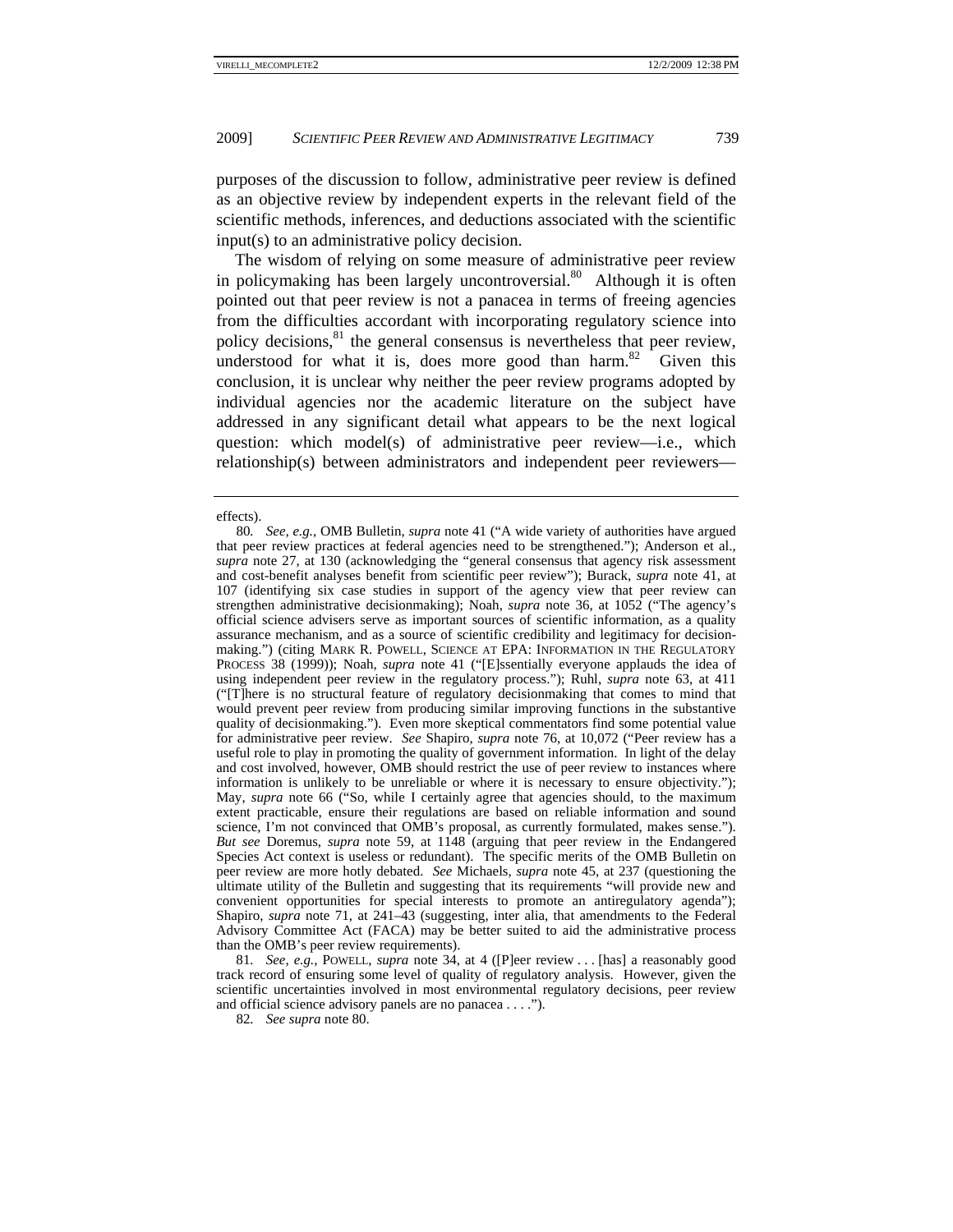are most consistent with legitimate administrative action?<sup>83</sup>

# III. MODELS OF ADMINISTRATIVE PEER REVIEW

Before tackling the issue of peer reviewers' relationship with policymakers, it is useful to highlight some assumptions. First, that administrative peer review in any form is better than no peer review at all. As explained in the preceding section, while this is not entirely uncontroversial, it is consistent with the perspective of a number of government officials and commentators $84$  and is supported by empirical evidence of a general sense of confidence in peer review among practitioners of regulatory law.<sup>85</sup> Second, it is assumed that independent, unbiased, qualified individuals are available and willing to act as administrative peer reviewers. $86$  It is important to the primary focus of this

84*. See supra* note 80.

 85. Ruhl & Salzman, *supra* note 23, at 31 (explaining that an empirical study of attitudes about peer review reveals that "demand for regulatory peer review is strong among experienced practitioners of regulatory law"). This assumption also enjoys the benefit of some intuitive appeal, as it is easy to imagine how an additional quality control mechanism such as peer review may contribute to the reliability of the scientific work product under review.

 86. Noah, *supra* note 36, at 1066 ("Concerns about the identity of peer reviewers also seem misplaced. . . . Critics suggest that even [independent, nongovernmental, academic] researchers will harbor biases because the industry funds much of their work, but, absent evidence of direct support of research relevant to the particular regulatory questions under

 <sup>83.</sup> Professors Lars Noah and J.B. Ruhl are among the first and most prominent commentators to discuss the utility of administrative peer review and have done significant work in indentifying and analyzing its strengths and weaknesses. Professor Noah has considered this balance in the context of different theories of political decisionmaking and has advocated (cautiously) for the introduction of peer review earlier in the administrative process. Noah, *supra* note 36, at 1078; Noah, *supra* note 41, at 10,608. Professor Ruhl has considered the viability of peer review with regard to listing decisions under the Endangered Species Act and has advocated for "focused, rigorous" review in high-cost regulatory circumstances and "random" peer review of scientific information in other contexts. Ruhl, *supra* note 63, at 430. Most recently, Professors Ruhl and Salzman performed an empirical study of the perceived effects of regulatory peer review and advocated for the use of peer review to consider "whether the agency's claims of scientific support for its decision are justified." Ruhl & Salzman, *supra* note 23, at 10. Notwithstanding this important and insightful treatment of peer review, there are a number of questions that may yet provide helpful perspectives on the issue. Among these questions is the focus of this Article—the nature of peer reviewers' relationship with administrators. *See* Anderson et al., *supra* note 27, at 130 (acknowledging the issue and suggesting that "legislators should clarify what form(s) of peer review they have in mind"); Ruhl & Salzman, *supra* note 23, at 60 (asking "how the agency should use the [regulatory peer] reviews," but limiting the choices to "treating the review no differently than a comment letter from the general public [and] to requiring an agency response explaining why it has or has not revised its decision consistent with the peer review results"); OMB Bulletin, *supra* note 41, at 2668 (providing agencies "broad discretion in determining what type of peer review is appropriate," and directing agencies to "chose a peer review mechanism that is adequate"); EPA HANDBOOK, *supra* note 66, at 10 ("Peer review is usually characterized by a one-time interaction or a limited number of interactions by independent peer reviewers.").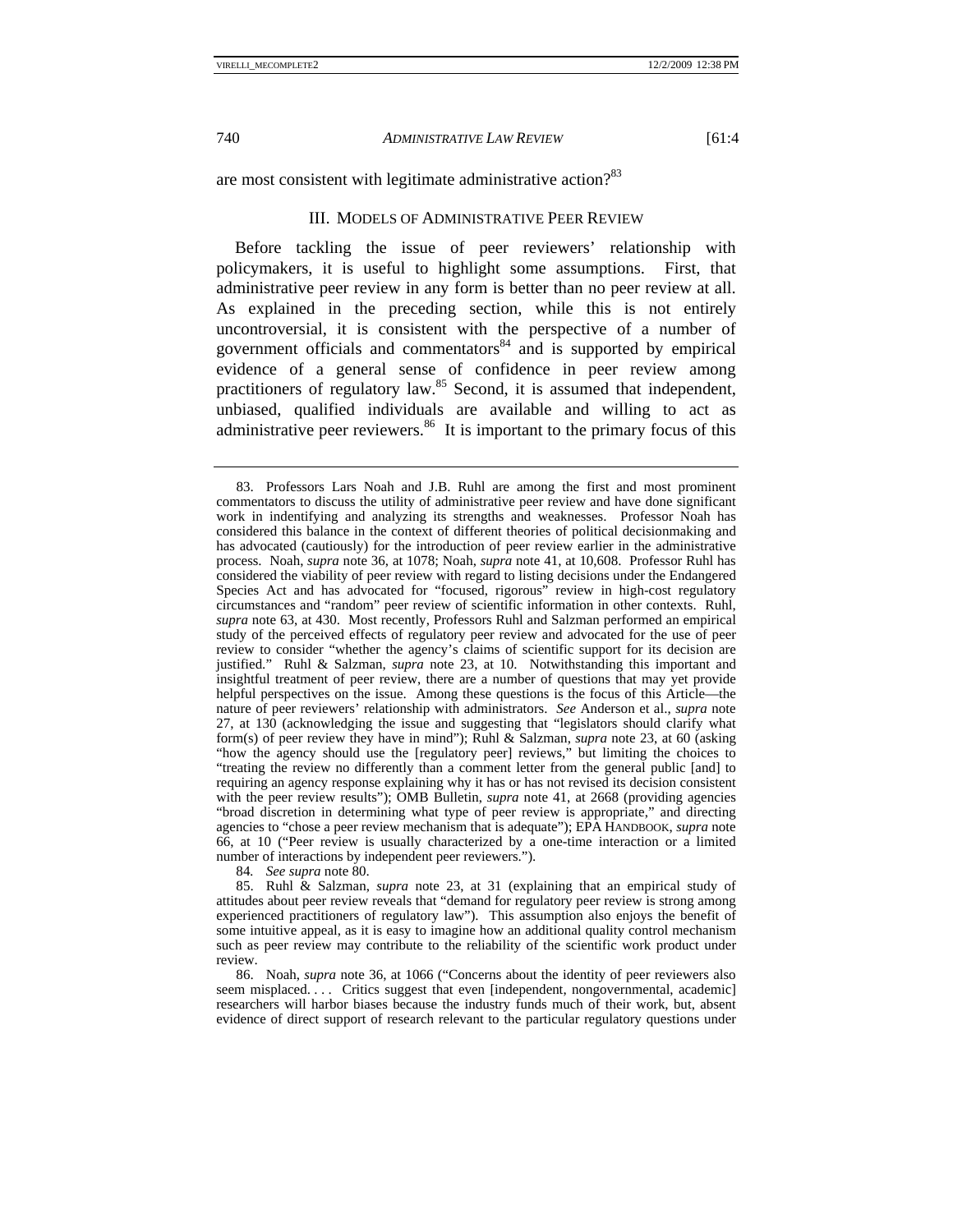Article that it not be eclipsed by concerns about reviewer bias. Reviewer independence and objectivity is a foundational feature of peer review generally and of existing government peer review programs in particular.<sup>87</sup> Furthermore, to the extent it may be conceded that human objectivity is at minimum possible, $88$  it is consistent with common sense to say that somewhere in a nation of 300 million, $89$  let alone a planet of over six billion,<sup>90</sup> there exists a group of experts in a particular field who are willing and able to be objective in their review of scientific information pertinent to that field. $91$ 

The next assumption is that scientific inputs are in fact distinguishable from the policy issues they are intended to inform. Although admittedly a complicated question, the validity of the assumption is supported by two prominent administrative peer review programs—the OMB Bulletin and EPA Handbook—both of which describe peer review as the evaluation of *scientific* information,  $92$  as well as by examples from regulatory practice and academic commentary. $93$  In environmental risk assessments, for instance, administrators and commentators distinguish between questions of what risks are present (scientific questions dependent on data correlating health effects to exposure) and political inquiries into what risks are

 88. To those who would contend that objectivity is either impossible as a matter of human nature or, even if attainable, impossible to foresee, see, for example, NORWOOD RUSSELL HANSON, PATTERNS OF DISCOVERY: AN INQUIRY INTO THE CONCEPTUAL FOUNDATIONS OF SCIENCE (1958)*.* It should be considered that neither of those positions renders the following discussion any less relevant.

 89. U.S. Census Bureau, U.S. and World Population Clock, http://www.census.gov/main/www/popclock.html (last visited Aug. 31, 2009) (estimating the current population of the United States at 307,323,945).

90*. Id.* (estimating the current world population at 6,781,205,040).

 91. Noah, *supra* note 41, at 10,610 ("[C]ritics have overdrawn the claim insofar as they suggest that essentially no scientists have the independence necessary to serve as referees.").

 92. OMB Bulletin, *supra* note 41, at 2665 ("This Bulletin establishes that important scientific information shall be peer reviewed . . . ."); EPA HANDBOOK, *supra* note 66, at xiii ("Major scientifically and technically based work products related to Agency decisions normally should be peer reviewed.").

 93. GAO PEER REVIEW REPORT, *supra* note 22, at 2 (defining *peer review* as "an independent assessment of the technical, scientific merit of research by peers who are scientists with knowledge and expertise equal to that of the researchers whose work they review"); Noah, *supra* note 36 (outlining the historical use of scientific peer review at the EPA, FDA, and CPSC ); *see also supra* note 76.

review, this represents a fairly tenuous 'taint' at worst."); Noah, *supra* note 41, at 10,610 ("[C]ritics have overdrawn the claim [of reviewer bias] insofar as they suggest that essentially no scientists have the independence necessary to serve as referees.").

 <sup>87.</sup> OMB Bulletin, *supra* note 41, at 2669–70 (addressing the issues of reviewer selection, balance, independence, and conflicts of interest); EPA HANDBOOK, *supra* note 66, at 55 (discussing reviewer selection, including identifying and dealing with potential conflicts of interest); GAO PEER REVIEW REPORT, *supra* note 22, at 4 (defining peer review by administrative agencies generally as being performed only by "individuals with sufficient technical competence and no unresolved conflict of interest").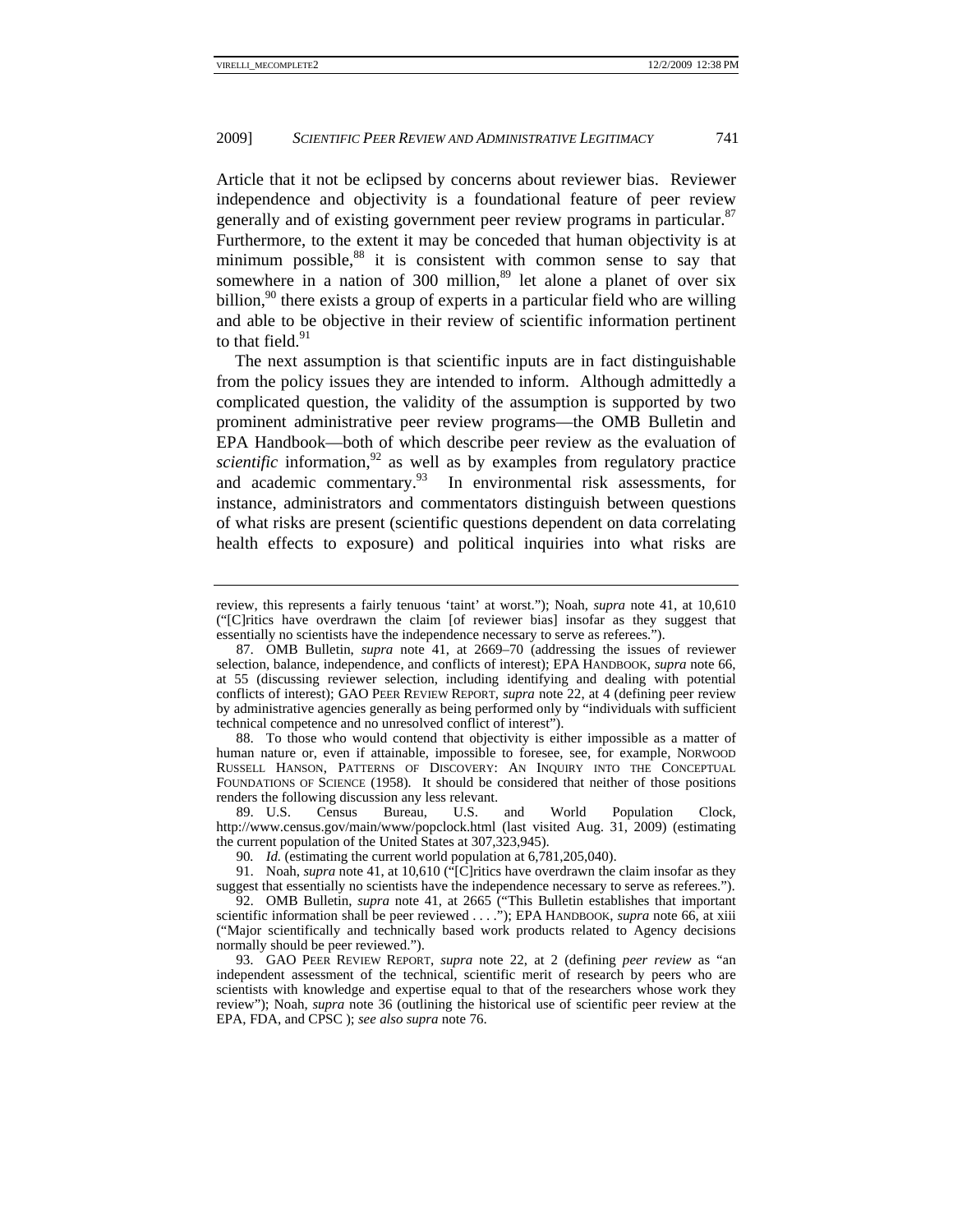socially acceptable.<sup>94</sup>

In part due to this separation between science and policy, it is further assumed that judicial review<sup>95</sup> of agency action involving peer review will consider peer reviewer comments as part of the administrative record but will not afford those comments any "special weight."<sup>96</sup> Judicial review is an intrinsic part of the administrative process<sup>97</sup> and as such is an important factor in any discussion of the impact of peer review on that process. Treating peer reviewer comments as just another feature of the administrative record is the best way to honor the distinction between the scientific inputs to agency decisions, which are subject to peer review, and the agency's ultimate policy determinations, which are not.<sup>98</sup> Judicial review of these ultimate policy determinations must not depend solely on peer reviewer comments about the credibility of the underlying scientific information because to do so would effectively cede agency discretion to weigh political considerations to independent scientists without either the expertise or authority to make such decisions.<sup>99</sup> On the other hand, courts'

 95. Like agency policy decisions, the process of judicial review of these decisions is affected by the application of administrative peer review and will thus be an important part of the normative analyses of administrative peer review performed in Part IV of this Article.

 96. Noah, *supra* note 36, at 1081 (comparing judicial consideration of peer review comments to review of ALJ decisions and concluding that "[a] better compromise would make the peer review panel's report part of the record but also instruct courts not to assign it any special weight . . . . [T]hey should have no greater force than comments submitted by interested parties during the public comment period").

97. 5 U.S.C. §§ 701–706 (2006) (describing judicial review under the APA).

98*. See supra* note 76 and accompanying text (supporting the distinction between scientific and political inputs in administrative decisions).

 99. DAVID L. FAIGMAN, LEGAL ALCHEMY: THE USE AND MISUSE OF SCIENCE IN THE LAW 200 (1999) ("The principle danger of this sort of expert assistance is that policy makers will abdicate their responsibilities to it or will not have the ability to critically assess what their advisors give them. They would thus blindly follow scientific recommendations without really appreciating the value choices inherent in the recommendations."); Anderson et al., *supra* note 27, at 130–32 (noting that peer review should not be treated as a substitute for agencies' political judgment). The strength of this position is reflected in the APA's arbitrary and capricious standard, which does not ask a court to decide if an agency was "correct" in its final policy decision, but only whether it acted reasonably in light of the relevant evidence. 5 U.S.C. § 706 (2006). By this measure, it is certainly plausible that agencies may be permitted to act in ways deemed inconsistent with applicable scientific

<sup>94</sup>*. See, e.g.*, Coglianese & Marchant, *supra* note 3, at 1275–77 (describing the difference between "risk assessment" and "risk management"). While these questions may be treated as indistinguishable in the (unlikely) event of a zero-risk policy, they are nonetheless theoretically distinct. *Id.* at 1325–26 (discussing the weaknesses of a no-risk management principle in environmental law). In his important article on peer review, Professor Noah contends that one way of encouraging this separation is to conduct reviews early in the regulatory process so as to encourage "genuine and meaningful deliberation about scientific uncertainties without allowing independent experts to usurp the responsibility for resolving nonscientific questions . . . ." Noah, *supra* note 36, at 1078. *But see* Wagner, *supra* note 30, at 66 ("[T]he zigzag nature of science and science policy makes it easy to blur the respective roles of science and policy in regulatory decisionmaking . . . .").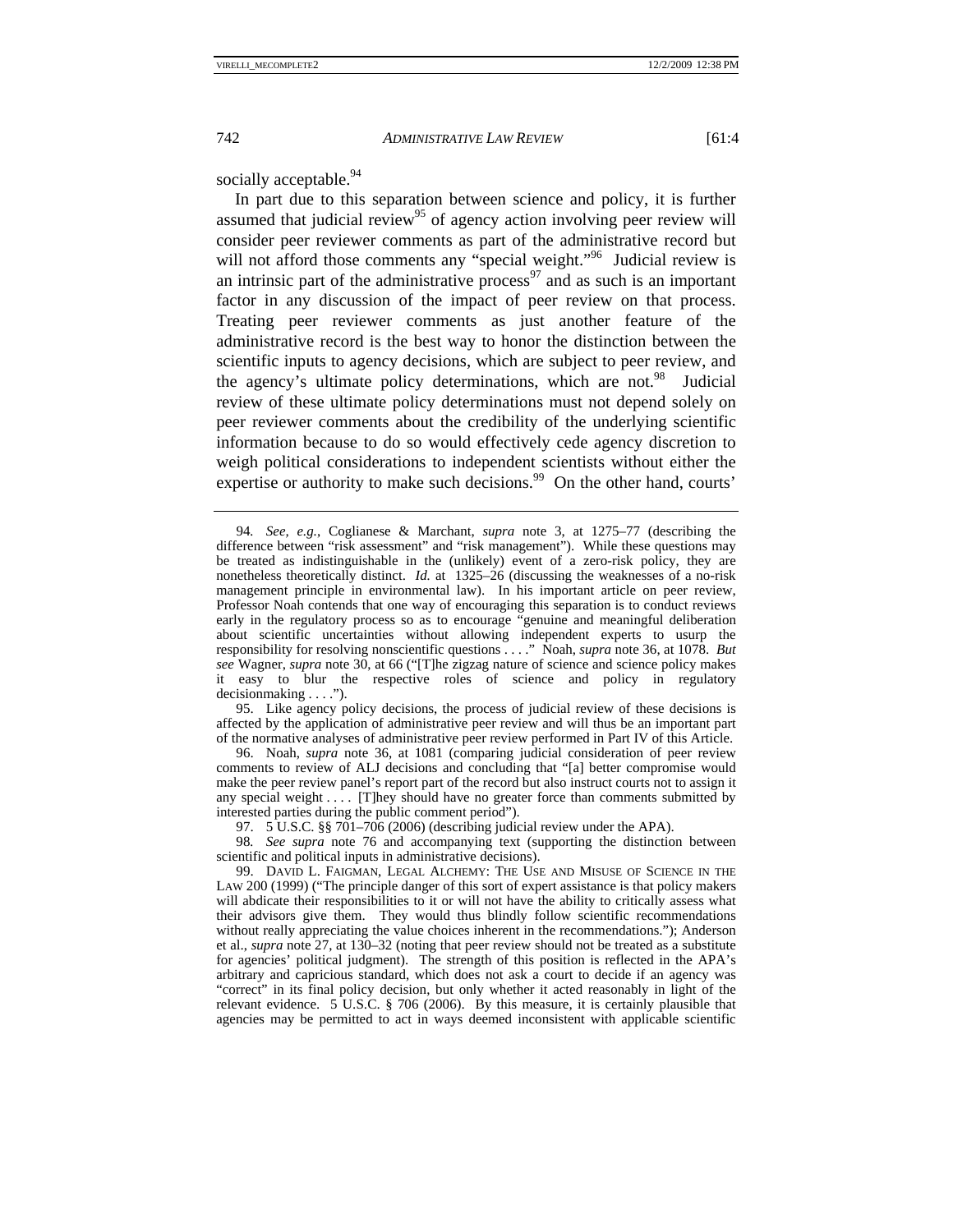failure to consider peer reviewer comments altogether could permit agencies to defend their decisions in court without explaining why those decisions are based on unreliable scientific inputs.<sup>100</sup> Therefore, for purposes of this discussion, it is assumed that judicial review may be informed, but not controlled, by peer reviewer comments. Finally, it is assumed here that final reports by administrative peer reviewers will be publicly available.<sup>101</sup> Such disclosure is mandated by the OMB Bulletin and is consistent with the general understanding of peer review reports and agency transparency.<sup>102</sup>

These assumptions are the first step in identifying the theoretical underpinnings of peer reviewer involvement in the administrative process. Also preliminary to this inquiry is an understanding of the range of possibilities for that involvement. Peer reviewers' relationship with administrators can be described in terms of two variables: form and effect. The *form* of peer reviewers' relationships with administrators describes the scope and means of interaction between the two. It ranges from a single round of peer reviewer comments or recommendations regarding the reliability of scientific information (the "single-comment form") to a more collaborative dialogue where administrators and peer reviewers engage in an iterative process of deliberation and information exchange prior to peer reviewers submitting their comments to the agency (the "collaborative form").

information if the resultant policy decision is supported by valid political or other considerations. *See* Citizens to Preserve Overton Park, Inc. v. Volpe, 401 U.S. 402, 416 (1971) ("To make this finding [of arbitrary or capricious agency conduct] the court must consider whether the decision was based on a consideration of the relevant factors and whether there has been a clear error of judgment . . . . Although this inquiry into the facts is to be searching and careful, the ultimate standard of review is a narrow one. The court is not empowered to substitute its judgment for that of the agency." (citing L. JAFFE, JUDICIAL CONTROL OF ADMINISTRATIVE ACTION 182 (1965))).

 <sup>100.</sup> Ruhl, *supra* note 34, at 1077 (describing two scenarios, the "Science? What Science?" and "The Science Made Us Do It" scenarios, in which agencies use scientific information as a means to a predetermined political end); Ruhl, *supra* note 63, at 407 ("[P]eer review is subject to abuse if it is implemented in ways that allow agencies to manipulate the process and thereby rig outcomes so as to justify agency decisions that would not withstand legitimate peer scrutiny."); Weiss, *supra* note 7 (quoting Dr. David Michaels's account of agencies "manufacturing uncertainty" in regulatory science in pursuit of "scientific" support for a political end).

 <sup>101.</sup> Noah, *supra* note 36, at 1065 ("[A]gencies will publish the comments prepared by their external advisors, which gives those persons excluded from the deliberations an opportunity to respond."); Ruhl, *supra* note 63, at 430 ("The results of peer review would be released to the public prior to conclusion of any notice and comment procedures applicable to the underlying decision.").

 <sup>102.</sup> OMB Bulletin, *supra* note 41, at 2675; EPA HANDBOOK, *supra* note 66, at 75–77 (describing the required contents of the peer review record, including any "written comments" by reviewers, as well as the retention and disclosure requirements for such materials); *see also* Freedom of Information Act, 5 U.S.C. § 552 (2006).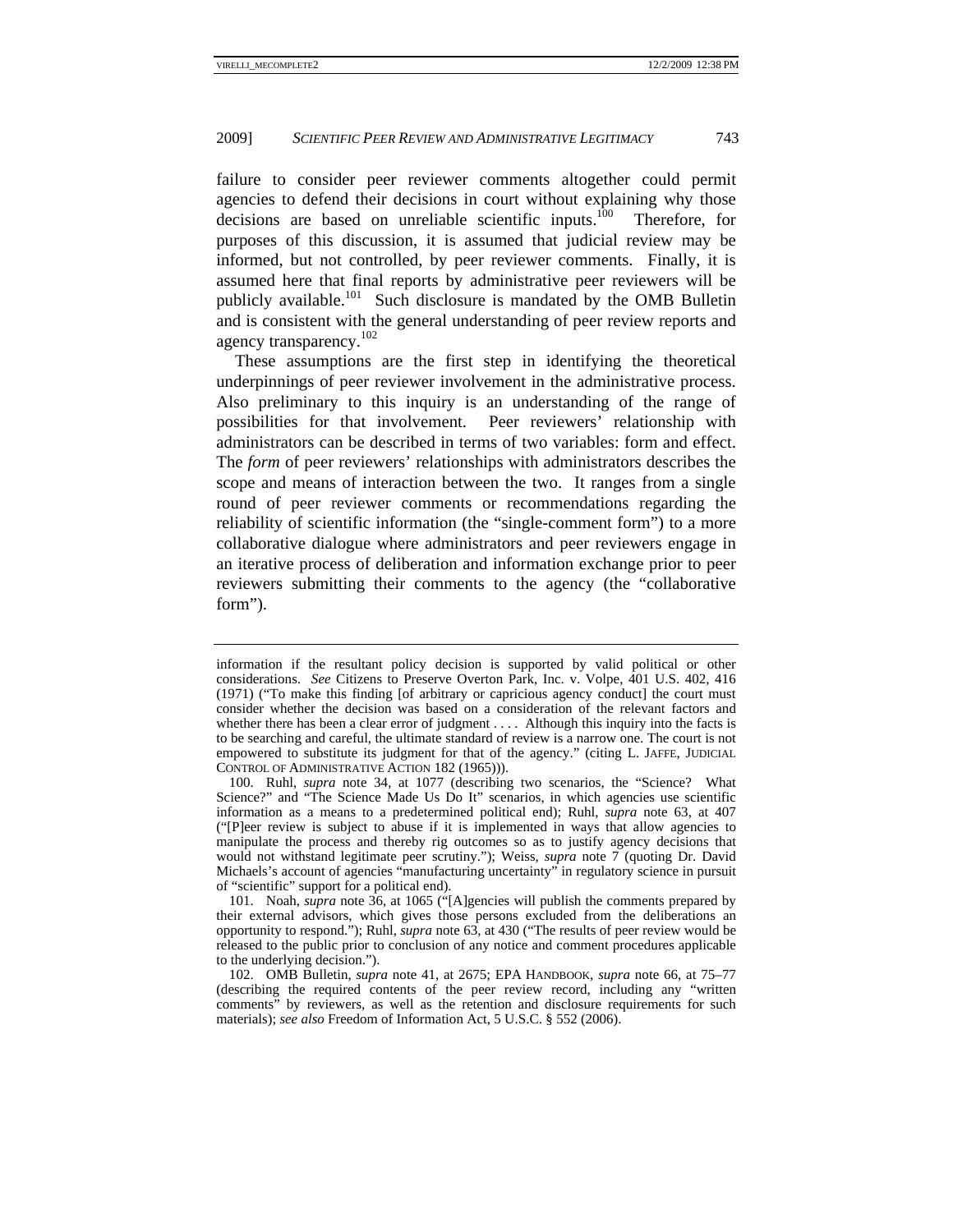The *effect* of those relationships refers to the limits that peer reviewer comments may impose on an agency's use of scientific information to justify or explain policy decisions—more specifically, it answers the question of whether peer reviewer recommendations about the credibility of scientific inputs have the power to bind administrators. "Nonbinding" models of administrative peer review leave administrators with complete discretion as to whether, and if so to what degree, they will adopt peer reviewer comments. "Binding" models preclude an agency faced with a negative peer reviewer recommendation about a scientific input from relying on that input in support of a policy decision.<sup>103</sup> Although peer review is generally understood to be nonbinding,<sup>104</sup> the binding effect described here is not inconsistent with peer review's concept or purpose.<sup>105</sup>

 105. In fact, an even broader proposal for independent experts having authority to bind administrators has been raised in a similar context. *See* Vermeule, *supra* note 12, at 2234 (claiming that agencies that employ scientific advisory panels, which have similar but broader responsibilities than peer reviewers, "should be presumptively obligated to adopt the views of a majority or supermajority of experts" regarding a particular policy question). Nevertheless, there will undoubtedly be those who contend that by imposing a binding effect on administrators, a model of administrative peer review is no longer consistent with existing conceptions of peer review and therefore should not be included in a discussion of the relative impact of different models of administrative peer review on administrative legitimacy. This, however, is not a persuasive criticism of binding peer review. In fact, there is at least a de facto similarity between the binding effect of administrative peer review referenced here and peer review in the government-funding context. Michaels, *supra* note 45, at 226 ("In contrast to the ultimate power of editors to accept or reject the advice of editorial peer reviewers, agency funders have little discretion to diverge from the rankings of the evaluators."). As explained in Part II of this Article, peer review is designed as a check on the methodology and reasonableness of the conclusions employed in scientific work product. A binding model of peer review provides administrators with precisely the same level of review and with precisely the same amount and depth of information as nonbinding models. Moreover, as with these other models, agencies employing a binding model would not be prohibited from reaching a policy decision, but only from presenting as support for that decision scientific information that did not meet the (deferential) threshold of peer review. *See* 5 U.S.C. §§ 553, 706(2)(A) (2006); Doremus, *supra* note 59, at 1147 ("Traditional peer review functions as a very coarse screen; reviewers ask whether an author's conclusions are one plausible interpretation of the data, not whether they are the only or even the most plausible interpretation."). The only difference between binding and nonbinding models of administrative peer review is the level of authority associated with reviewers' conclusions as to the methodology and rationality of scientific inputs. A binding model is thus what it purports to be—a method (albeit a slightly different one) of peer review. *See generally* OMB Bulletin, *supra* note 41, at 2665 ("[Peer review] is a form of deliberation involving an exchange of judgments about the appropriateness of methods and the strength of the author's inferences. Peer review involves the review of a draft product for quality by specialists in the field who were not involved in producing the draft."); GAO PEER REVIEW REPORT, *supra* note 22, at 2 (defining *peer review* as an "independent" expert review). In a normative analysis like this, such a difference alone cannot preclude consideration of models with a binding effect because to do so would transform this from a

<sup>103</sup>*. See* Ruhl & Salzman, *supra* note 23, at 35.

<sup>104</sup>*. See* JASANOFF, *supra* note 25, at 66 ("Unlike the jury verdict . . . peer review is not binding. Both journal editors and managers of federal research programs retain discretion to override the recommendations of their reviewers . . . .").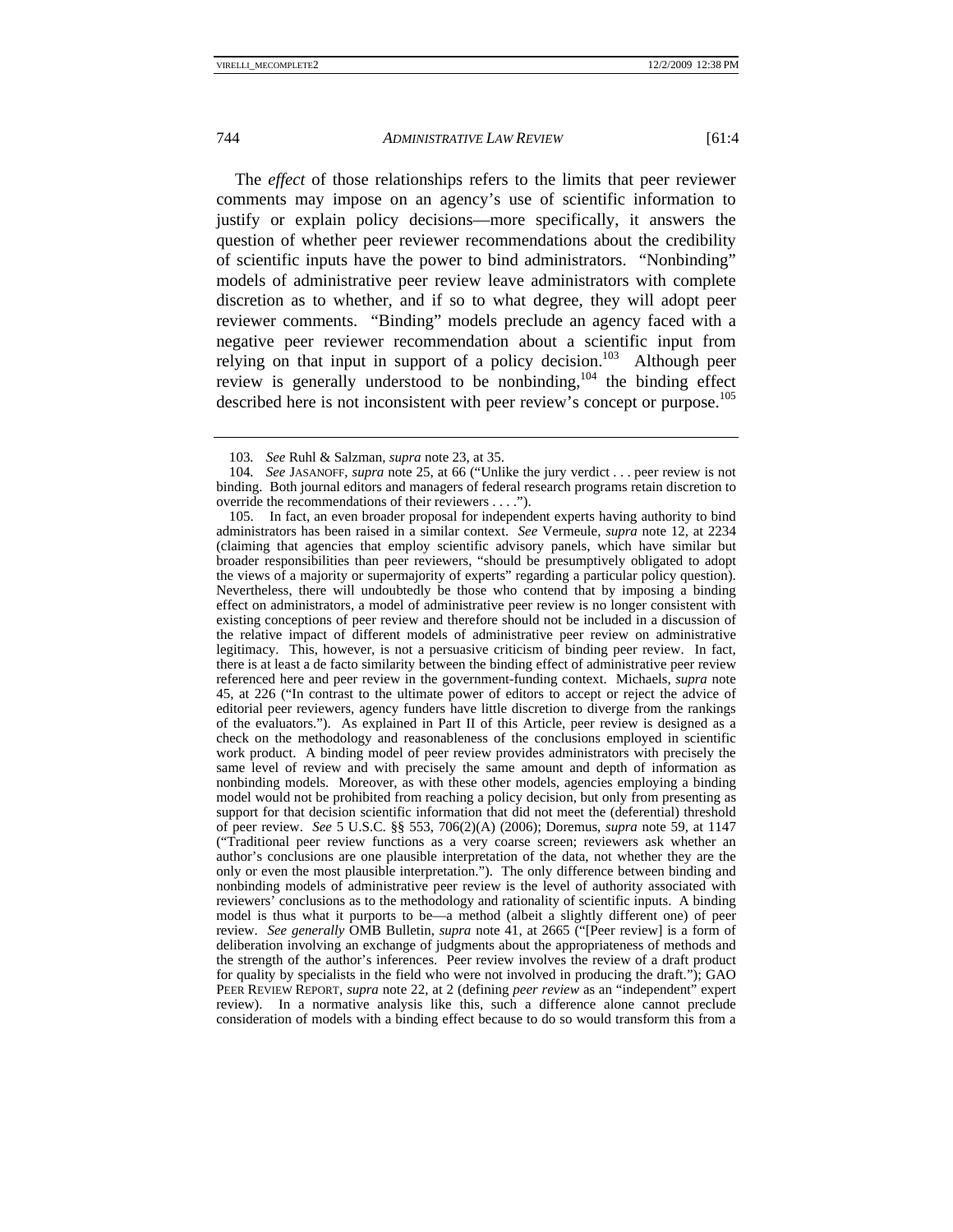Binding peer review does not require peer reviewers to perform any additional functions, nor does it dictate how agencies should treat science that survives peer review or how they should resolve a question of policy.<sup>106</sup> Therefore, to the extent a binding model of administrative peer review empowers peer reviewers more than other nonbinding models, it does so only in terms of peer reviewers' ability to shape an agency's explanation for a policy decision<sup>107</sup> by eliminating from consideration scientific information that fails to survive review.

These two variables can be incorporated into a peer review continuum that likens peer reviewers' relationship with administrators to commentators (the commentator model), consultants (the consultative model), and decisionmakers (the decisionmaker model).

#### **Fig. 1. Administrative Peer Review Models**



#### A. Commentator Model

The commentator model describes a relationship between independent scientific peer reviewers and policymakers with a single-comment form and a nonbinding effect. Peer reviewers acting as commentators are asked to evaluate the scientific inputs associated with a policy decision and to provide a single set of comments regarding whether those inputs are rationally and methodologically sound.<sup>108</sup> Upon receiving these comments,

normative discussion about the role of peer reviewers in the administrative process toward a positive critique of current peer review methods.

<sup>106.</sup> See OMB Bulletin, *supra* note 41 (stating that although "peer review reports are an important factor," "[a]gencies are not expected to cede their discretion . . . to peer reviewers; accountable agency officials must make the final decisions"); Noah, *supra* note 36, at 1078 (suggesting that administrative peer review encourages "genuine and meaningful deliberation about scientific uncertainties without allowing independent experts to usurp the responsibility for resolving nonscientific questions . . . .").

<sup>107.</sup> By shaping an agency's explanation for a policy decision, administrative peer review also affects the political legitimacy of those decisions. See *infra* Part IV (highlighting the relationship between agency explanations for policy decisions and the political legitimacy of those decisions).

<sup>108.</sup> This single-comment approach to peer review has been adopted in earlier legislative proposals regarding administrative peer review, see Noah, supra note 41 (discussing the Regulatory Improvement Act of 1999, S. 746, 106th Cong. (1999), and noting that it requires "only one round of scrutiny" by peer reviewers), and in the funding context. See Michaels, *supra* note 45, at 226 ("Peer reviews of funding applications rarely have the iterative quality of editorial peer review, in which authors are offered and re-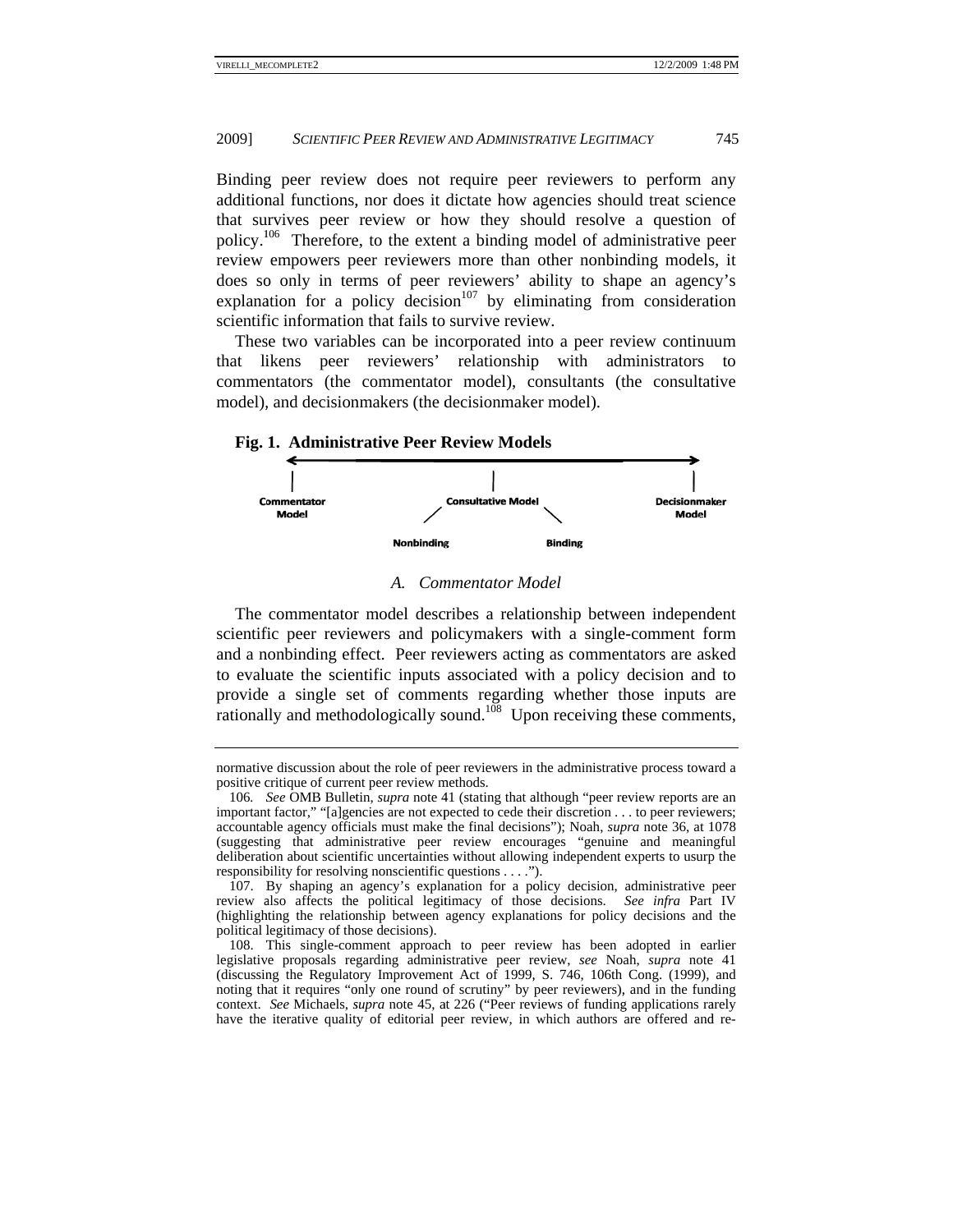administrators are free to choose whether to consider them in connection with their political decision.<sup>109</sup> For example, recall the EPA decision not to further regulate atrazine.<sup>110</sup> Without question that decision implicates scientific information regarding the public health risks of atrazine. The ultimate regulatory decision, however, involves a much broader policy analysis taking into account not only the likelihood of risk to public health, but also atrazine's potential public benefits and any harm that may occur from additional regulation. If peer reviewers acting as commentators were to conclude that the scientific data submitted to the agency regarding the risk to public health did not pass scientific muster, they would express this opinion in writing to the agency. Policymakers would then be free to ignore the comments and base their political decision regarding whether to regulate the chemical on the technical information at hand, or to go the other way and use the peer reviewer comments as a reason to discount or otherwise ignore the criticized scientific information. Peer reviewers under the commentator model have no ability to engage administrators in dialogue about scientific inputs or to compel agency compliance with peer reviewer recommendations; they are an additional, passive source of information for administrators.<sup>111</sup>

# *B. Nonbinding and Binding Consultative Models*

The consultative model involves a collaborative form of peer review. As with editorial peer review, administrative peer reviewers acting as consultants are able to engage agency officials in an iterative dialogue about the credibility of scientific inputs.<sup>112</sup> In some instances, this dialogue may occur through a formal, public hearing similar to that required under the Federal Advisory Committee Act.<sup>113</sup> Regardless of the precise

offered the opportunity to refine their manuscript until a point at which the paper is either accepted for publication[,] rejected, or withdrawn.").

 <sup>109.</sup> This nonbinding feature of peer review is common in the editorial, grant, and administrative contexts. *See* OMB Bulletin, *supra* note 41, at 2666 ("Agencies are not expected to cede their discretion with regard to dissemination or use of information to peer reviewers; accountable agency officials must make the final decisions."); JASANOFF, *supra* note 25, at 64 ("[P]robably the most significant point of commonality among peer-review systems is that the ultimate decisionmaker . . . is seldom bound to follow the reviewers' recommendations exactly."). *But see* Michaels, *supra* note 45, at 226 ("In contrast to the ultimate power of editors to accept or reject the advice of editorial peer reviewers, agency funders have little discretion to diverge from the rankings of the evaluators.").

<sup>110</sup>*. See supra* notes 7–12 and accompanying text.

 <sup>111.</sup> This is consistent with both traditional forms of peer review and current practices in administrative peer review. *See, e.g.*, OMB Bulletin, *supra* note 41; JASANOFF, *supra* note 25, at 64.

<sup>112</sup>*. See* Michaels, *supra* note 45, at 226 (noting the "iterative quality of editorial peer review").

 <sup>113. 5</sup> U.S.C. app. § 2 (2006).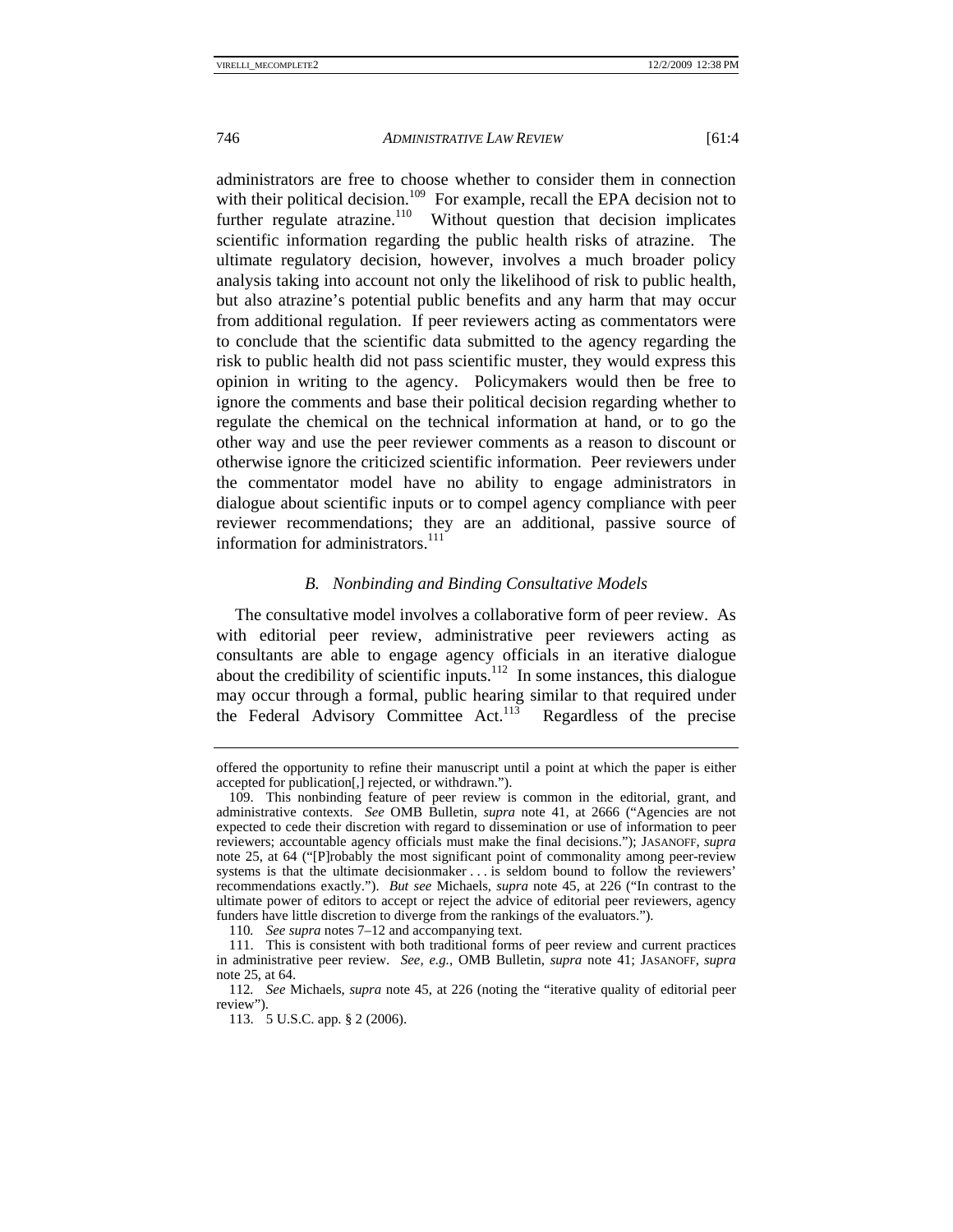circumstances of the dialogue, however, the criteria for exchanging information under the consultative model is limited to the standards of administrative peer review—peer reviewers would not be asked or permitted to comment on the political applications of scientific inputs,<sup>114</sup> nor would they seek to participate in the actual collection or development of scientific information.<sup>115</sup>

In addition to its collaborative form, the consultative model has two potential effects, each of which results in an independent model of consultative peer review. Under the nonbinding consultative model, peer reviewer comments are advisory only; after their dialogue with peer reviewers, agency personnel are free to choose whether or not to adopt peer reviewer comments. This nonadversarial, collaborative approach is the one most often employed by agencies and endorsed by commentators.<sup>116</sup> The

 Although some commentators have advocated for the benefits of a close collaboration between peer reviewers and agency officials, including agency scientists, STEPHEN BREYER, BREAKING THE VICIOUS CIRCLE: TOWARD EFFECTIVE RISK REGULATION 68 (1993) ("Those who have studied the work of these [scientific advisory] committees find that they have led to significant improvements . . . [at least in part because] consultation is often private and nonadversarial."); Noah, *supra* note 36, at 1060–61 ("[W]hen agencies consult outside experts before publicly committing themselves to a particular course of action, the proceedings become less adversarial and more productive . . . . Indeed, one might say that soliciting expert input at the front-end of the regulatory process more closely resembles peer collaboration than peer review."), it is important to avoid the temptation to conflate the consultative peer review model with a scientific partnership because such a partnership is neither consistent with, nor is it a productive amendment to, the peer review process. Expanding the role of reviewers to include partnering with agency officials in scientific research would not only be likely to discourage independent experts from becoming peer reviewers due to the additional investment in time and energy required, POWELL, *supra* note 34, at 139 ("[M]ost of the scientists [performing peer reviews] are serving essentially on a pro bono basis and have a very limited amount of time that they can sacrifice . . . "); Ruhl & Salzman, *supra* note 23, at 14 ("[P]eer review would grind itself . . . to a screeching halt were it to require peer reviewers to engage in independent testing and data analysis."); Ruhl, *supra* note 63, at 430 (noting the potential benefits of compensating peer reviewers so as to "attract competent experts and improve timely performance"), but would ultimately only defer the need for peer review to a subsequent group of experts. Rather than making peer review more robust, treating peer reviewers as substantive scientific partners only creates an additional step in the research process—it neither satisfies nor alleviates the need for administrative peer review. *See generally* Ruhl & Salzman, *supra* note 23, at 6 (describing administrative peer review).

116*. See* Anderson et al., *supra* note 27, at 130 ("Commentators generally have endorsed the use of scientific advisory committees or panels by federal administrative

<sup>114</sup>*. See* Ruhl & Salzman, *supra* note 23, at 49 (explaining that regulatory peer review is designed to ask, "Did the agency consult appropriate sources of data and scientific research on the issue for decision?"); *id.* at 52 ("Regulatory peer review . . . would not apply to any step designated as a policy [as opposed to science] question.").

 <sup>115.</sup> In this way, peer review under the consultative model differs from the open, public, wide-ranging discourse required by FACA. 5 U.S.C. §§ 9–10 (2006) (regarding the establishment of and procedures governing federal advisory committees); *see also* Noah, *supra* note 36, at 1063 (noting that even a consultative form of peer review "would differ from many of the agency advisory committees currently in use," including those under FACA).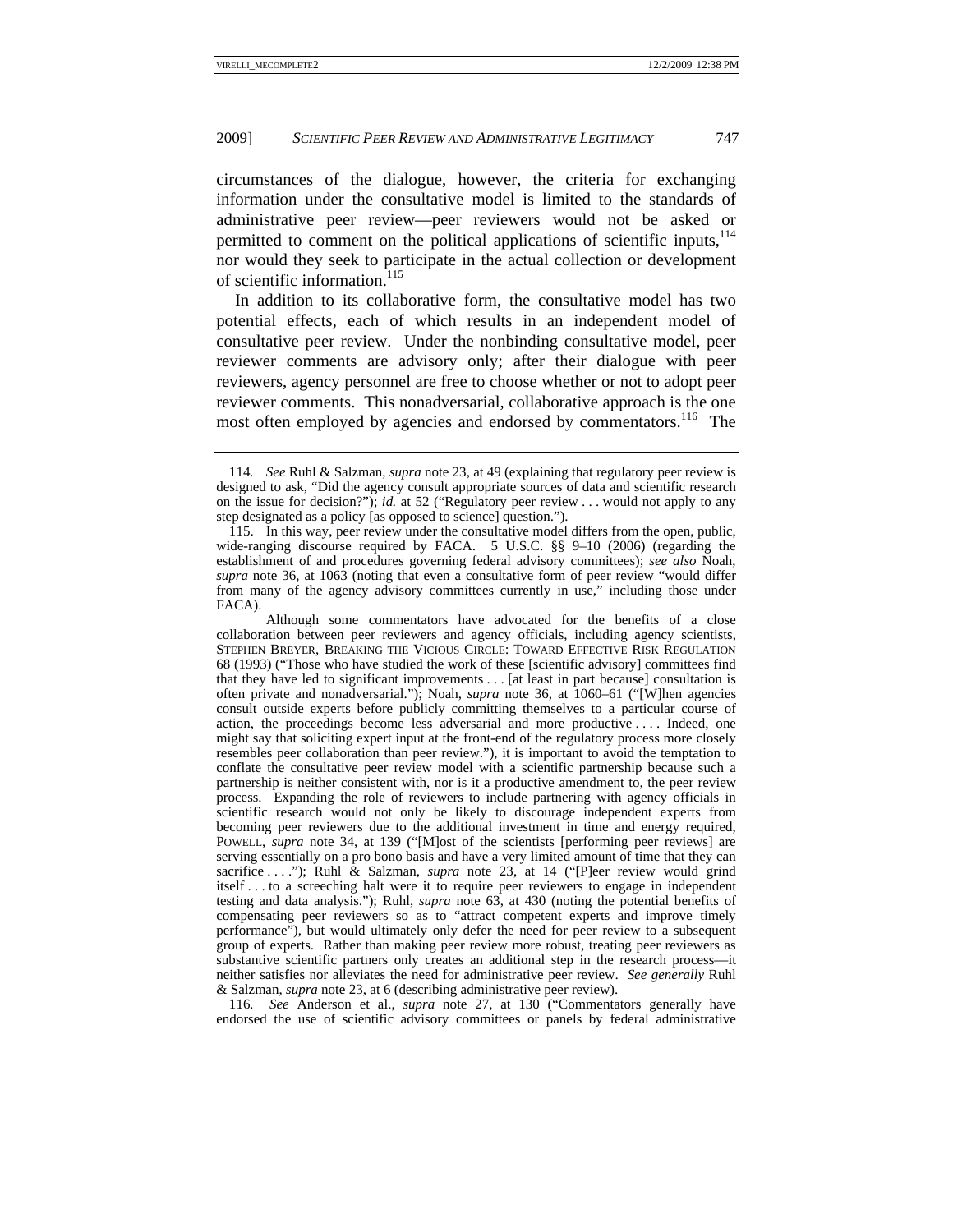binding consultative model also permits peer reviewers to engage in an iterative exchange of information with policymakers but differs from the nonbinding model in that peer reviewer recommendations are compulsory for administrators. In cases where peer reviewers deem a scientific input unreliable, administrators are forbidden from relying on that input to justify or support their policy decision.<sup>117</sup>

### *C. Decisionmaker Model*

Finally, the decisionmaker model envisions a sort of hybrid between the commentator and binding consultative models. It shares the singlecomment form of the commentator model<sup>118</sup> but has the compulsory effect of the binding consultative model. The distinctions between these four models will be explored further as part of a normative analysis of administrative peer review.

#### IV. PEER REVIEW AND LEGITIMACY

Defining the potential relationships between peer reviewers and administrators is necessary, but not sufficient, to address the larger question of which of these relationships best promotes administrative legitimacy. In order to adequately engage that question, it is important to establish the normative framework(s) within which to consider the issue. This in turn requires some discussion of the principles governing administrative peer review. As explained above, the preeminent issue in administrative law is the question of legitimacy: $119$  the circumstances under which administrative agencies may exercise discretion within the bounds of our constitutional  $\alpha$  democracy,<sup>120</sup> where ultimate authority resides with "the people" rather

agencies."); Noah, *supra* note 41, at 10,612 ("Regulatory peer review is best understood as a collaborative process where scientists from different disciplines are able to hash out disagreements with agency staff prior to the publication of a proposed rule."); Ruhl & Salzman, *supra* note 23 ("There is a strong tradition of expert advisory panels advising agencies on specific policy topics . . . ."); *see also* 5 U.S.C. app. § 2 (2006).

 <sup>117.</sup> The closest precedent for this binding approach to peer review is in the government funding context. *See* Michaels, *supra* note 45, at 226.

 <sup>118.</sup> See *supra* note 108 for further discussion of the single-comment format of administrative peer review.

 <sup>119.</sup> According to Habermas, "Legitimacy means that there are good arguments for a political order's claim to be recognized as right and just . . . . *Legitimacy means a political order's worthiness to be recognized.*" Gerald E. Frug, *The Ideology of Bureaucracy in American Law*, 97 HARV. L. REV. 1276, 1285 (1984) (quoting J. HABERMAS, COMMUNICATION AND THE EVOLUTION OF SOCIETY 178 (Thomas McCarthy trans., Beacon Press 1979)).

 <sup>120.</sup> Lisa Schultz Bressman, *Beyond Accountability: Arbitrariness and Legitimacy in the Administrative State*, 78 N.Y.U. L. REV. 461, 462 (2003) ("From the birth of the administrative state, we have struggled to describe our regulatory government as the legitimate child of a constitutional democracy. That is, we have sought to reconcile the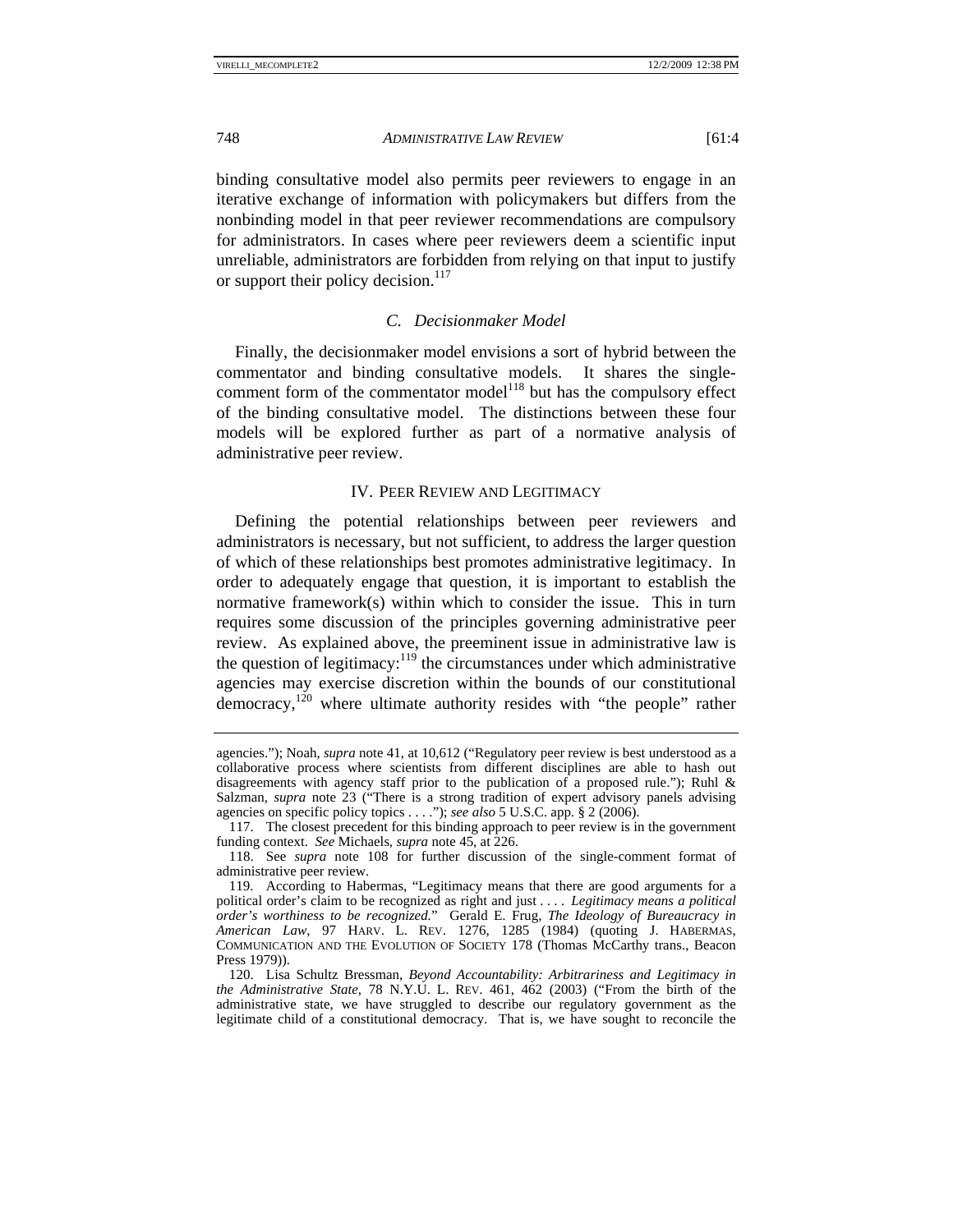than the institutions of government.<sup>121</sup> Administrative legitimacy depends on agencies providing rational explanations for their conduct.<sup>122</sup> These explanations must in turn reflect principles that are consistent with sound public administration.<sup>123</sup> Because administrative peer review seeks to influence the reasons given by agencies for policy choices involving scientific information, the most useful method of peer review will be that which leads to the best explanations and thus best promotes administrative legitimacy. Put another way, the questions to be asked in comparing the four models of administrative peer review developed above—the commentator, nonbinding consultative, binding consultative, and decisionmaker models—are which principles associated with the legitimate exercise of administrative authority are implicated by the use of administrative peer review and which of the peer review models introduced here best advances those principles? $124$ 

 122. The significance of reason-giving is exemplified by the procedural requirements of § 553 of the APA: "[T]he agency shall incorporate in the rules adopted a concise general statement of their basis and purpose." 5 U.S.C. § 553(c) (2006); *see also* Bressman, *supra* note 3; Coglianese & Marchant, *supra* note 3 ("Administrative law aspires to bring reason to agency policymaking."); Wagner, *supra* note 30, at 66 ("The administrative system, which includes judicial review, is grounded in a commitment to provide the public, interest groups, congressional officials, and the President and his staff with an accessible and understandable explanation for regulatory decisions.").

123*. See* Mashaw, *supra* note 2, at 26 ("Administrators must not only give reasons, they must give complete ones. We insist that they be authentic by demanding that they be both transparent and contemporaneous. 'Expertise' is no longer a protective shield to be worn like a sacred vestment. It is a competence to be demonstrated by cogent reason-giving." (citing Citizens to Preserve Overton Park, Inc. v. Volpe, 401 U.S. 402 (1971))); John Rawls, *The Domain of the Political and Overlapping Consensus*, 64 N.Y.U. L. REV. 233, 250 (1989) (tying political legitimacy to governmental conduct that reflects "fundamental political and constitutional values" and is understood by all citizens as reasonable and rational).

 124. It is possible to consider administrative peer review without discussing specific theories of administrative government because administrative peer review as such is generally not incompatible with the range of predominant theories. Theoretical models of administrative law can be roughly divided into two broad categories: technocratic and pluralist. While in one way a gross oversimplification of the individual theories themselves, this distinction is nevertheless useful in demonstrating the relevance of administrative peer

administrative state with a constitutional structure that reserves important policy decisions for elected officials and not for appointed bureaucrats."); Farina, *supra* note 2 ("The nature of our attempts . . . to reconcile the reality of regulatory government in the United States with the ideals of American constitutional democracy [] has varied with the times.").

<sup>121</sup>*. See* Cohens v. Virginia, 19 U.S. 264, 389 (1821) ("The people made the constitution, and the people can unmake it. It is the creature of their will, and lives only by their will."); *see also* Farina, *supra* note 2, at 989 (describing the concept of popular sovereignty as central in recent literature regarding administrative legitimacy); Lord Irvine of Lairg, *Sovereignty in Comparative Perspective: Constitutionalism in Britain and America*, 76 N.Y.U. L. REV. 1, 9 (2001) ("Thus, the state and federal institutions acquire their legitimacy from the popular consensus which the constitutional texts evidence. In this sense, popular sovereignty is the *fundamental* principle, while constitutional supremacy is its *derivative*.").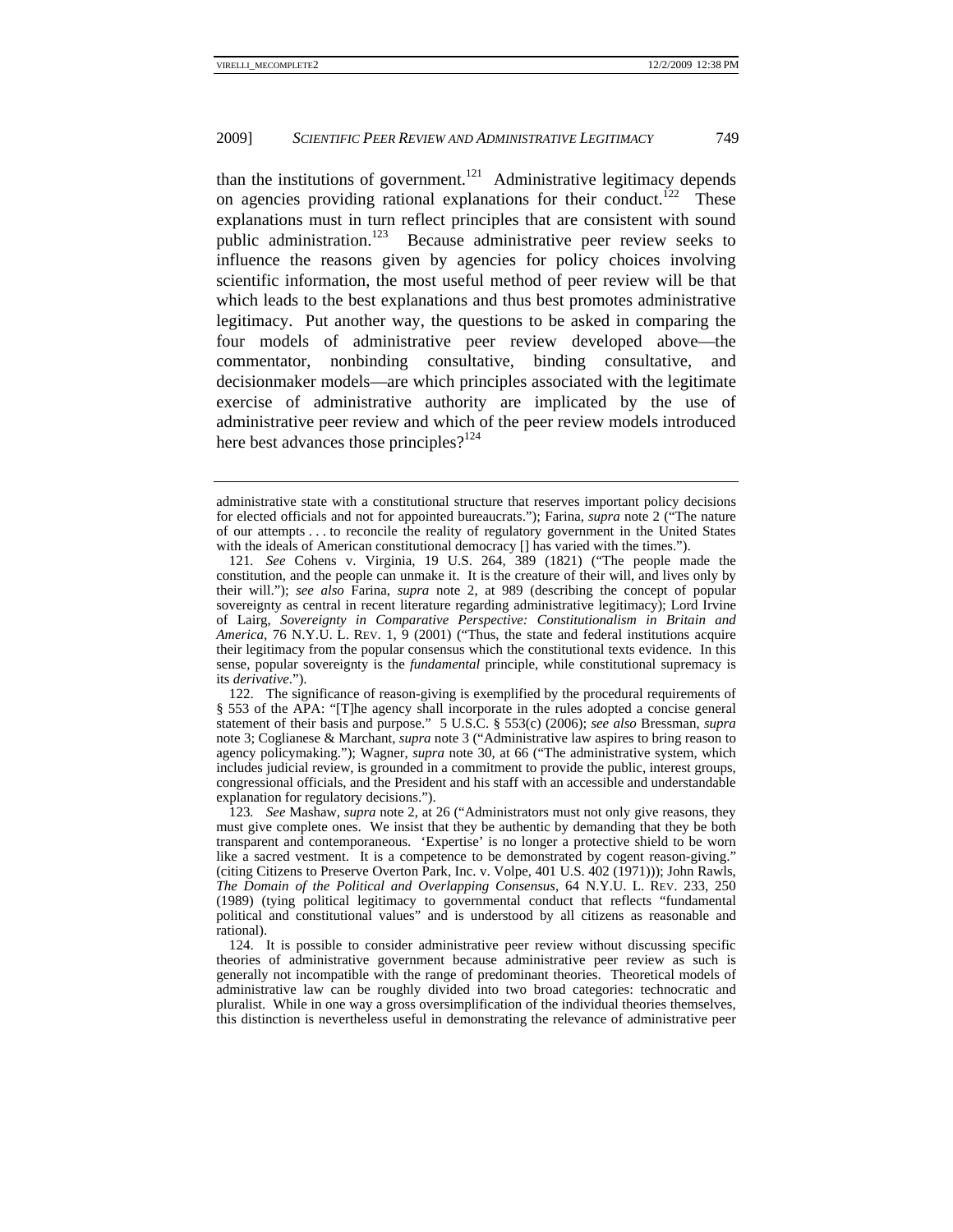review to all modes of administrative government. The technocratic model of administrative governance rose to prominence during the New Deal and relied on expert administrators to set policy based on their own understanding of a specific issue or topic. *See* Robert L. Rabin, *Federal Regulation in Historical Perspective*, 38 STAN. L. REV. 1189, 1252 (1986) ("As in its initial phase, the New Deal continued its propensity to address particularized areas of unrest through regulation by experts . . . ."); *id.* at 1266 ("With the final legitimation of the New Deal came the acceptance of a central precept of public administration: faith in the ability of experts to develop effective solutions . . . ."); *see also* LANDIS, *supra* note 2, at 23 ("With the rise of regulation, the need for expertness became dominant . . . ."). Starting in the 1940s, however, and marked by the advent of the APA, concerns about accountability and actual agency expertise gave rise to new theories of administrative government focused on proceduralism and deliberative decisionmaking. *See* MORTON J. HORWITZ, THE TRANSFORMATION OF AMERICAN LAW, 1870–1960: THE CRISIS OF LEGAL ORTHODOXY 233 (1992) ("The APA is a prominent example of the dialectical relationship between expertise theory and proceduralism . . . . A declining faith in the ability of experts . . . led in turn to a re-emergence of proceduralism."). This focus on proceduralism has manifested itself in numerous ways, *see generally* Croley, *supra* note 2 (describing and critiquing "the public choice theory," "the neopluralist theory," "the public interest theory," and "the civic republican theory" of administrative law), but retains as a unifying principle its departure from the technocratic model's reliance on expert administrators in favor of a more inclusive policymaking process involving interest groups or the general public. Regardless of which of these theories may be used as a backdrop for administrative peer review, its relevance to administrative government remains unchanged. The primary points of departure among the aforementioned theories focus on the method by which policy determinations are made, not the means by which the scientific (or other) information underlying those determinations should be identified or evaluated. Because administrative peer review does not seek to directly influence the content or manner of policy decisions, its potential usefulness to the administrative process remains consistent across divergent theories of administrative government. In a technocratic context, peer review can work both to help ensure the credibility of scientific information available to policymaking experts and to further educate those experts in specific technical areas. Similarly, in a pluralist conception, peer review may not only help to ensure that nonexpert constituent groups have access to reliable technical information from which to inform their policy positions, but also to minimize barriers to participation created by a lack of technical understanding. In both cases, administrative peer review is able to make a contribution that is relevant to the preferred mode of policymaking. Professor Noah described this concept as follows:

Like the New Deal's confidence in administrative expertise, calls for peer review of regulatory science have a decidedly technocratic cast, even though they reflect some loss of confidence in home-grown administrative expertise. With peer review, agency officials would face the added scrutiny of experts who are external to the regulatory process. In this respect, regulatory peer review may promote improved deliberation, insofar as citizens with no stake in the process would meet to discuss among themselves contested technical questions alongside agency officials. Even though it would do so by limiting public participation, and it would not focus on a search for the common good, civic republicans should embrace peer review as one part of an administrative process that also invites the broad-based public participation and scrutiny championed by adherents of the pluralist tradition  $\dots$  [R]egulatory peer review may help agencies straddle the line between technocratic and democratic impulses. In their respective spheres of competence, both experts and lay persons can play a valuable role in supervising agencies' choices. Many regulatory agencies must depend on scientific expertise, but, in the end, their decisions do not and cannot turn exclusively on scientific judgments.

Noah, *supra* note 36, at 1042–44; *see also* Noah, *supra* note 41, at 10,607 (explaining that although regulatory peer review "represents something of a throwback to the New Deal's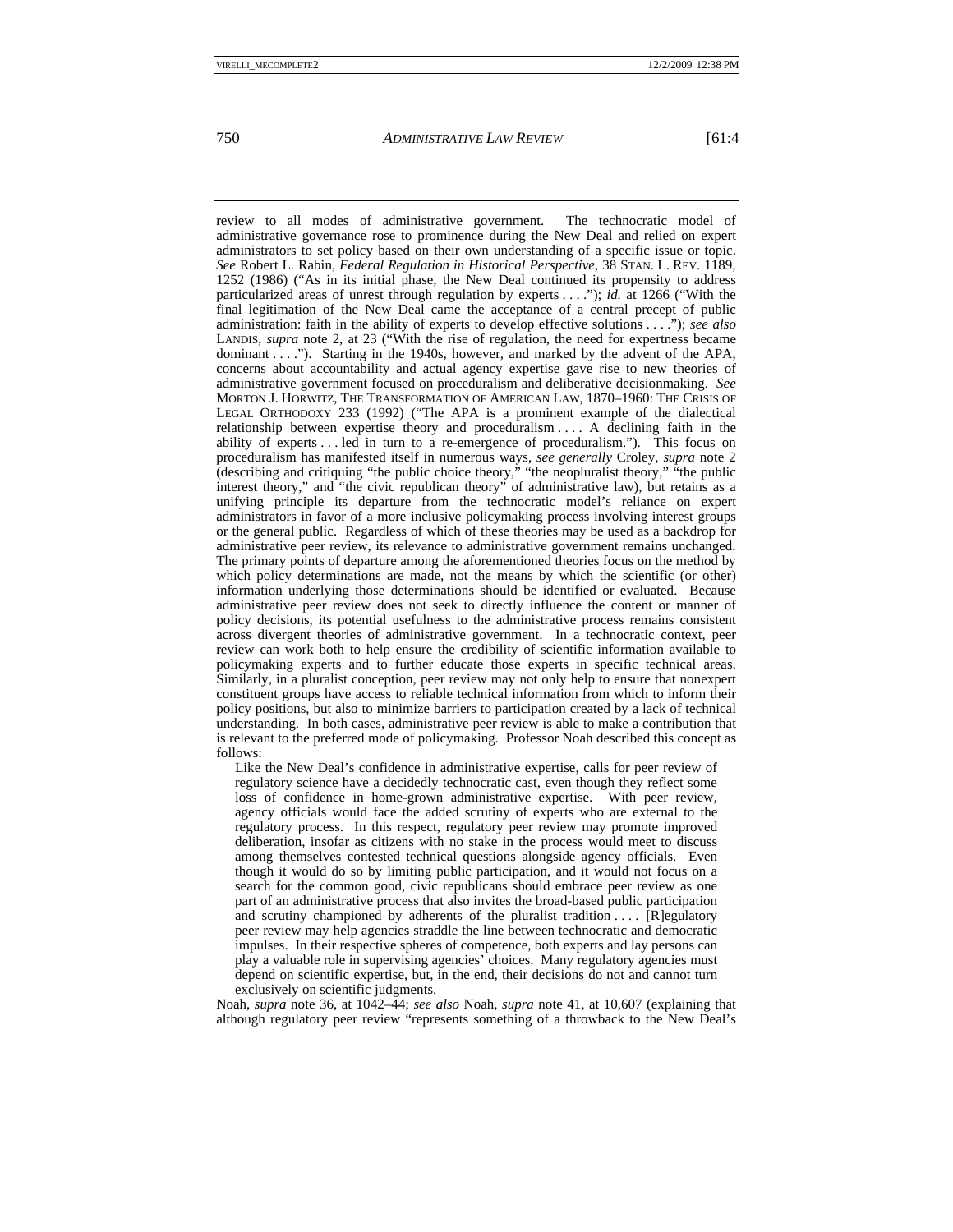#### *A. Principles of Administrative Legitimacy*

The principles of administrative legitimacy most directly implicated by administrative peer review are expertise, accountability, and efficiency.<sup>125</sup> Agency expertise is a foundational principle of administrative law.<sup>126</sup> It reflects the often highly specific and technical mission of administrative agencies and the corresponding need for government officials with compartmentalized knowledge and experience in their delegated policymaking arena.<sup>127</sup> It is most pronounced in the technocratic model of administrative law that arose during the New Deal, $128$  but is nonetheless important in more deliberative forms of administration—such as those advocated by public choice or "civic republican" theorists $129$ —that,

126*. See* Lessig & Sunstein, *supra* note 125, at 99–100 ("To be sure, many insist on technocratic rationality—on the importance of expertise in helping people to make informed judgments about the relations between means and ends. This is an enduring theme in administrative law .... [T]he absence of expertise, or the distortion of expert judgment through anecdote and interest-group power, is an important obstacle to a well-functioning system of regulatory law."). Professors Freeman and Vermeule contend that concerns about the importance of administrative expertise have been reflected in recent Supreme Court decisions. *See* Jody Freeman & Adrian Vermeule, Massachusetts v. EPA*: From Politics to Expertise*, 2007 SUP. CT. REV. 51, 52 (2008) (citing the Court's decision in *Massachusetts v. EPA* as an example of its "increasing worries about the politicization of administrative expertise").

127*. See* Int'l Harvester Co. v. Ruckelshaus, 478 F.2d 615, 652 (D.C. Cir. 1973) (Bazelon, C.J., concurring) (noting "cases of great technological complexity" in administrative law); Noah, *supra* note 36, at 1043 n.37 (referring to the "questions of everincreasing scientific complexity" faced by administrative agencies).

128*. See* LANDIS, *supra* note 2, at 23 ("With the rise of regulation, the need for expertness became dominant . . . ."); Rabin, *supra* note 124, at 1252 ("As in its initial phase, the New Deal continued its propensity to address particularized areas of unrest through regulation by experts . . . ."); *id.* at 1266 ("With the final legitimation of the New Deal came the acceptance of a central precept of public administration: faith in the ability of experts to develop effective solutions . . . .").

129*. See generally* Croley, *supra* note 2; Seidenfeld, *supra* note 2.

enthusiasm for decision-making by expert regulators . . . by harnessing nongovernmental expertise and retaining current mechanisms for review by nonexperts, regulatory peer review may [also] help administrative agencies aspire to the deliberative ideal recently espoused by civic republican scholars"). For these reasons, a discussion of the various relationships between peer reviewers and administrators may focus on broader principles associated with administrative legitimacy rather than specific conceptions of administrative government.

<sup>125</sup>*. See supra* notes 38–39 and accompanying text; *see also* JERRY L. MASHAW, DUE PROCESS IN THE ADMINISTRATIVE STATE 102 (1985) (pointing to the courts' due process analysis after 1970 as promising "transparency, generality, and simplicity," which "made the guarantee of due process a guarantee of accurate and cost-effective decision making"); SUNSTEIN, *supra* note 24, at 166 (stating that "political accountability" is a foundational constitutional principle with regard to statutory interpretation); Lawrence Lessig & Cass R. Sunstein, *The President and the Administration*, 94 COLUM. L. REV. 1, 94 (1994) ("The Vesting Clause of Article II—by placing the executive in one rather than many presidents embodied this judgment. It is therefore clear that the constitutional text and structure reflect commitments to the unitary virtues of coordination, accountability, and efficiency in government.").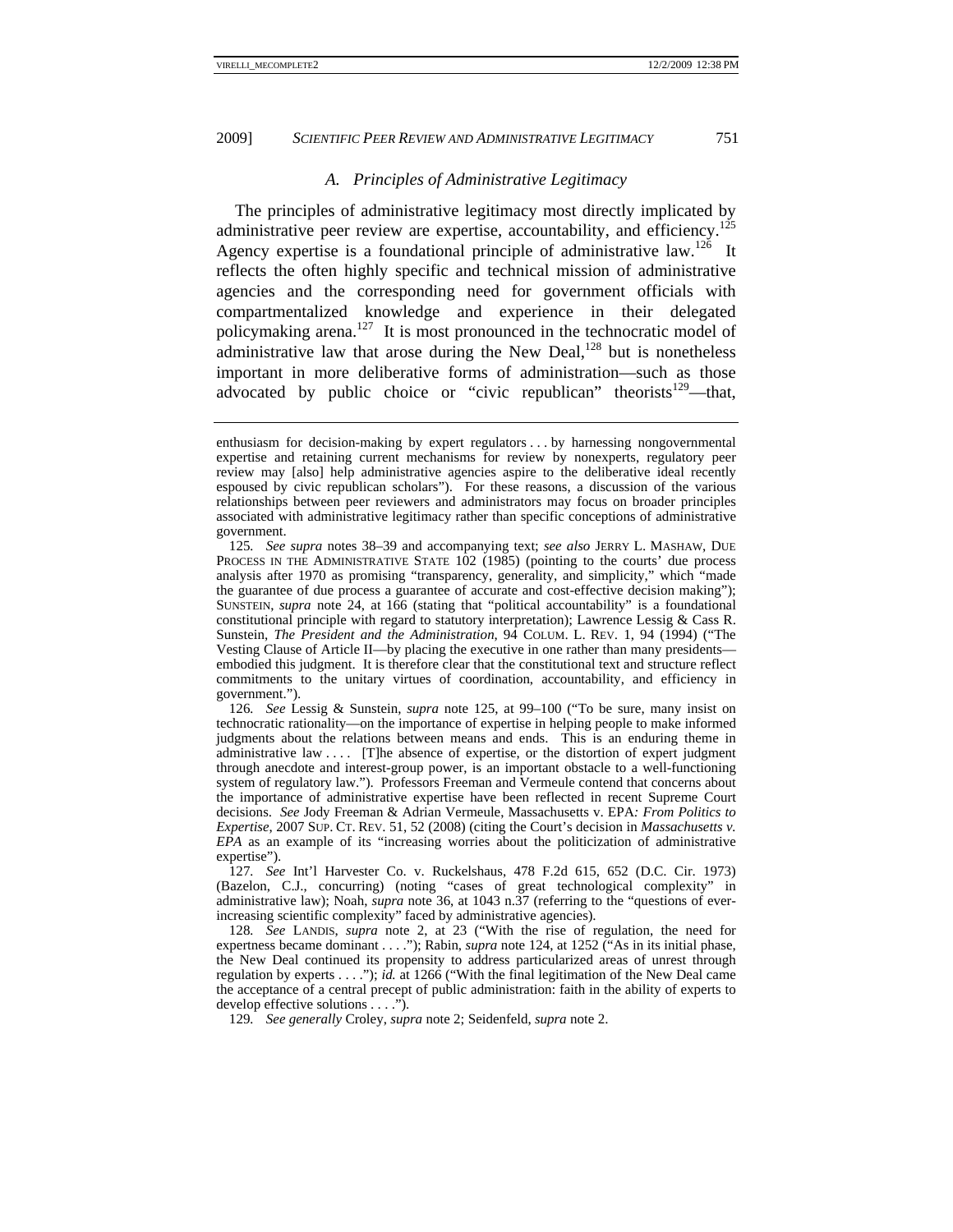although they rely on the resolution of competing interests and viewpoints rather than on expert opinions to set policy, they must still have access to reliable information to better inform those interests and positions.<sup>130</sup>

Accountability, which includes as a prerequisite transparency,  $^{131}$  is also important to administrative legitimacy.132 Accountability refers to the public's ability to retain control over its government—even its administrative institutions—by judging its representatives on their performance in office.<sup>133</sup> In order for the public to make that judgment in the administrative context, it must be privy to an agency's explanations for its exercise of authority. Rather than simply accepting the proffered reasons for government action at face value and evaluating whether those reasons support the agency's position, transparency enables members of the voting public to access the same (or similar) information considered by the agency and thus to make a more informed judgment regarding the agency's reasoning.134 Transparency is thus a precondition to accountability in that

133. Professor Bressman describes the principle of accountability as follows:

Perhaps the best understanding of accountability is not that it requires elected officials to make policy decisions simply because they are responsive to the people. Rather, it requires elected officials to make policy decisions because they are subject to the check of the people if they do not discharge their duties in a sufficiently publicregarding and otherwise rational, predictable, and fair manner. Thus, accountability can be understood to enable voters not only to consider whether elected officials have maximized popular preferences in making or executing the law, but also, and equally importantly, whether those officials have inappropriately favored narrow interests in doing so.

Bressman, *supra* note 120, at 499 (citing Rebecca L. Brown, *Accountability, Liberty, and the Constitution*, 98 COLUM. L. REV. 531, 565–71 (1998)). In administrative law, this typically involves voters expressing their dissatisfaction with elected officials who appointed or otherwise supported particular administrators or agencies.

134*. See* Mark Fenster, *The Opacity of Transparency*, 91 IOWA L. REV. 885, 899 (2006) ("The most significant consequences [of government transparency] flow from the public's increased ability to monitor government activity and hold officials . . . accountable for their actions."); *see also* Common Cause v. Nuclear Regulatory Comm'n, 674 F.2d 921, 928 (D.C. Cir. 1982) (describing Congress's purpose in enacting the Sunshine Act as to "enhance citizen confidence in government, encourage higher quality work by government

 <sup>130.</sup> Noah, *supra* note 36, at 1042–44.

 <sup>131.</sup> Beutz, *supra* note 38 (describing transparency as a "precondition" to accountability and explaining that "[t]ransparency and access to information facilitate accountability because citizens need information to know when to hold which leaders accountable for what decisions").

 <sup>132.</sup> SUNSTEIN, *supra* note 24, at 187 ("The principle of political accountability has an unmistakable foundation in Article I of the Constitution, and it is an overriding structural commitment of the document. The principle has foundations as well in assessments of institutional performance. At the same time, it operates to counteract characteristic failures in the regulatory process."); Lessig & Sunstein, *supra* note 125, at 94 ("Accountability and avoidance of factionalism, then, are two central values of the framers' original executive."); *id.* at 119 (arguing that a unitary executive "fits well with important political and constitutional values, including the interests in political accountability"). *See generally* Steven G. Calabresi, *Some Normative Arguments for the Unitary Executive*, 48 ARK. L. REV. 23 (1995) (noting the constitutional importance of accountability).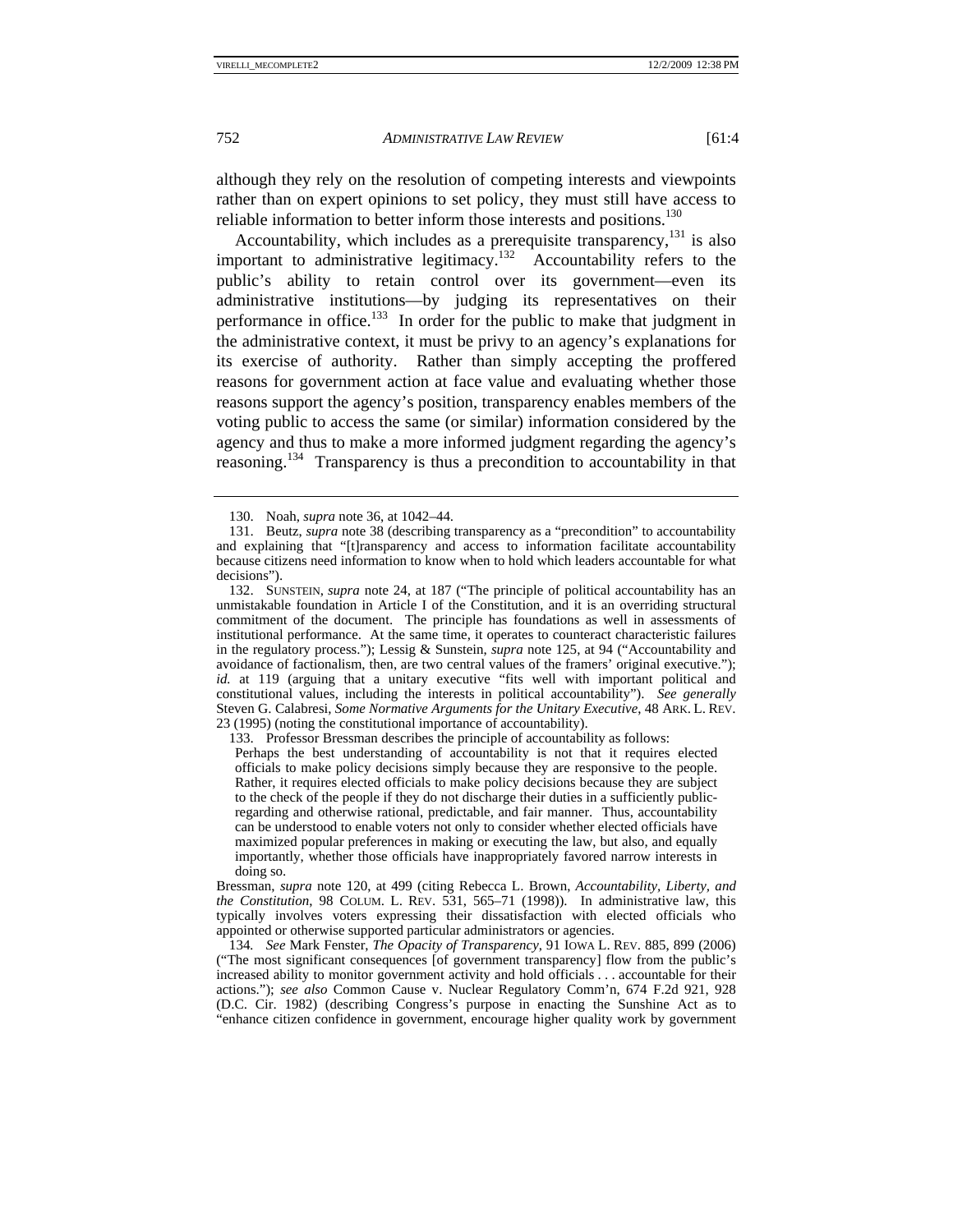it is necessary for the public to have access to information upon which administrators base their judgments in order to monitor the conduct and competency of those administrators.<sup>135</sup> The principles of agency expertise and accountability are primarily relevant in the policymaking arena. To the extent they impact judicial review of agency action, they do so only indirectly; where administrative peer review enhances an agency's expertise or accountability, judges have the opportunity to reinforce those values through judicial review.<sup>136</sup>

The efficiency principle acknowledges the importance of responsive, timely government.<sup>137</sup> In the case of administrative law, this includes efficiency in both agency action and judicial review thereof. It is an important feature of administrative government generally and of decisions based on scientific information in particular, as regulatory science and peer review are often costly and aimed at addressing time-sensitive issues of public policy.138 Any administrative peer review process must be attentive to these concerns in order to maintain its effectiveness and legitimacy.

#### *B. Normative Analyses*

There are three different normative approaches through which this

 137. Glen O. Robinson, *The Making of Administrative Policy: Another Look at Rulemaking and Adjudication and Administrative Procedure Reform*, 118 U. PA. L. REV. 485, 516 (1970) ("The goal of efficiency needs no explanation or defense. If it cannot be considered an ultimate concern of administrative law that tasks be accomplished with the minimum expenditure of time and resources, it is nevertheless a matter of large importance.").

officials, stimulate well-informed public debate about government programs and policies, and promote cooperation between citizens and government. In short, it sought to make government more fully accountable to the people").

<sup>135</sup>*. Common Cause*, 674 F.2d at 928; Beutz, *supra* note 38; Fenster, *supra* note 134.

 <sup>136.</sup> Unlike efficiency, which is an animating principle of administrative government generally—including judicial review of agency action—expertise and accountability are only relevant for purposes of this discussion to the extent they apply specifically to agency action. Peer review only impacts the expertise of judges to the extent it affects the level of expertise of the administrators and the administrative record being reviewed. The concept of political accountability is entirely inapposite to judicial review. Judges are not permitted to hold agencies accountable for their political judgments, *see, e.g.*, Marbury v. Madison, 5 U.S. **(**1 Cranch) 137, 170 (1803) ("Questions, in their nature political, or which are, by the constitution and laws, submitted to the executive, can never be made in this court."), nor are judges part of a political branch of government and thus are not—absent impeachment themselves politically accountable. *See* Elena Kagan, *Presidential Administration*, 114 HARV. L. REV. 2245, 2373 (2001) ("The assignment of policymaking functions, on this understanding, appropriately tracks political accountability . . . ."). Any discussion of accountability in the administrative process must therefore focus on the accountability of administrators and agencies, not the judges who review them.

<sup>138</sup>*. See* JASANOFF, *supra* note 25, at 77–78; Ruhl & Salzman, *supra* note 23, at 40 ("Indeed, the statutory and regulatory deadlines frequently placed on agency decision making acknowledge the pressing need in many cases to intervene on policy problems. Agencies already have difficulty meeting those deadlines.").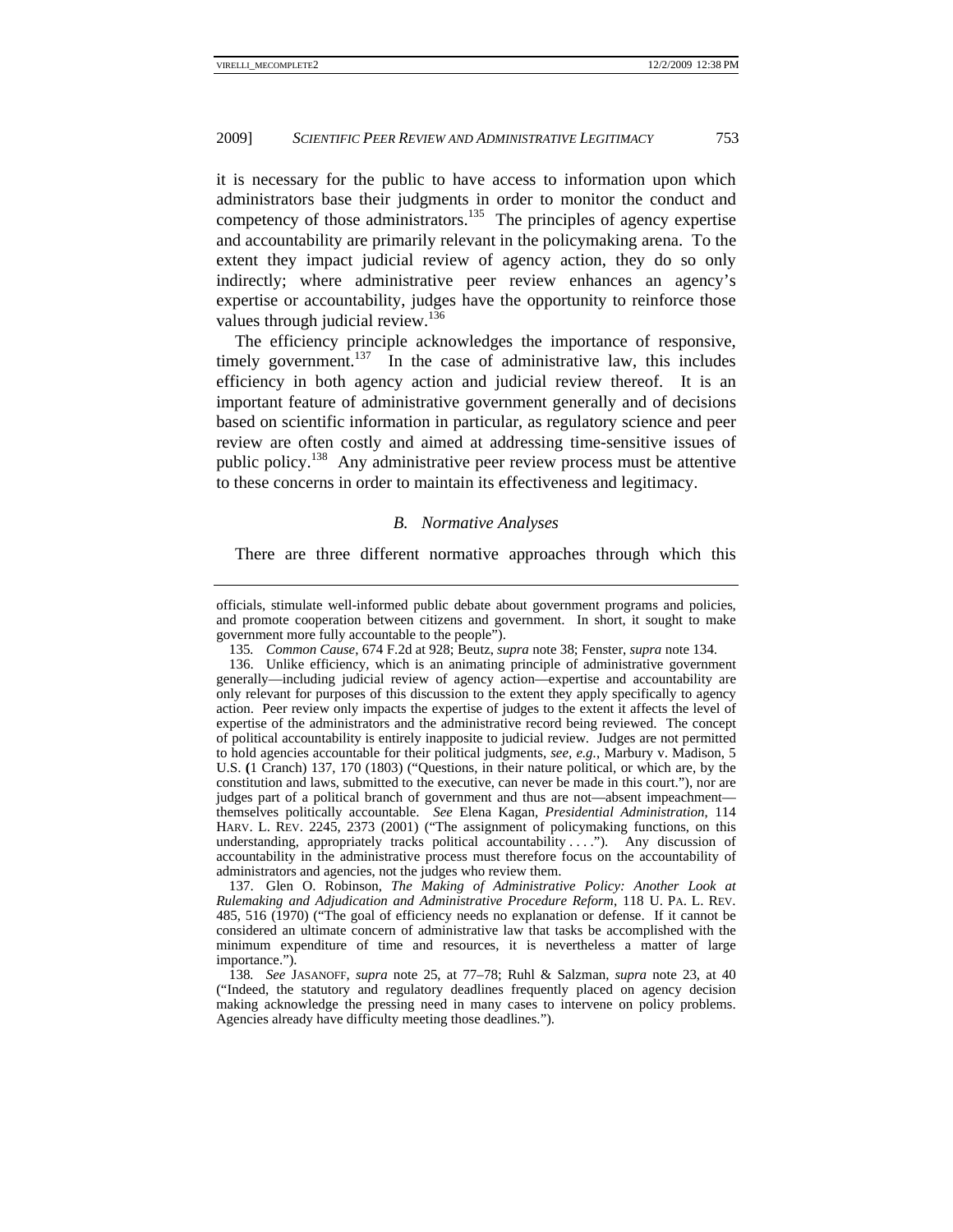Article seeks to evaluate the interactions between scientific peer reviewers and administrative agencies in the light of administrative legitimacy. These approaches together encompass the range of principles associated with administrative peer review—expertise, accountability, and efficiency—and consider the relationships between peer reviewers and administrators in terms of the ability of those relationships to advance those principles. They are referred to here as the "public welfare analysis," the "public service

*1. Public Welfare Analysis* 

analysis," and the "balancing analysis."

The public welfare analysis measures the effect of peer review on the administrative process by focusing solely on peer review's contributions to agency expertise and accountability.<sup>139</sup> It represents the normative viewpoint that agency expertise and accountability should be maximized independent of concerns about the financial or logistical burdens created by administrative peer review; for the public welfare analysis, "money is no object."<sup>140</sup>

Because administrative peer review considers only scientific inputs, $141$ its most powerful influence over agency expertise and accountability lies in its identification of unreliable scientific information.<sup>142</sup> Peer review directly impacts agency expertise by increasing the likelihood that scientific inputs are credible and thus that policymakers are better informed.<sup>143</sup> This increased credibility also promotes accountability by making it less likely that administrators will—knowingly or otherwise—

<sup>139</sup>*. See supra* notes 126–35 and accompanying text for a discussion of the importance of agency expertise and accountability to administrative legitimacy.

<sup>140</sup>*. See* CAMBRIDGE DICTIONARY OF AMERICAN IDIOMS 275 (Cambridge Univ. Press 2003) (defining the phrase as meaning "how much something costs is not important"). This approach is analogous to the "no risk" principle in risk management. *See, e.g.*, Coglianese & Marchant, *supra* note 3, at 1326–28. If it appears unrealistic, it is worth noting that this normative approach is still important to the larger theoretical inquiry. Each of the different normative analyses advanced here provides its own set of useful information about the relationship between the models of administrative peer review and the political legitimacy of the policymaking processes they support. *See infra* Part IV.

<sup>141</sup>*. See supra* note 76 (citing peer review policies and commentary acknowledging that peer review is only applicable to scientific information).

 <sup>142.</sup> Michaels, *supra* note 45, at 219 ("Peer review plays an important role in the production and shaping of the scientific knowledge that is the product of the current scientific enterprise.").

<sup>143</sup>*. See id.*; Noah, *supra* note 36, at 1045 ("[P]eer review contributes to the advancement of science not merely through the screening of scientific work (its quality control function), but also by helping proponents of new hypotheses improve their research and interpretations, and by engaging others in a dialogue about important new discoveries.").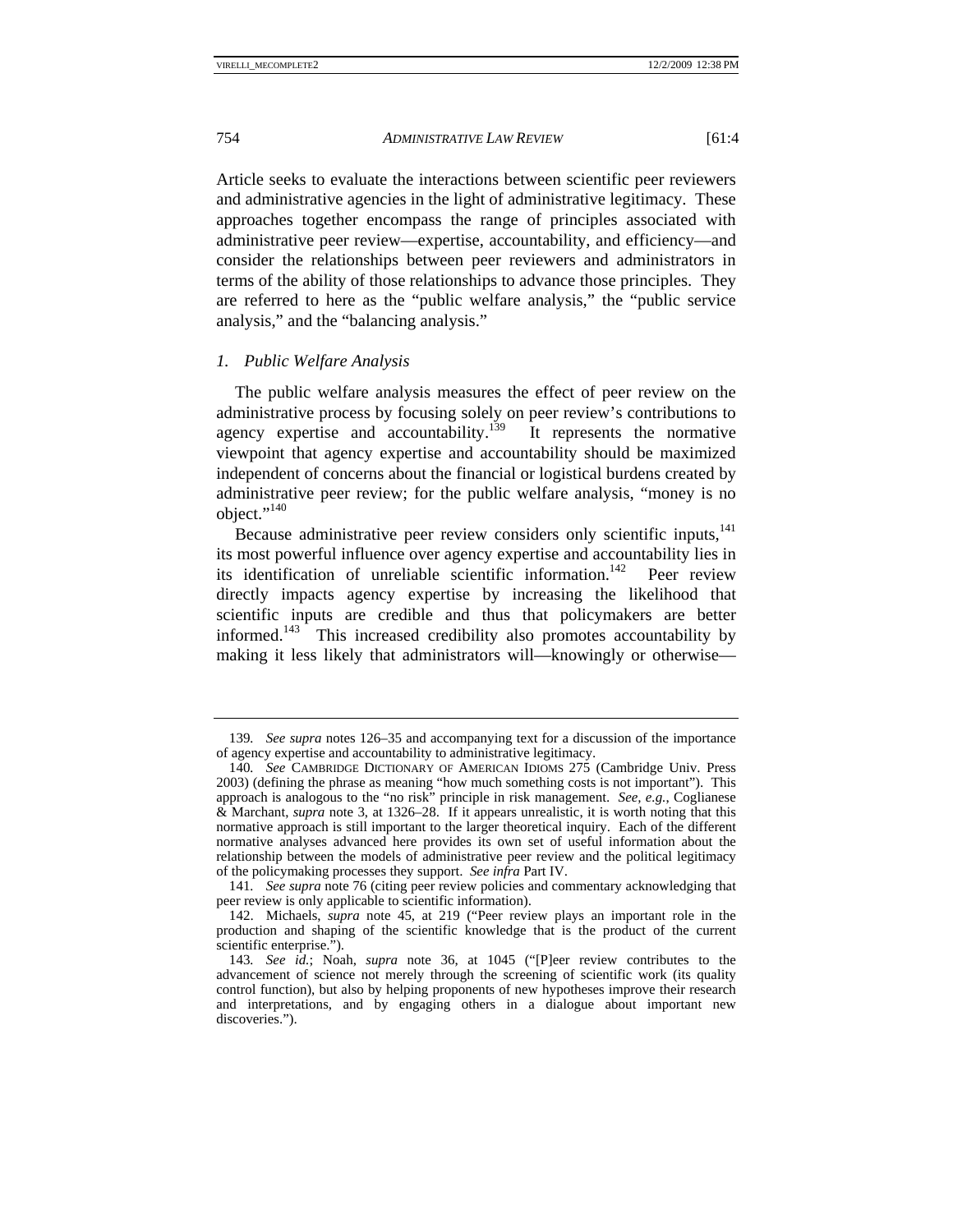base their policy decisions on unreliable scientific information.<sup>144</sup> Without peer review, unreliable information could lead policymakers to make decisions they otherwise would not have made or, even worse, to use "bad" science either to pretextually justify a politically expedient policy  $\text{decision}^{145}$  or to retroactively excuse (truthfully or not) a policy decision on the ground that they were led astray by flawed information.<sup>146</sup> In any case, the public's ability to judge the performance of government officials is compromised.<sup>147</sup> Conversely, peer review assists the public in accurately judging agency decisions; without the same ability to blame "bad" scientific information, the public can evaluate policy conclusions as true reflections of the political and social values of the individuals and institutions that make them.<sup>148</sup>

In addition to promoting the use of reliable scientific inputs in particular policy decisions, administrative peer review also advances administrative expertise and accountability on a systemic basis. Administrative peer review promotes agency expertise by educating administrators about the sciences.<sup>149</sup> It creates a forum for information exchange between It creates a forum for information exchange between independent scientific experts and agency officials that gives administrators

 <sup>144.</sup> The justification of policy decisions on the basis of unreliable science has been described as "manufacturing uncertainty." Weiss, *supra* note 7 (quoting Dr. David Michaels). This is different from the problem of evaluating whether agencies are using credible science in defensible ways. Administrative peer review as defined here is less useful in addressing this problem because it is not dependent simply on scientific quality, but on the strength of agency application of scientific inputs to a policy question. For a discussion of how regulatory peer review may be useful in evaluating government uses of credible science, see Ruhl & Salzman, *supra* note 23, at 35.

 <sup>145.</sup> Weiss, *supra* note 7 (quoting Dr. David Michaels).

<sup>146</sup>*. See* Ruhl & Salzman, *supra* note 23, at 20–21 ("It can raise concerns, however, if an agency justifies its decision to the public, courts, and legislature as being driven chiefly by the science when it is in fact based on a policy judgment informed by inconclusive science."); *id.* at 22-23 (acknowledging the potential for agencies to "present scientific data as supporting a policy decision more than is justified," and referring to theories of "agency mission focus . . . a variant on the theories of agency capture and public choice" as a possible explanation for this practice).

<sup>147</sup>*. See* Wagner, *supra* note 30, at 66 ("Agencies . . . can even hide controversial policy judgments by failing to delineate the aspects of their decisions determined by science and those determined by value choices.")

 <sup>148.</sup> That is not to say that it will be readily apparent in every policy decision what specific values an agency espouses or that a clear set of values will be inherent in any one decision. The point to be made here is that the increased likelihood that the underlying scientific information is reliable eliminates one more variable from the calculus of evaluating administrative government.

 <sup>149.</sup> This is true even in cases where a significant number of policymakers are political appointees or otherwise likely to serve at the agency for a relatively short time. In addition to providing useful educational opportunities for career administrators and agency scientists, peer review can contribute to the institutional knowledge of an agency through, for example, its influence on the administrative record and on long-term policy platforms developed in accordance with peer reviewer comments.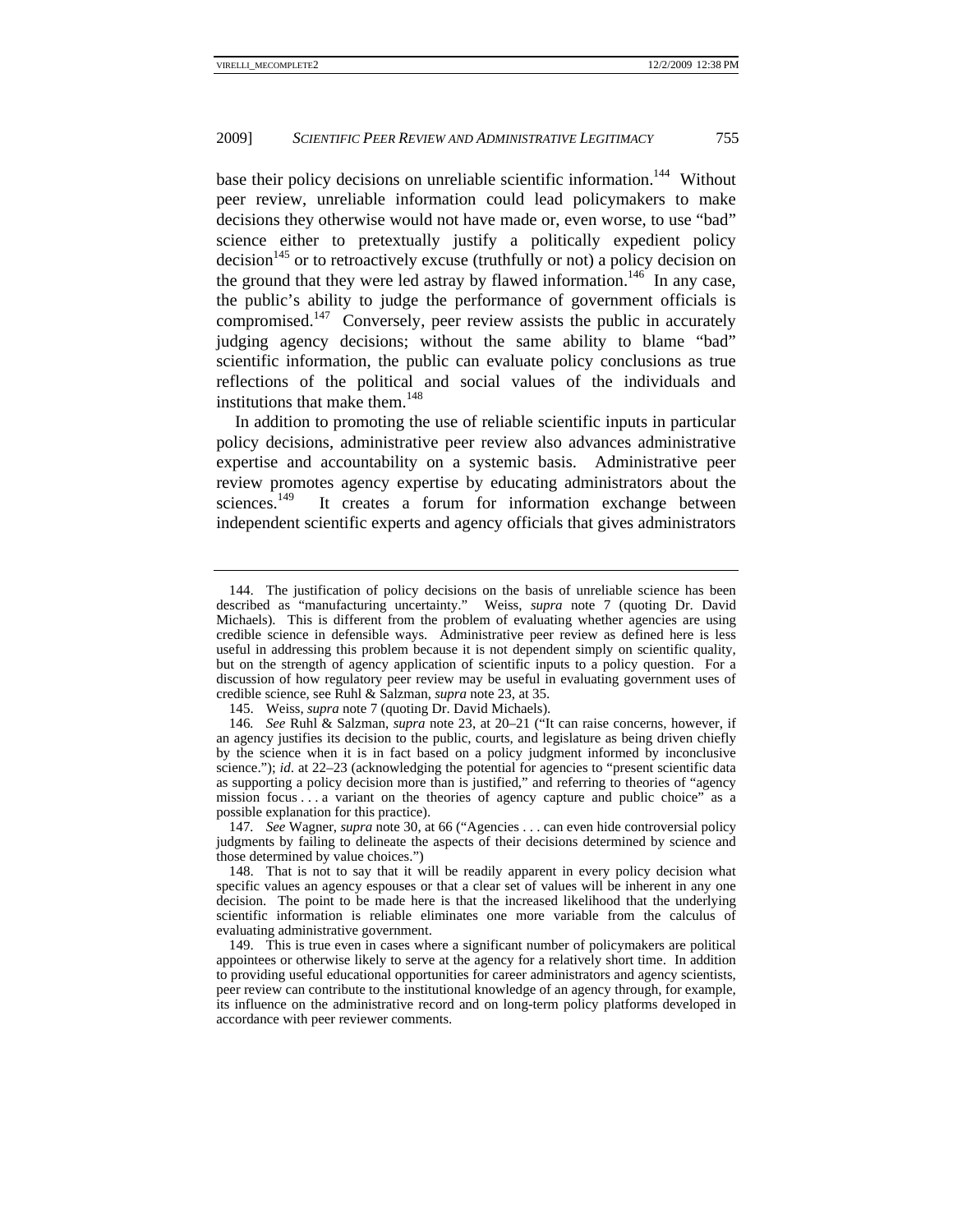an opportunity to expand their substantive knowledge through contact with leading minds in the field.<sup>150</sup> Peer review also provides administrators and the public with an ongoing evaluation of agency competence in developing or identifying relevant scientific information.<sup>151</sup> By tracking peer reviewer comments over a period of time, government officials and the public can monitor an agency's record of producing and seeking out credible scientific information. This positively affects agency accountability by creating a consistent measure of agency performance in using scientific information and may contribute to agency expertise by incentivizing administrators to avoid repeating previous mistakes.<sup>152</sup> Finally, peer review—through its promotion of consistent scientific standards—can create a public *perception* of agency expertise and accountability that is important<sup>153</sup> to counteract public opinion that agencies may be using unreliable scientific information as a politically expedient means of justifying policy decisions.154

151*. See* Noah, *supra* note 36, at 1051 (describing as an incentive for agencies to pursue independent peer review the desire of senior managers to receive "confirmation of the quality of their subordinates' work").

 <sup>150.</sup> OMB Bulletin, *supra* note 41, at 2669 ("The most important factor in selecting reviewers is expertise: ensuring that the selected reviewer has the knowledge, experience, and skills necessary to perform the review."); EPA HANDBOOK, *supra* note 66, at 55 ("It is important that peer reviewers be selected for independence and scientific/technical expertise."). The advancement of agency expertise and accountability through exposure to independent experts in the field does not depend on those experts arriving at scientific consensus; in cases where experts have an honest, reasoned disagreement on a scientific topic, witnessing that disagreement can still promote administrators' expertise through their improved understanding of the debate.

 <sup>152.</sup> To the extent an ongoing record of agency competence impacts the judicial review process, it does so only tangentially and in limited circumstances; judges must be careful not to overemphasize the significance of prior misuses of scientific information and to focus their review on the agency action before them. Judges may feel justified in treating information regarding an agency's historic record of competence as relevant to the question of witness or agency credibility where an agency previously used unreliable scientific information in a situation involving the same individuals or substantive science as the one being reviewed, but any other inference or extrapolation from the record likely would (and should) be considered irrelevant to the question of whether the policy decision at hand is viable.

<sup>153</sup>*. See* Farina, *supra* note 2, at 1023 n.146 ("[C]itizens' personal experience with the practice of government power has important implications for legitimation of the regulatory state.").

<sup>154</sup>*. See* Wagner, *supra* note 30, at 79 ("Agencies might have numerous reasons to rely on weak or valueless studies to support regulation."); *see also* Harris, *supra* note 31 (identifying areas in which scientific information became politicized and reporting claims by former Surgeon General Richard H. Carmona that "top officials in the Bush administration repeatedly tried to weaken or suppress important public health reports because of political considerations"); Weiss, *supra* note 7 (quoting Professor David Michaels's description of the phenomena of "manufacturing uncertainty").

In contrast to peer review furthering administrative accountability, there is also potential for the opposite effect on the public psyche if peer review were to inspire unmerited public confidence in scientific inputs. As explained in Part II of this Article,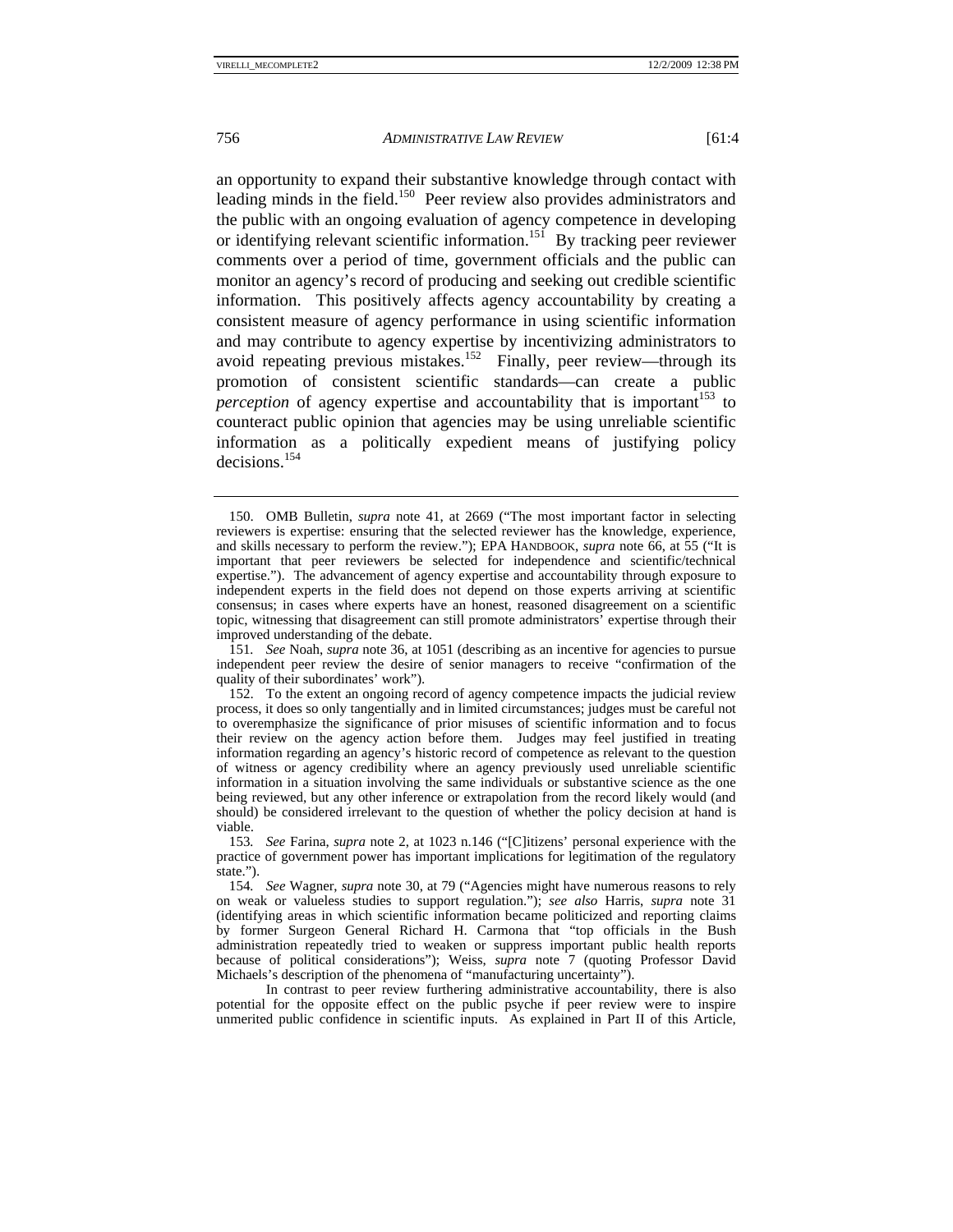The public welfare analysis considers which model of administrative peer review is best suited to promote agency expertise and accountability in the ways mentioned above. The commentator model advances agency expertise by providing government officials with some information regarding the credibility of scientific inputs<sup>155</sup> but falls short due to its nonbinding effect. Because agency officials may disregard peer reviewer comments, any predictable gains in expertise from the commentator model are severely limited.<sup>156</sup> The commentator model is similarly ineffective with regard to promoting agency accountability. Its failure to compel agencies to adhere to peer reviewer recommendations makes it more difficult for agency watchdogs to determine whether a policy decision is based on reliable scientific inputs<sup>157</sup> and in turn to evaluate policy decisions

155*. See supra* notes 108–11 and accompanying text (describing the commentator model).

 156. JASANOFF, *supra* note 25, at 98 ("[S]ince EPA is under no compulsion to go along with [peer reviewers'] judgment, [peer reviewers] are sometimes faced with the frustrating experience of seeing their views ignored or flouted by the agency."). Admittedly, this conclusion is theoretical and is thus less concerned with a measure of the actual rate of agency compliance with reviewer comments. Even where an agency routinely adopts peer reviewer comments, this does little to support a theoretical basis for a particular method of peer review. Not only does the model itself do nothing to ensure compliance, but the desired effect of increasing agency accountability may be even less in cases where an agency has a past practice—but no mandate—of compliance with peer reviewer recommendations. An agency that usually adopts reviewer suggestions but is not required to do so can create an even more difficult situation for agency watchdogs seeking to hold administrators accountable; such an agency may have an institutional reputation that blurs the ability of public observers to identify when a break with peer reviewers has occurred. Moreover, in cases where deviations from peer reviewer comments are rare, it is more likely that agency watchdogs will overlook a single departure, causing agency accountability to suffer. In either event, a single unnoticed departure from peer reviewer recommendations could lead to serious consequences for the wisdom and validity of an important public policy, while simultaneously diminishing the presence of democratic safeguards such as administrative accountability and transparency. For these reasons, each peer review model must be evaluated on its theoretical merits so as not to arrive at a false sense of security based on agencies' current track records for following peer review recommendations.

157*. See supra* note 109 and accompanying text (describing the nonbinding nature of the commentator model); JASANOFF, *supra* note 25, at 225 ("Others questioned the wisdom of a procedure in which FDA is totally free to accept or reject the findings of the board of inquiry. Clearly, this discretion makes it possible for the agency to manipulate the authority

administrative peer review is not a means of confirming that the specific conclusions of a piece of scientific work product are accurate; it instead looks at the quality of the methods and deductions used to reach those conclusions. While it does lend credibility to the scientific information that passes review, it is not designed to identify for time immemorial an unconditional truth. *See* Noah, *supra* note 41, at 10,607 ("[P]eer review as a mechanism differs from the broader notion of an unhurried dialogue among experts searching (usually in vain) for some ultimate truth."). To the extent that peer review incites the public to believe in the immutability of science-based policy decisions, it works counter to the goal of accountability by creating a perception that policymakers' hands are tied by the scientific information before them. Despite the potential practical impact of this scenario, it assumes a fundamental misunderstanding of the definition and function of scientific peer review and is thus outside the bounds of this analysis.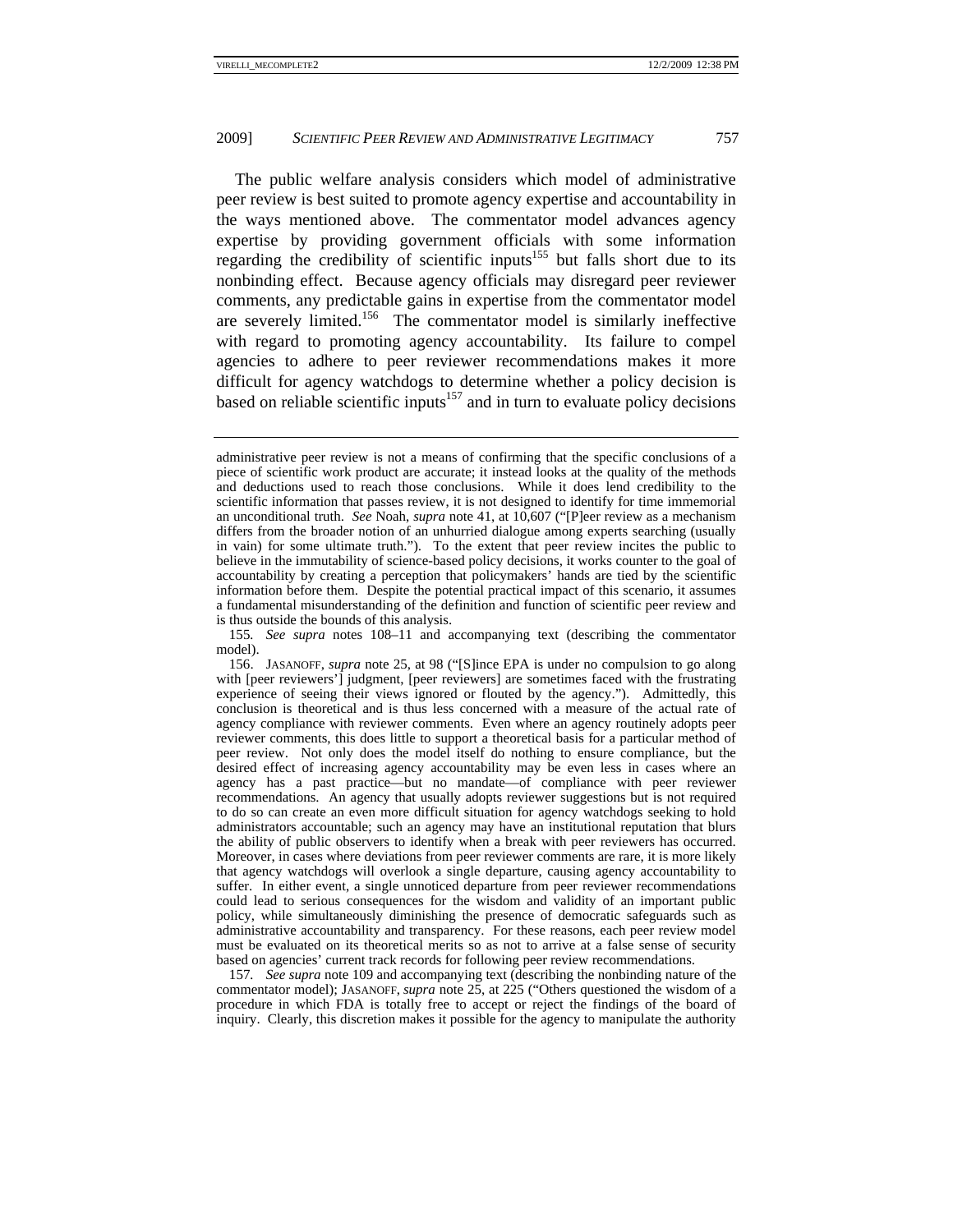on their merits; any critique of administrative performance under the commentator model must consider the contradictory possibilities that administrators either relied on credible scientific inputs, were genuinely persuaded by unreliable scientific information, used such information to falsely justify a particular outcome, or "manufactured uncertainty" in support of regulatory inaction.<sup>158</sup> In any of these cases, agency support of regulatory inaction.<sup>158</sup> accountability depends on the public's ability to sort through the various sources of scientific information and determine for itself which are sufficiently credible to merit consideration. The role of peer reviewers in

As for its systemic contributions, the commentator model provides some educational benefits for administrators and a long-term record of agency scientific competence, but it is limited in its educational mission due to its single-comment form. Because peer reviewers and administrators do not engage one another in a dialogue under the commentator model, the ability of peer reviewers to educate agency officials is limited to the instructive quality of the peer reviewers' written comments.<sup>160</sup> Although potentially

advancing agency accountability is effectively lost.<sup>159</sup>

160*. See supra* notes 108–11 and accompanying text (describing the commentator model).

of science to its own advantage.").

 <sup>158.</sup> Weiss, *supra* note 7; *see also* Harris, *supra* note 31.

 <sup>159.</sup> A likely counter to this position is that administrative watchdogs will not necessarily be hampered by nonbinding peer review because they will still have access to peer reviewer comments. *See supra* notes 101–02 and accompanying text (discussing public availability of peer reviewer comments). The mere availability of reviewer comments, however, does not result in the same measure of agency accountability as binding peer review and in fact may lead to little or none at all. Peer reviewer comments involve a technical evaluation of scientific method and rationality; they are written by scientists for scientists. *See* Noah, *supra* note 36, at 1045 ("Peer review, in its broadest sense, represents the scientific community's effort to police itself . . . ."); Noah, *supra* note 48 ("Because scientific work often depends upon complex underlying assumptions and choices of methodology, probing and careful review by other scientists is indispensable."). It is therefore unreasonable to expect members of the general public to digest these comments such that they can accurately determine if scientific information is adequate for consideration in connection with a particular policy issue. Even if the public were asked only to look at the proverbial "bottom line" to see if reviewers voted "yes" or "no" with regard to a particular piece of scientific work product, the translation problem persists. Reviewers may find portions of a study valid and others fatally flawed or find the conclusions to be unjustified but the data collection reliable. Whereas agencies have their own scientists to read and implement reviewer comments, the (nonscientist) public does not. This helps to explain why problems of agency interpretation of peer reviewer comments are described below as minor. *See infra* notes 191–94 and accompanying text. On the other hand, where only information deemed credible by reviewers is available for consideration by agency decisionmakers, public overseers are spared any need to evaluate scientific credibility and can focus on the explanations provided by administrators for their decision. To the extent that the decision relies on preferring one piece of scientific information over another, it is far easier and more familiar for the public to judge the soundness of that decision where it is confident that all of the information meets the same minimum standard of competency.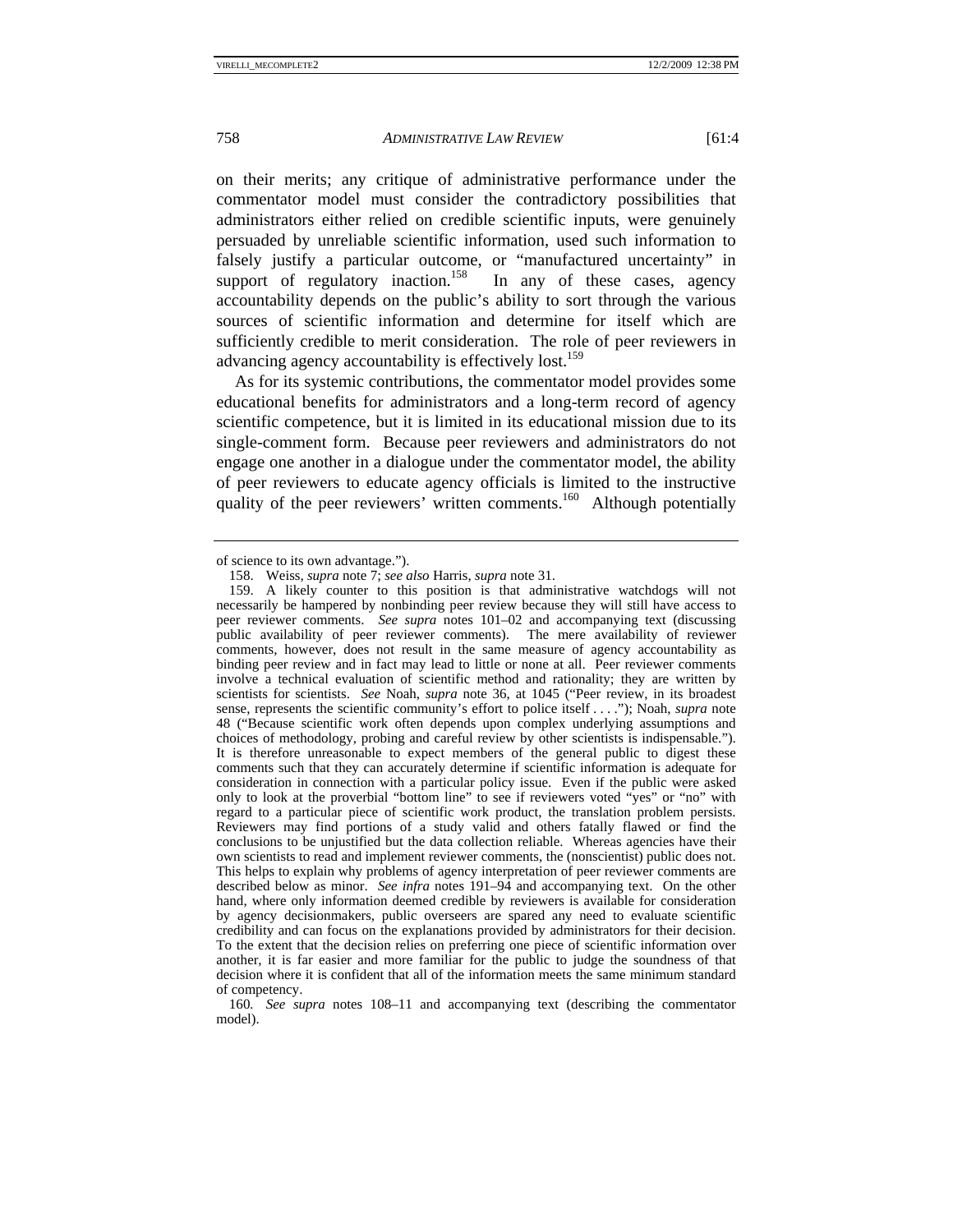useful in shaping administrators' understanding of the scientific information at hand, the educational opportunities of this approach are far inferior to those presented by the collaborative form of the two consultative models. The commentator model also improves public perception of administrative accountability over that which would exist without peer review,<sup>161</sup> but like its other systemic contributions, its impact is severely limited due to its single-comment form and nonbinding effect.<sup>162</sup> A system where administrators receive only a single set of comments from peer reviewers and are not obligated to incorporate those comments will likely not create the same degree of public confidence in the administrative peer review process as a model with a more collaborative form or with the ability to commit policymakers to using only credible scientific inputs.<sup>163</sup>

The two consultative models are better suited to promote agency expertise and accountability. Their collaborative form enables peer reviewers not only to inform administrators about scientific credibility, but to persuade those administrators to rely only on credible scientific information when making policy.164 These dual functions represent a potentially significant advantage in promoting agency expertise over the commentator model, but this advantage is ultimately limited by the consultative models' effects. The nonbinding consultative model's influence is defined by administrators' willingness to listen and peer reviewers' ability to persuade. Peer reviewers are powerless under this model to contribute to agency expertise without the consent of agency personnel, and agency discretion to disregard reviewer comments dilutes agency accountability; without any assurance that the underlying scientific information is credible, the overseeing public's ability to fulfill its political watchdog function is badly compromised.<sup>165</sup> Conversely, in the binding

 <sup>161.</sup> Richard Shelby, *Accountability and Transparency: Public Access to Federally Funded Research Data*, 37 HARV. J. ON LEGIS. 369, 379 (2000) ("Public confidence in the accuracy and reliability of information being used to drive public policy ultimately is in the best interest of scientific research. Increasing access to such data promotes the transparency and accountability that is essential to building public trust in government actions and decision-making.").

 <sup>162.</sup> JASANOFF, *supra* note 25, at 225 ("Seeking expert advice under such flexible ground rules [the ability to accept or reject that advice in forming policy] does little to improve the quality of the agency's scientific determinations . . . ."); *id.* at 228 ("If agencies retain complete discretion [to overrule peer reviewers], then consultation with [peer reviewers] could easily become a counterproductive exercise, creating yet another focal point for contention and adding to the complexities of an already overloaded administrative process.").

 <sup>163.</sup> Shelby, *supra* note 161.

<sup>164</sup>*. See supra* notes 112–17 and accompanying text (describing the collaborative form of the consultative model).

<sup>165</sup>*. See supra* notes 112–16, 157–59 and accompanying text (describing the consultative model and the impact of a nonbinding effect on accountability).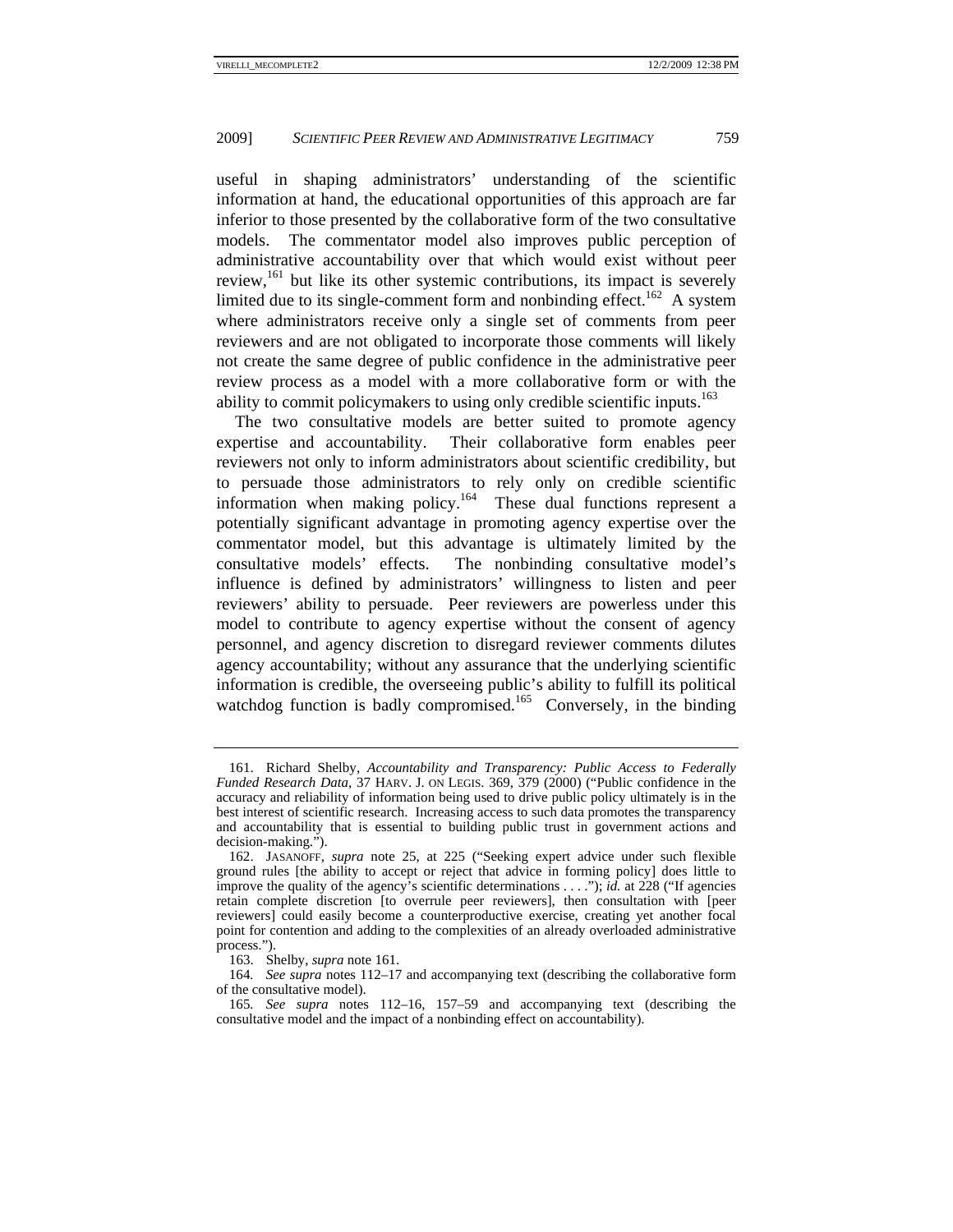consultative model, the advantages of its collaborative form are largely lost. The persuasive component of peer reviewer comments is rendered moot by the requirement that administrators comply with reviewer recommendations.<sup>166</sup> The result is that agency expertise and accountability are advanced to the degree dictated by binding peer reviewer comments but do not necessarily experience an immediate corresponding benefit from collaborative exchanges between administrators and reviewers.<sup>167</sup>

The systemic contributions of both consultative models are more positive. Due to their collaborative form, the consultative models are substantially better at educating agency officials than the commentator model and are at least as effective in providing a long-term record of agency competence in identifying scientific information.<sup>168</sup> Academic commentary reflects the common-sense notion that a system of cooperation among peer reviewers and administrators creates a perception of greater openness, professionalism, and competence in government.<sup>169</sup> This perception is further enhanced where the results of the consultation are binding on administrators.<sup>170</sup>

By way of comparison, the benefits of the binding consultative model's compulsory effect outweigh the advantages offered by the nonbinding consultative model. Peer reviewer influence over agency knowledge and accountability under these two models is controlled by peer reviewers' ability to either persuade or compel agency officials to adopt peer review

 <sup>166.</sup> This is less so in cases where *administrators* are able to persuade *peer reviewers* of the soundness of their methods, but such cases must be assumed to be rare, or else the widely accepted support for peer review—and for its educational benefits for administrators—would seem misplaced.

 <sup>167.</sup> While there will still be a long-term educational benefit from the collaborative form of the binding consultative model, this is distinct from the educational benefit provided to administrators in the context of the immediate policy determination to which the model of administrative peer review is being applied. In terms of the deliberations at hand, agency officials that are bound to comply with peer reviewer comments can only use any newly acquired wisdom in considering scientific inputs that survived peer review. To the extent an input failed to pass peer review, that input is excluded from agency consideration by the model's binding effect and any knowledge gained by administrators about that input from discussion with peer reviewers will be rendered moot for purposes of that policy discussion, unless the agency decides to take on the enormous (and highly unrealistic) task of delaying its policy decision pending the re-creation of the input in accordance with this "new" information.

 <sup>168.</sup> The consultative models' collaborative form could lead to a more robust record of agency competence than the single-comment form of the other models, but this will depend on the clarity of the record of peer reviewer–administrator interactions.

 <sup>169.</sup> For a collection of articles advocating the benefits of collaborative peer review, see *supra* note 116.

<sup>170</sup>*. See supra* notes 162–64 and accompanying text; Shelby, *supra* note 161; Shapiro, *supra* note 71 (explaining that peer review of regulatory science "helps to support the legitimacy of the agency actions in the eyes of the White House, Congress, the courts, and the public").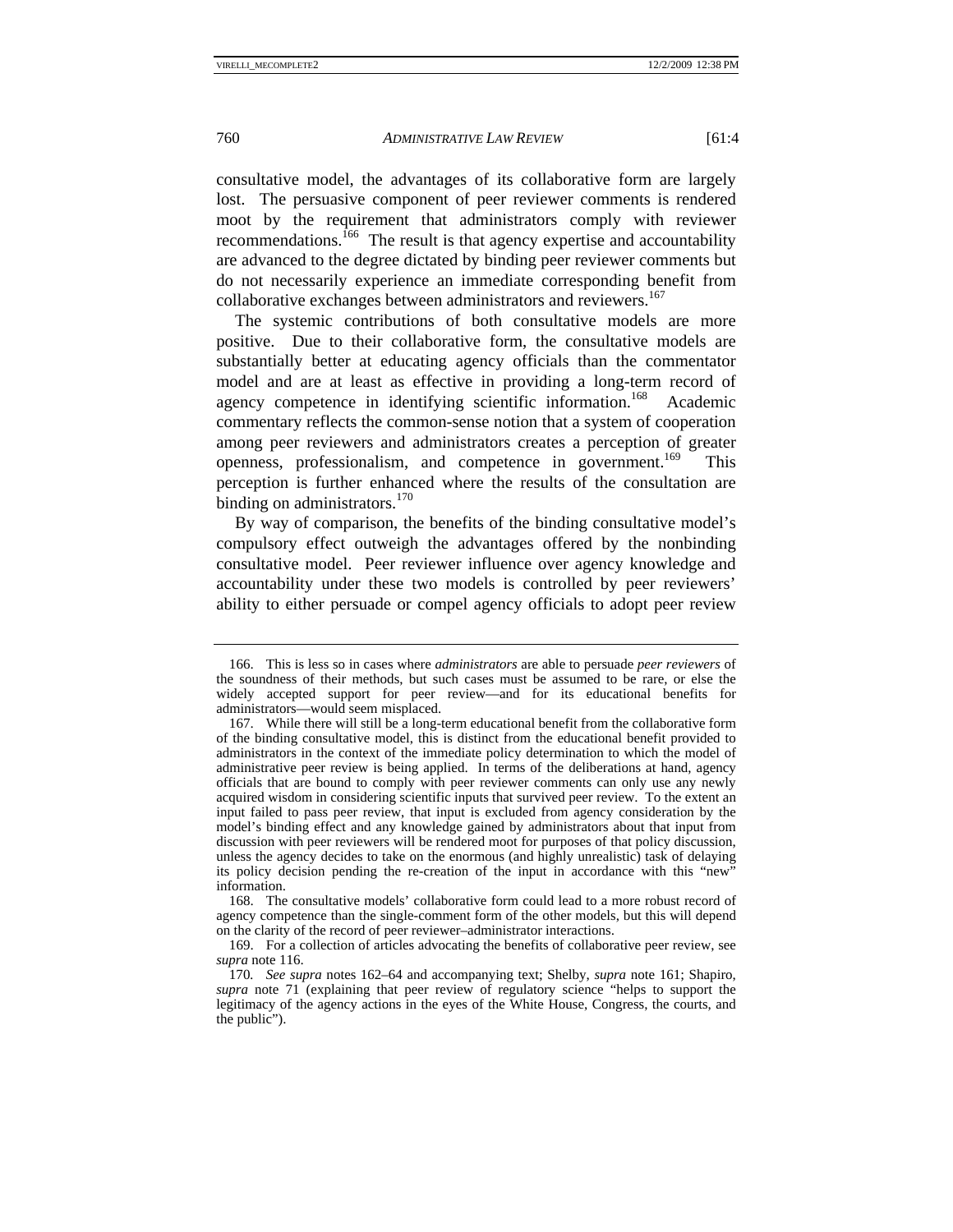recommendations regarding unreliable scientific inputs. Because compulsion is (almost always) more dependable than persuasion.<sup>171</sup> and because it presents a better case for public confidence in administrative process,172 the binding model of consultative peer review is better positioned to contribute to agency expertise and accountability than the nonbinding model.<sup>173</sup>

As with the binding consultative model, the compulsory effect of the decisionmaker model promotes administrative expertise by creating an environment in which policy decisions are better informed $174$  and advances accountability due to increased public confidence that agency officials based their decision on reliable scientific information.<sup>175</sup> In terms of its systemic benefits, however, the decisionmaker model falls short of the binding consultative model. The single-comment form of the decisionmaker model makes it significantly less effective as a tool for agency education,  $176$  and despite the fact that its binding effect does allow for a long-term record of agency competence and increased public confidence in the administrative process, both of these benefits are realized to a lesser degree than they would be through the collaborative form of the binding consultative model. $177$ 

In sum, the decisionmaker and binding consultative models are most likely to promote agency expertise and accountability due to their ability to preclude administrators from supporting policy decisions with unreliable

 <sup>171.</sup> This point of view may seem to run afoul of the time-honored saying that "you can catch more flies with honey than with vinegar," THE NEW DICTIONARY OF CULTURAL LITERACY 58 (E.D. Hirsch, Jr. et al. eds., 3d ed. 2002), but is nonetheless true, particularly in the context of systems based on the rule of law, where legal compulsion is more likely to be honored. *See* Richard H. Fallon, Jr., *"The Rule of Law" as a Concept in Constitutional Discourse*, 97 COLUM. L. REV. 1, 8–9 (1997) (discussing the five elements that constitute the rule of law, including efficacy—the concept that "[t]he law should actually guide people"); *see also* FRIEDRICH A. HAYEK, THE ROAD TO SERFDOM 72 (1944) (defining the "rule of law" as a set of circumstances under which "government in all its actions is bound by rules fixed and announced beforehand—rules which make it possible to foresee with fair certainty how the authority will use its coercive powers in given circumstances and to plan one's individual affairs on the basis of this knowledge").

<sup>172</sup>*. See supra* note 170 and accompanying text.

 <sup>173.</sup> JASANOFF, *supra* note 25, at 225 ("Seeking expert advice under such flexible ground rules [the ability to accept or reject that advice in forming policy] does little to improve the quality of the agency's scientific determinations . . . .").

<sup>174</sup>*. Id.* at 225–26; *see also* Michaels, *supra* note 45, at 219.

 <sup>175.</sup> JASANOFF, *supra* note 25, at 228 ("In particular, the extent of the agency's discretion to overrule [peer reviewers] on its technical findings should be clarified. If agencies retain complete discretion in this regard, then consultation with [peer reviewers] could easily become a counter-productive exercise, creating yet another focal point for contention and adding to the complexities of an already overloaded administrative process."); Shelby, *supra* note 161.

<sup>176</sup>*. See supra* Part III (describing the single-comment format of peer review).

<sup>177</sup>*. See supra* text following notes 162 and 168.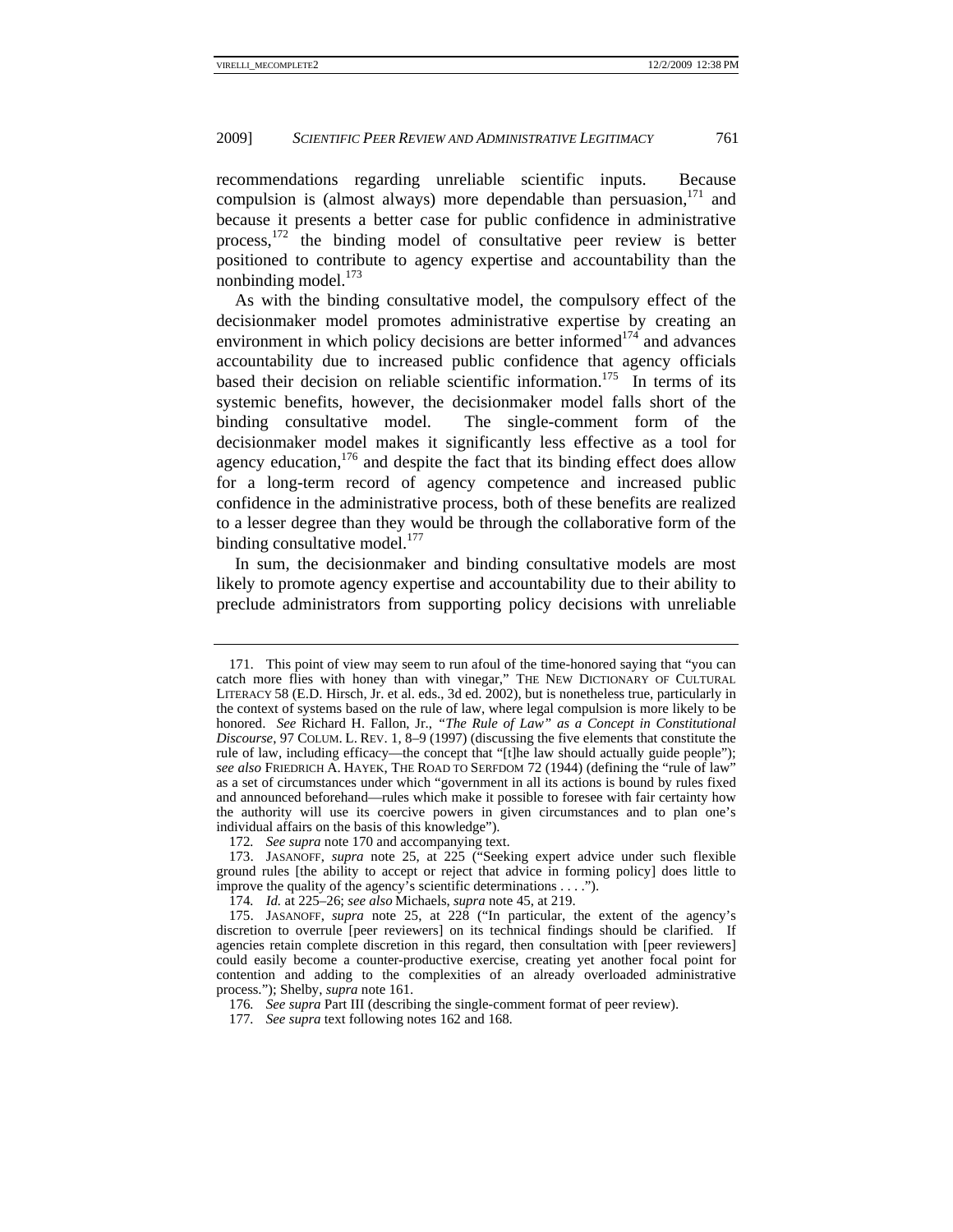scientific information. The binding consultative model, however, has additional systemic benefits due to its collaborative form—a greater ability to enhance long-term agency knowledge, to create a more robust record of agency competence in dealing with scientific inputs, and to further public perception of administrative legitimacy—that make it more attractive under the public welfare analysis.

# *2. Public Service Analysis*

The public service analysis focuses on government efficiency by identifying the relationship between peer reviewers and administrators that will be least burdensome on administrative government. It assumes that peer review in any form will further agency expertise and accountability by providing agencies and the public with information regarding the credibility of scientific inputs,  $178$  and thus it directs its energy to ensuring that peer review interferes as little as possible with the administrative process.179 It can also be described as an "anti-ossification" analysis.180

To apply the public service analysis as a measure of the relative value of the different models of administrative peer review, it is first helpful to identify the six—three direct and three indirect—ways in which administrative peer review may affect administrative efficiency. The three direct impacts on administrative efficiency are peer reviewers' actual review of scientific work product,<sup>181</sup> interaction between peer reviewers and administrators based on that review, $182$  and peer review's impact on judicial review.<sup>183</sup> Each of these represents an immediate threat to efficient

<sup>178</sup>*. See supra* note 80 for a list of sources arguing in support of the utility of administrative peer review generally.

 <sup>179.</sup> This viewpoint is analogous to the "cost assessment" or "regulatory budget" approach in risk management theory. *See, e.g.*, WILLIAM F. FOX, JR., UNDERSTANDING ADMINISTRATIVE LAW 221–24 (3d ed. 1997) (citing LESTER B. LAVE, THE STRATEGY OF SOCIAL REGULATION (1981)).

 <sup>180.</sup> There has been much discussion of the "ossification" of the administrative process, largely through the addition of costly procedural mechanisms. *See generally* Thomas O. McGarity, *Some Thoughts on "Deossifying" the Rulemaking Process*, 41 DUKE L.J. 1385 (1992).

 <sup>181.</sup> Sarah Grimmer, *Public Controversy over Peer Review*, 57 ADMIN. L. REV. 275, 280 (2005) ("The majority of negative comments [regarding the OMB Bulletin] argue that peer review adds expense and delay to the use or distribution of information."); *see* Noah, *supra* note 41, at 10,610.

<sup>182</sup>*. See* Anderson et al., *supra* note 27, at 131 ("[P]eer review cannot function as effectively if the process becomes overly proceduralized.").

<sup>183</sup>*. See* JASANOFF, *supra* note 25, at 241 (arguing that peer review "certifies that the agency's scientific approach is balanced and rational and that its conclusions are sufficiently supported by the evidence"); Noah, *supra* note 41, at 10,610 ("[P]eer review of regulatory decisionmaking may become an ominous hurdle for agencies to surmount, both in terms of the difficulty of undergoing that scrutiny and because of the prospect of judicial invalidation triggered by the inevitable criticisms from expert peer reviewers.").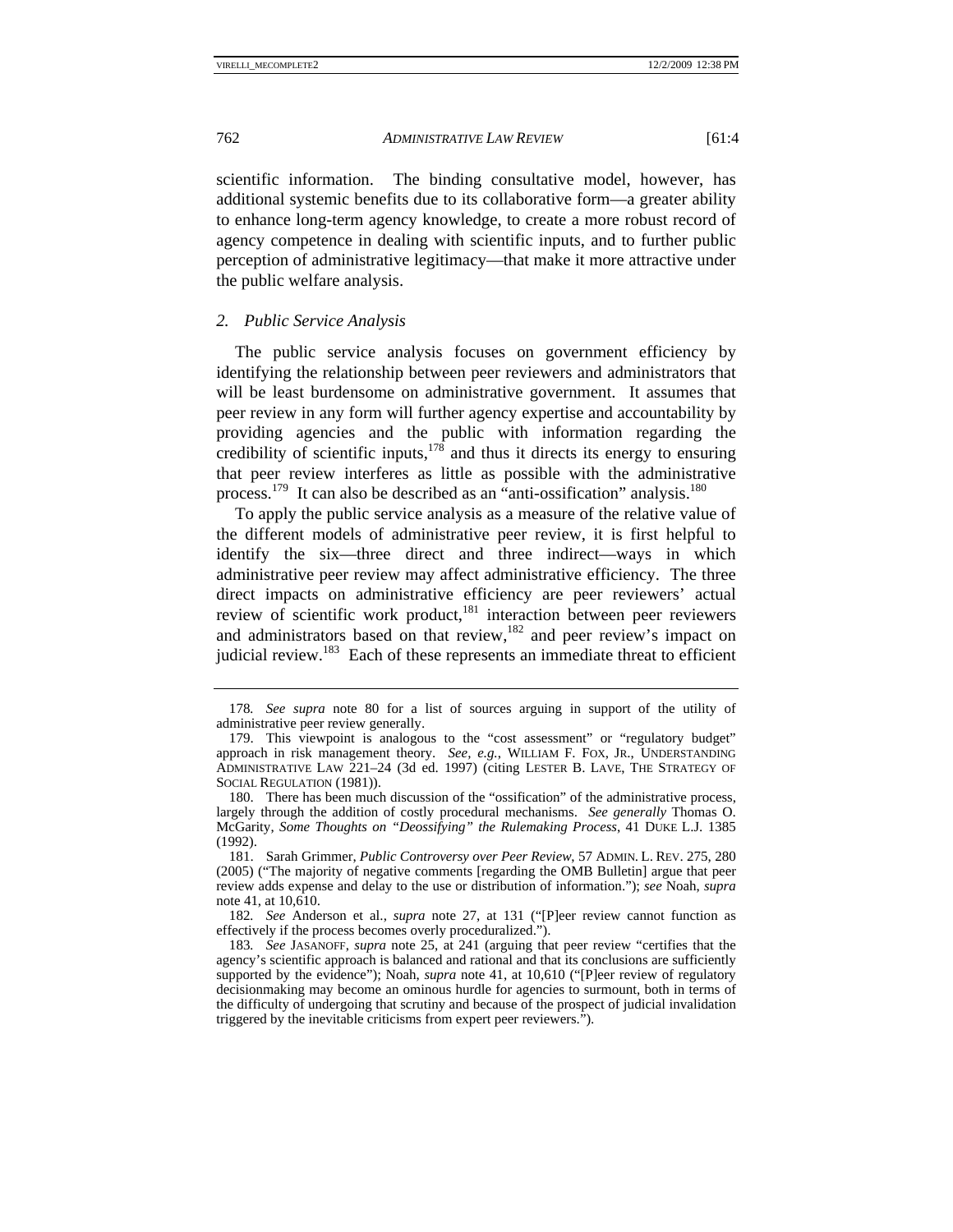administration by creating extra or more-burdensome steps to the administrative process. The impact on administrative efficiency of the first two, the added processes of reviewing scientific inputs and of collaboration between peer reviewers and administrators, is relatively straightforward. The third, peer review's impact on efficient judicial review, occurs in two ways. It first depends on the form of the peer review. Single-comment peer review models simplify judicial review in a way that models with a collaborative form do not by creating a record of peer reviewer comments that is not cluttered by accounts of deliberations between administrators and peer reviewers.<sup>184</sup> It is also dependent on the effect of the particular peer review model. A nonbinding effect aids efficient judicial review by only requiring judges to determine if agencies acted rationally in light of the evidence (including peer reviewer comments) before them;<sup>185</sup> peer review models with a binding effect require judges to make an additional determination as to whether the agency satisfied the requirement that it comply with peer reviewer recommendations.<sup>186</sup>

In addition to these three direct threats, there are three other features of administrative peer review that have a more indirect influence on administrative efficiency: advancing reliable scientific inputs, instigating agency interpretation of peer review comments, and potentially interfering with the administrative process via negative comments about the credibility of scientific inputs. Through the first of these, assisting agencies in identifying credible scientific information, peer review can make the administrative process more efficient by reducing the likelihood that administrative decisions will have to be revisited or amended due to flawed inputs. Any positive contribution on these grounds is limited, however, due to the fact that in the absence of administrative peer review, any unreliable scientific inputs that go undiscovered will likely remain so, and therefore will never have the opportunity to create inefficiencies in administrative process. In order for a scientific input to be identified as flawed without administrative peer review, it would have to be discovered in what is referred to as the "inevitability of subsequent error correction."187

<sup>184</sup>*. See supra* notes 108–11 and accompanying text (describing the commentator model).

<sup>185</sup>*. See supra* notes 96–100 and accompanying text (explaining the assumption that judicial review of agency action involving administrative peer review will consider peer reviewer comments but will not provide those comments with any special weight as part of that review).

<sup>186</sup>*. Id.*; *see also* 5 U.S.C. § 553(c) (2006) (requiring an agency promulgating new rules to provide "a concise general statement of their basis and purpose").

 <sup>187.</sup> Noah, *supra* note 48, at 700–04. There is of course also the possibility that the original source of the scientific information or the agency itself could identify a flaw in a scientific input without the assistance of peer reviewers. This scenario is highly unlikely, however, as there is no official review mechanism for the reliability of scientific inputs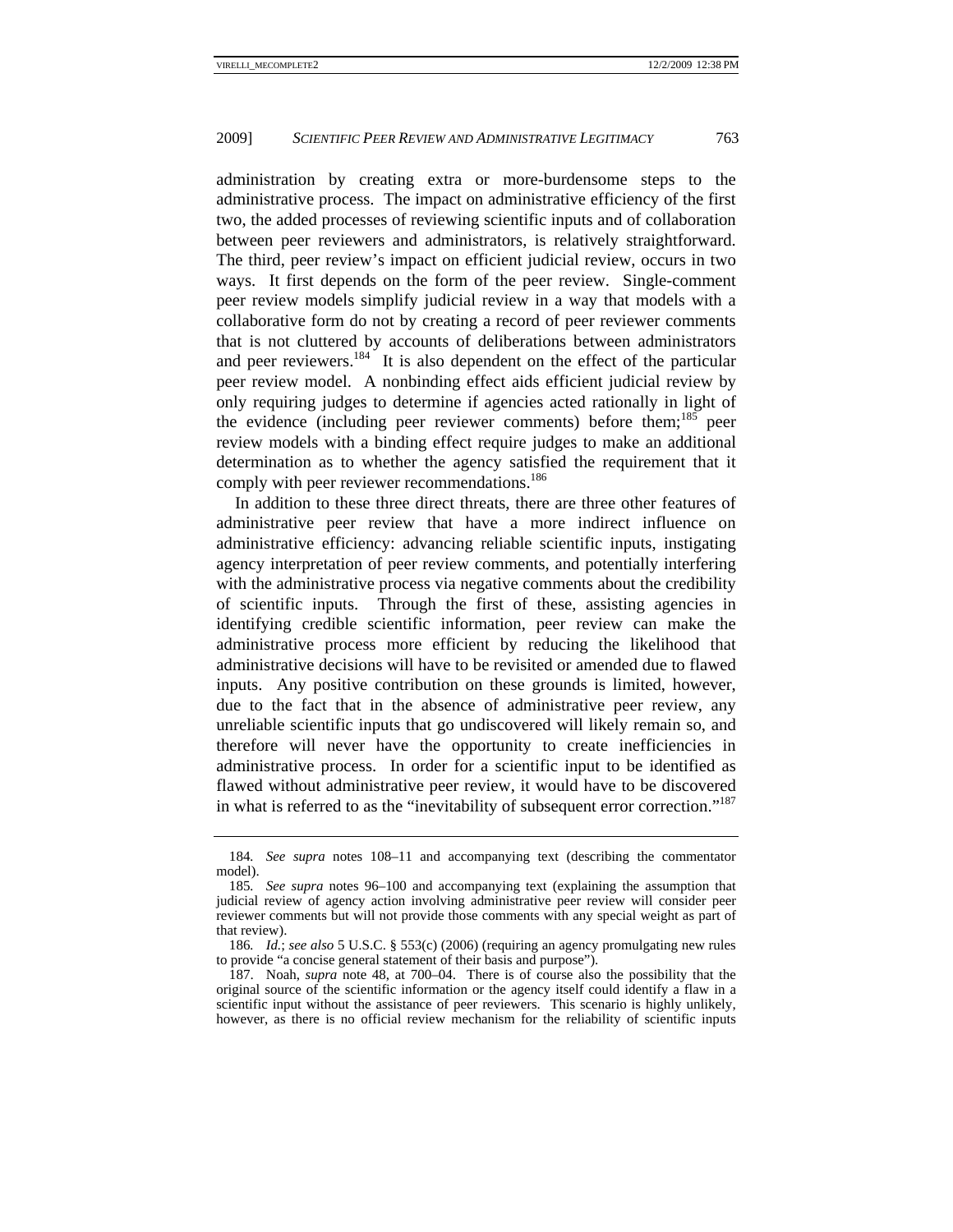This "inevitability" is dependent on "the consideration of the reported results by the scientific community."188 In the administrative context, however, agencies use regulatory science to inform their policy decisions.189 Work of this type is less likely to be subject to consideration by research scientists due to its specific, policy-related purpose.<sup>190</sup> Any subsequent determination that an unreviewed scientific input is unreliable will therefore have to result from a future regulatory science endeavor that happens to overlap with the subject and conclusions of the earlier project. Even assuming that all of these coincidences exist, the end result of improved administrative efficiency is still dependent on the newly discovered flaws in the scientific input being serious enough that they make the agency's policy determination based on that input no longer viable or supportable. For these reasons, the potential for peer review to promote administrative efficiency through the identification of unreliable scientific inputs is at best attenuated.

Administrative peer review can also indirectly hinder administrative efficiency where agencies become involved in interpreting peer reviewer comments, but any delays associated with such an interpretation are not likely to create serious problems.<sup>191</sup> As an initial matter, interpretation of

190*. Id.* at 77.

outside of the peer review process and therefore any such discovery would have to be the result of scientific serendipity. It also tells us nothing about the subject of this discussion the potential for peer review to further agency efficiency—as it is entirely independent of the peer review process.

<sup>188</sup>*. Id.* at 700 (quoting Brief for New England Journal of Med. et al. as Amici Curiae Supporting Respondent at 3, Daubert v. Merrell Dow Pharms., Inc., 509 U.S. 579 (1993) (No. 92-102)).

<sup>189</sup>*. See* JASANOFF, *supra* note 25, at 76 (describing in general terms research science activities as being "ordered around the extension of knowledge and competence without any regard for practical application") (quoting BARRY BARNES & DAVID EDGE, SCIENCE IN CONTEXT 147 (1982)).

 <sup>191.</sup> The other potential source of delay under the commentator and nonbinding consultative models is in the judicial review context. The nonbinding effect of these models could make judicial review less efficient by requiring judges to consider whether administrators gave peer reviewer comments proper weight in applying them to their ultimate decision about the credibility of scientific inputs. There are two reasons why this potential delay is of no concern to this analysis. First, it is rendered moot by the above assumption—based on Professor Noah's argument—that peer reviewer comments will not be given "special weight" in the judicial review process. *See supra* notes 96–100 and accompanying text. Second, even if additional judicial review is necessary to evaluate administrators' treatment of peer reviewer comments, such "weight of the evidence" reviews are sufficiently familiar to judges that they should not incite serious delays. *See, e.g.*, Universal Camera Corp. v. NLRB, 340 U.S. 474, 488 (1951) ("The substantiality of evidence must take into account whatever in the record fairly detracts from its weight."); Leatherbury v. Dep't of Army, 524 F.3d 1293, 1300 (Fed. Cir. 2008) ("On appeal, '[w]e must determine whether, considering the record as a whole, the agency's evidence is sufficient to be found by a reasonable factfinder to meet the evidentiary burden applicable to the particular case.'" (quoting Bradley v. Veterans Admin., 900 F.2d 233, 234 (Fed. Cir.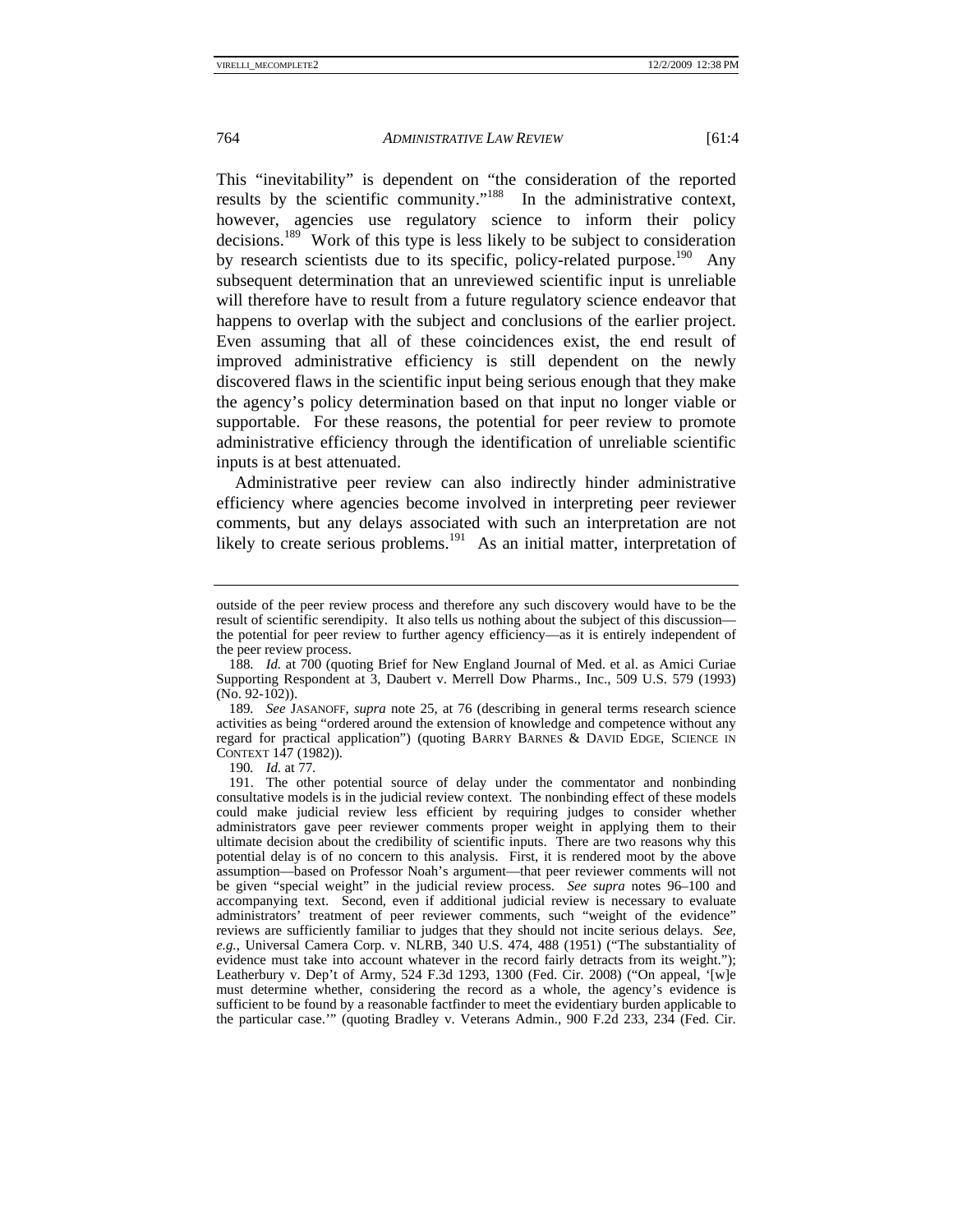reviewer comments is most likely to be relevant in nonbinding peer review regimes, where administrators enjoy more discretion in choosing which scientific inputs are credible.<sup>192</sup> Within those nonbinding regimes, because administrators are not required to consider peer reviewer comments, the impact of peer review on administrative efficiency remains entirely within the hands of the administrators themselves, and thus may be minimized.<sup>193</sup> Additionally, where a peer review model has a single-comment form, it incentivizes peer reviewers to take advantage of their lone opportunity to communicate with administrators by stating their conclusions clearly, thereby further reducing the need for extensive interpretation.<sup>194</sup>

Finally, administrative peer review may indirectly interfere with administrative efficiency where negative peer reviewer comments require changes in the policymaking process that lead to additional delays or expenditures.<sup>195</sup> Where administrative peer review excludes scientific inputs that the agency already relied on or intended to rely on in support of

 193. A binding peer review model does not offer the same degree of control for administrators over the efficiency of their deliberations. Because agencies are barred from using any scientific inputs identified as unreliable by peer reviewers, administrators are forced to spend time and money deliberating as to which inputs are indeed precluded from use. As explained in note 192, *supra*, the deliberations associated with a binding peer review model will likely be relatively simple and, in most cases, elementary due to the high likelihood that reviewers operating within such a system will make their ultimate conclusions regarding the credibility of scientific information explicit.

 194. To the extent peer reviewer comments are not stated clearly, the need for agency interpretation is not limited to nonbinding peer review. Even in binding peer review regimes, unclear recommendations will require deliberations within the agency to determine what conclusion an agency must adopt regarding scientific credibility. Moreover, while these interpretive processes may seem more starkly ossifying in single-comment peer review models like the commentator and decisionmaker models, they are in actuality no less so in the consultative model; interpretive deliberations occur in addition to, but will not obviate the need for, exchanges about the scientific methodology and rationality of the relevant inputs.

195*. See* Noah, *supra* note 36, at 1069 ("Even if a negative peer review does not discourage an agency from pursuing an initiative, the process may lead to delays in rulemaking. Indeed, agency officials may invite external reviews in order to defer making a decision."); *see also* EPA HANDBOOK, *supra* note 66, at 74 ("Peer review comments and recommendations may entail significant impacts on the planned project schedule, budget, or other resource requirements. Management decisions related to revisions in one or more of these areas may be appropriate."); JASANOFF, *supra* note 25, at 225.

<sup>1990))).</sup> Therefore, even if judicial review under the commentator or nonbinding consultative models required some additional considerations of the appropriate light in which to view peer reviewer comments, this determination is not likely to cause significant or unreasonable delays in the judicial review of agency action.

 <sup>192.</sup> JASANOFF, *supra* note 25, at 225 (stating that discretionary use of peer review by agencies may lead to "regulatory uncertainty and delay"). By contrast, where peer reviewer comments are binding on administrators, it is safe to assume that any comments by peer reviewers include a final determination as to an input's credibility, thereby eliminating the need for similar deliberations. For a description of the binding effect of administrative peer review and the models that incorporate it, see *supra* notes 103–05, 117–18 and accompanying text.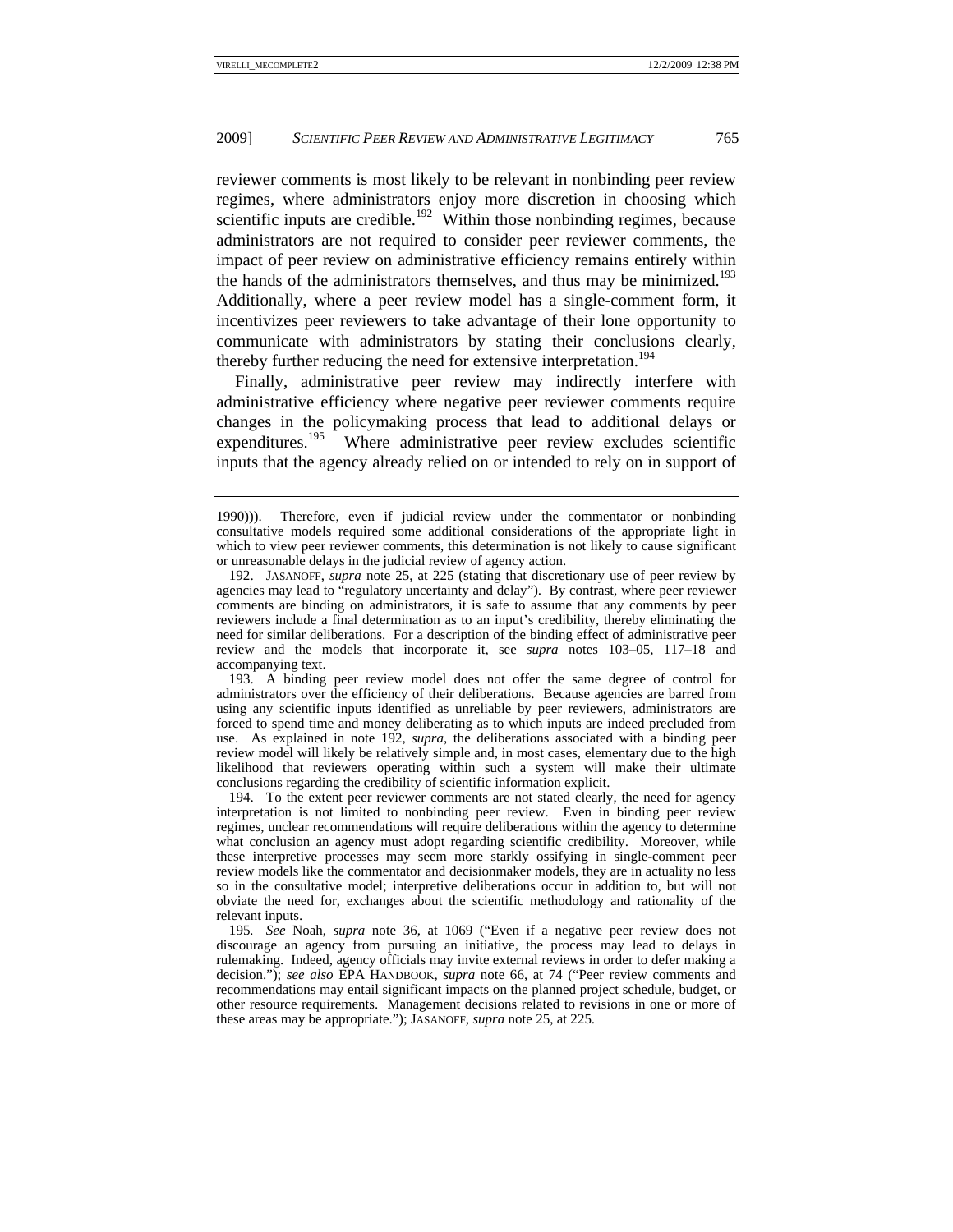its policy decision,196 agencies could experience serious financial costs or policymaking delays as additional information is collected or new analyses are performed.<sup>197</sup> This impact will likely be rare due to the deferential nature of peer review and the fact that agencies often have access to multiple sources of corroborating data in support of their decisions,<sup>198</sup> but could nonetheless be significant in cases where it does occur.<sup>199</sup>

The public service analysis requires consideration of these possible influences on administrative efficiency with respect to each model of administrative peer review. The commentator model is overall highly efficient because it minimizes the three direct sources of drag on the administrative process. Its single-comment form spares administrators the additional burdens of multiple rounds of reviewer comments and of peer reviewer–administrator collaboration. It also streamlines judicial review by creating a simpler administrative record<sup>200</sup> and by saving judges from deciding whether an agency actually complied with peer reviewer recommendations.<sup>201</sup> In terms of the indirect sources of inefficiency, the commentator model is less effective than the other models to the extent it fails to adequately encourage agencies to identify reliable scientific information $^{202}$  and creates circumstances under which agencies may need to interpret peer reviewer comments, but it is more effective insofar as its nonbinding effect makes it relatively unlikely that the policymaking process will be delayed or interrupted by negative peer review reports.<sup>203</sup>

 <sup>196.</sup> Noah, *supra* note 36, at 1069; *see also* JASANOFF, *supra* note 25, at 82 ("Agencies subject to supervision by scientific experts will seldom feel confident enough to act unless their scientific assessments survive peer review.").

 <sup>197.</sup> Noah, *supra* note 41, at 10,610 (describing as an "added administrative burden" for agencies the fact that a "critical peer review may amount to a de facto veto and derail a rulemaking proceeding").

 <sup>198.</sup> This problem may be altogether avoidable by adopting Professor Noah's suggestion that peer review be introduced early in the administrative process. *See* Noah, *supra* note 36, at 1060, 1062 (advocating procedures whereby agencies "consult outside experts before publicly committing themselves to a particular course of action," and "attempt to improve rulemaking by eliciting feedback early in [their] decisionmaking process").

<sup>199</sup>*. See* Ruhl & Salzman, *supra* note 23, at 13; Doremus, *supra* note 59, at 1147; Weiss, *supra* note 7 (noting the availability of multiple studies from multiple sources in the EPA's evaluation of atrazine).

<sup>200</sup>*. See supra* notes 108–11 and accompanying text (describing the commentator model).

<sup>201</sup>*. See supra* notes 96–100 and accompanying text (outlining assumption that peer reviewer comments will be part of the administrative record on judicial review, but will not carry any special weight); *see also* 5 U.S.C. § 553(c) (2006) (requiring that agencies provide a "concise general statement of their basis and purpose" for promulgating a regulation).

<sup>202</sup>*. See supra* notes 160–62 and accompanying text (describing the weaknesses of the single-comment form and the nonbinding effect in promoting the use of credible scientific information by agencies).

<sup>203</sup>*. See supra* notes 108–11 and accompanying text.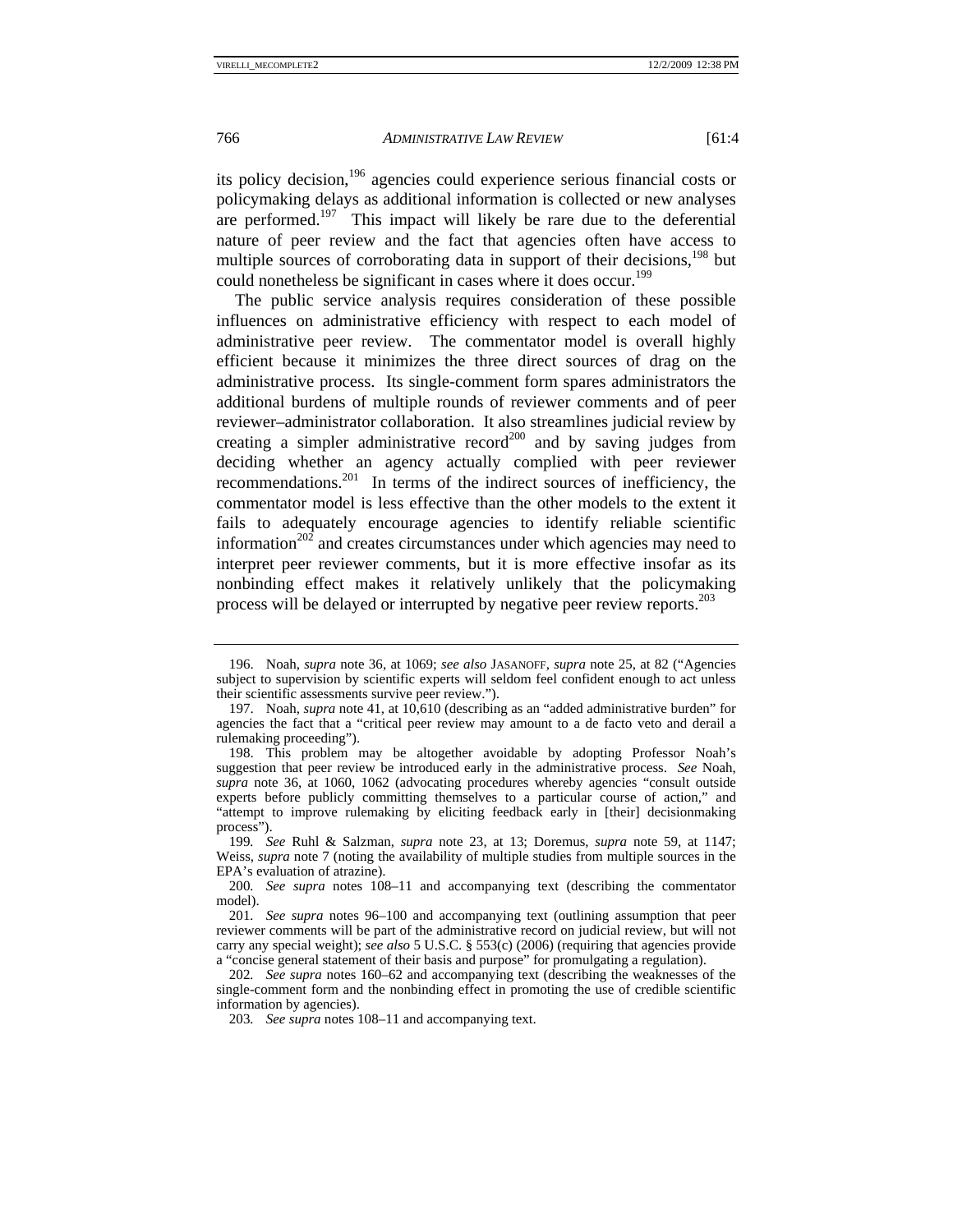The nonbinding consultative model does less to promote administrative efficiency due to its collaborative form. Collaboration between administrators and peer reviewers requires a much greater investment of time and resources than the single-comment form of the commentator (and decisionmaker) model.<sup>204</sup> It is also likely to result in a complex record of deliberations between reviewers and administrators that could be burdensome on the judicial review process; judges faced with such a record may find it more difficult to evaluate an agency's treatment of peer reviewer recommendations.205 There is some improvement where the indirect influences on administrative efficiency are concerned. The nonbinding consultative model may be slightly better than the commentator model at assisting agencies in identifying noncredible scientific inputs due to its collaborative form,<sup>206</sup> but its nonbinding effect results in the same impact as the commentator model in terms of agency interpretation of peer reviewer comments and protection against policymaking delays resulting from negative conclusions by peer reviewers.

Under the binding consultative model, the direct burdens on administrators from administrator–peer reviewer collaboration and on judicial review from the resulting complex administrative record are generally the same as those under the nonbinding consultative model. An exception is the additional burden on judicial review associated with binding peer review regimes; judges reviewing agency action under the binding consultative model must address the issue—unique to binding peer review—of whether administrators actually complied with peer reviewer recommendations.<sup>207</sup> There are additional differences where indirect sources of inefficiency are concerned. For instance, the binding consultative model promotes administrative efficiency where the nonbinding model does not because it makes it more likely that agencies will use only reliable scientific information,<sup>208</sup> and because it is less likely to result in reviewer comments that require agency interpretation.<sup>209</sup>

 <sup>204.</sup> For a discussion of the ossification of regulatory activity, see McGarity, *supra* note 180, at 1387.

<sup>205</sup>*. See supra* text accompanying note 184; *see also* JASANOFF, *supra* note 25, at 249 ("[A]rguments for close judicial scrutiny [of agency action] are likely to be strongest when . . . the agency acts contrary to the recommendations of a peer-review panel . . . .").

<sup>206</sup>*. See supra* notes 164–73 and accompanying text (describing how the collaborative form of the nonbinding consultative model is better able to promote agency reliance on credible scientific information).

<sup>207</sup>*. See* text accompanying note 186 (discussing the inefficiencies created in the judicial review process by binding peer review).

<sup>208</sup>*. See supra* notes 167–77 and accompanying text (explaining why binding peer review models are better equipped to promote agency reliance on dependable scientific inputs).

<sup>209</sup>*. See supra* notes 192–94 for an explanation of why nonbinding peer review models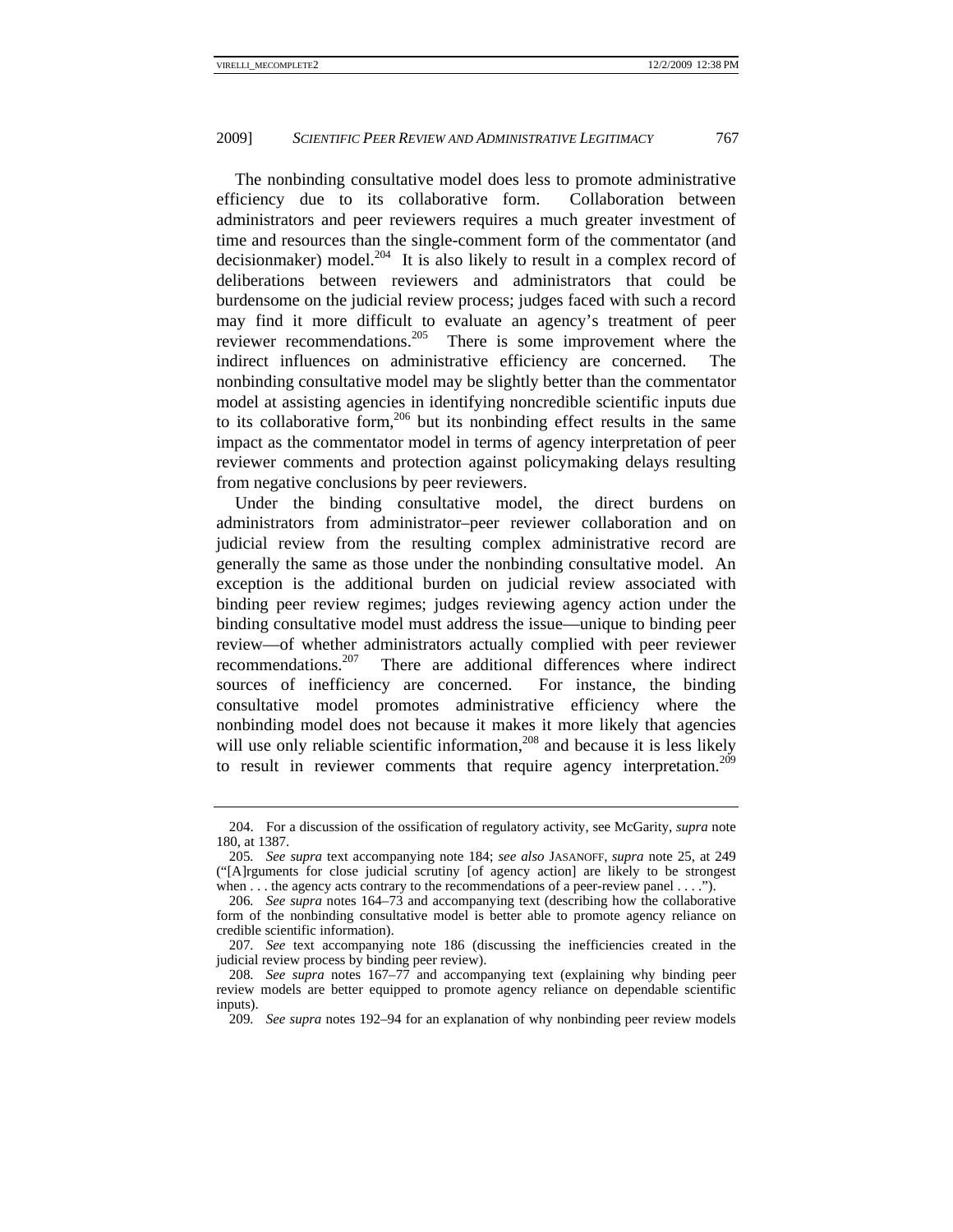Administrative efficiency may suffer significantly under the binding consultative model, however, where it excludes scientific inputs that the agency already relied on or intended to rely on in support of its policy  $\frac{10}{20}$  Therefore, while the binding consultative model offers some limited opportunities for improved efficiency over the nonbinding model, it also presents its own occasion for delay. In either case, the collaborative form of the binding and nonbinding consultative models renders them more burdensome than either of the single-comment models.

The single-comment form of the decisionmaker model makes it nearly as efficient as the commentator model in terms of the direct sources of inefficiency.<sup>211</sup> The only exception lies in the judicial review context, where the decisionmaker model's binding effect makes judicial review slightly less efficient by requiring judges to consider whether administrators actually complied with peer reviewer recommendations.<sup>212</sup> The decisionmaker model's binding effect promotes efficiency indirectly, however, by helping to ensure that agencies rely only on credible inputs<sup>213</sup> and by virtually eliminating any need for agency officials to interpret peer reviewer comments,<sup>214</sup> but could result in far greater burdens to administrators where peer reviewers' negative comments exclude scientific inputs. $^{215}$ 

All told, the public service analysis appears to favor the commentator model. The collaborative form of the two consultative models renders them least efficient, particularly in terms of their direct influence on administrative efficiency.<sup>216</sup> The relative impact of the commentator and decisionmaker models on administrative efficiency, however, is less clear. In terms of direct influences, the commentator model has the advantage. Both models advance administrative efficiency through their singlecomment form. The commentator model's nonbinding effect, however, makes it more efficient than the decisionmaker model because the commentator model excludes from judicial review an issue which the

- 213*. See supra* notes 167–77 and accompanying text.
- 214*. See supra* notes 192–94 and accompanying text.
- 215. JASANOFF, *supra* note 25, at 82; Noah, *supra* note 36, at 1069.

are more likely to create inefficiencies based on administrators' discussions about the meaning of reviewer comments.

 <sup>210.</sup> JASANOFF, *supra* note 25, at 82; Noah, *supra* note 36, at 1069.

 <sup>211.</sup> Because they share a single-comment format, the two models are able to limit both the resources required for the peer review itself and the size and complexity of the peer review record on judicial review. See text accompanying notes 200–01 regarding these benefits of administrative efficiency.

<sup>212</sup>*. See* text accompanying note 186.

 <sup>216.</sup> When compared to the commentator and decisionmaker models, the consultative model adds ossifying features to the administrative process while failing to provide judges with a more efficient means of evaluating agency conduct.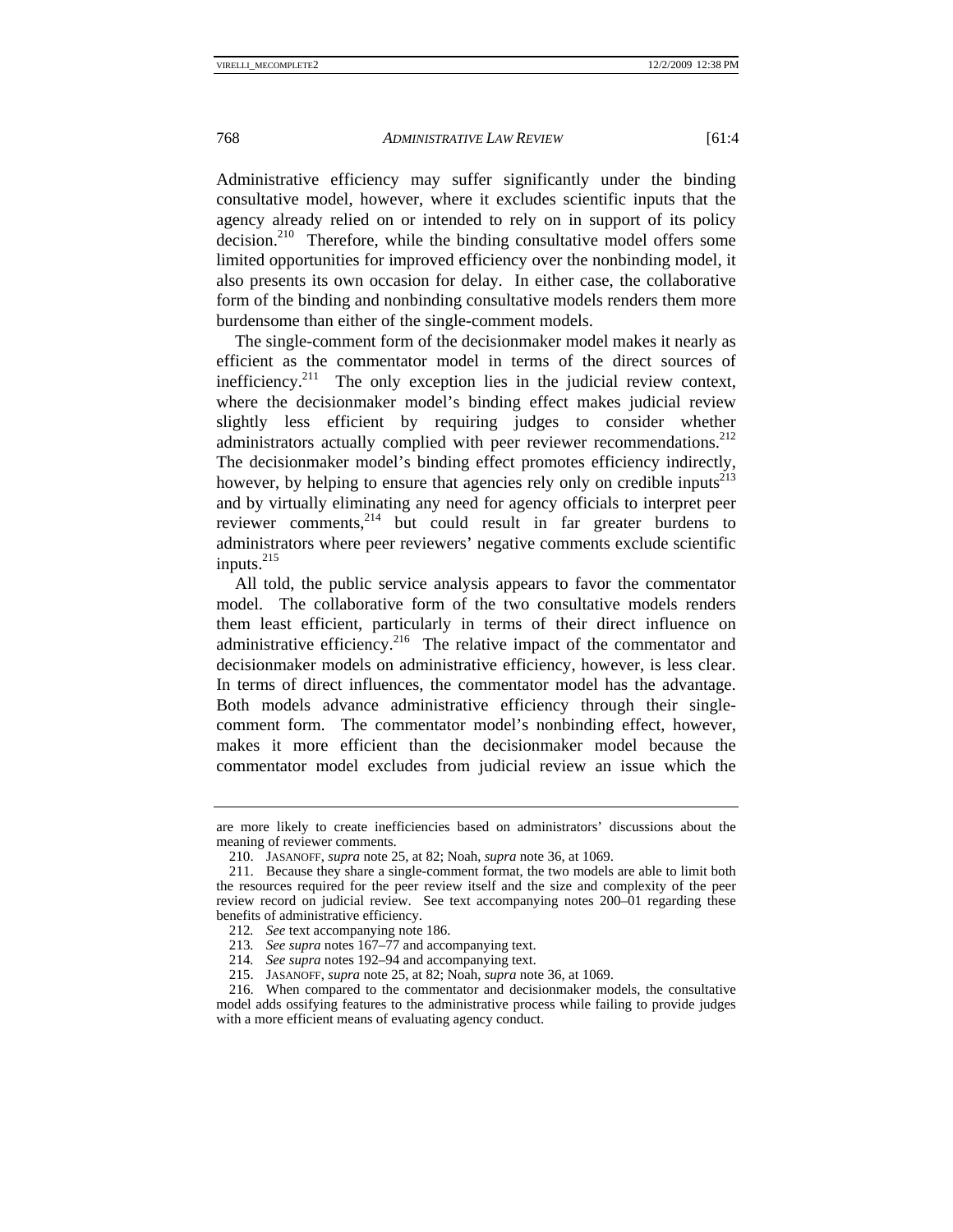decisionmaker model's binding effect does not: the question of agency compliance with reviewer comments. The balance then shifts somewhat with regard to the indirect influences on efficiency. The nonbinding effect of the commentator model may interfere with administrative efficiency more than the binding decisionmaker model because the commentator model offers fewer assurances that administrators will rely on credible scientific inputs<sup>217</sup> and may require administrators to interpret peer reviewer comments.<sup>218</sup> On the other hand, unlike the decisionmaker model, the nonbinding effect of the commentator model protects agencies from the potentially serious interruptions in policymaking caused by peer reviewers precluding agencies from using unreliable scientific inputs. Balancing the two, it appears that the commentator model does better to advance administrative efficiency because it does so more directly than the decisionmaker model. This is supported by the fact that the decisionmaker model falls short on what may be perceived as the most significant indirect factor—the delay or interruption of administrative process due to negative peer review comments. For these reasons, the commentator model appears to be the more desirable model of administrative peer review under the public service analysis.

# *3. Balancing (Cost–Benefit) Analysis*

The balancing analysis does what the public service and public welfare analyses do not—it incorporates all of the principles associated with peer review and administrative legitimacy into one normative framework. This approach weighs the costs and benefits of each peer review model in terms of agency expertise, agency accountability, and government efficiency, and measures which model succeeds in greatest measure in using peer review to promote these principles. Balancing the costs and benefits of

<sup>217</sup>*. See supra* notes 155–62, 175–77 and accompanying text (describing the abilities of the commentator and decisionmaker models, respectively, to promote reliable regulatory science).

<sup>218</sup>*. See supra* notes 192–94 and accompanying text for an explanation of why nonbinding peer review models are more likely to create inefficiencies based on administrators' discussions about the meaning of reviewer comments. Although the commentator model's nonbinding effect is a source of inefficiency as it creates a need for agency interpretation of peer reviewer comments, that same effect is also the reason why this source of inefficiency is not unduly disruptive; because administrators are not required to comply with reviewer comments under the commentator model, they are likewise not required to engage in discussions regarding their meaning. Inefficiencies associated with voluntary deliberations cannot therefore be attributed entirely to the commentator model itself. *See supra* notes 193–94 and accompanying text. Moreover, to the extent interpretive delays exist, they require at most meetings within the agency to resolve any internal confusion and may be stopped at any time (regardless of whether they have reached a resolution) without running afoul of the commentator model's requirements.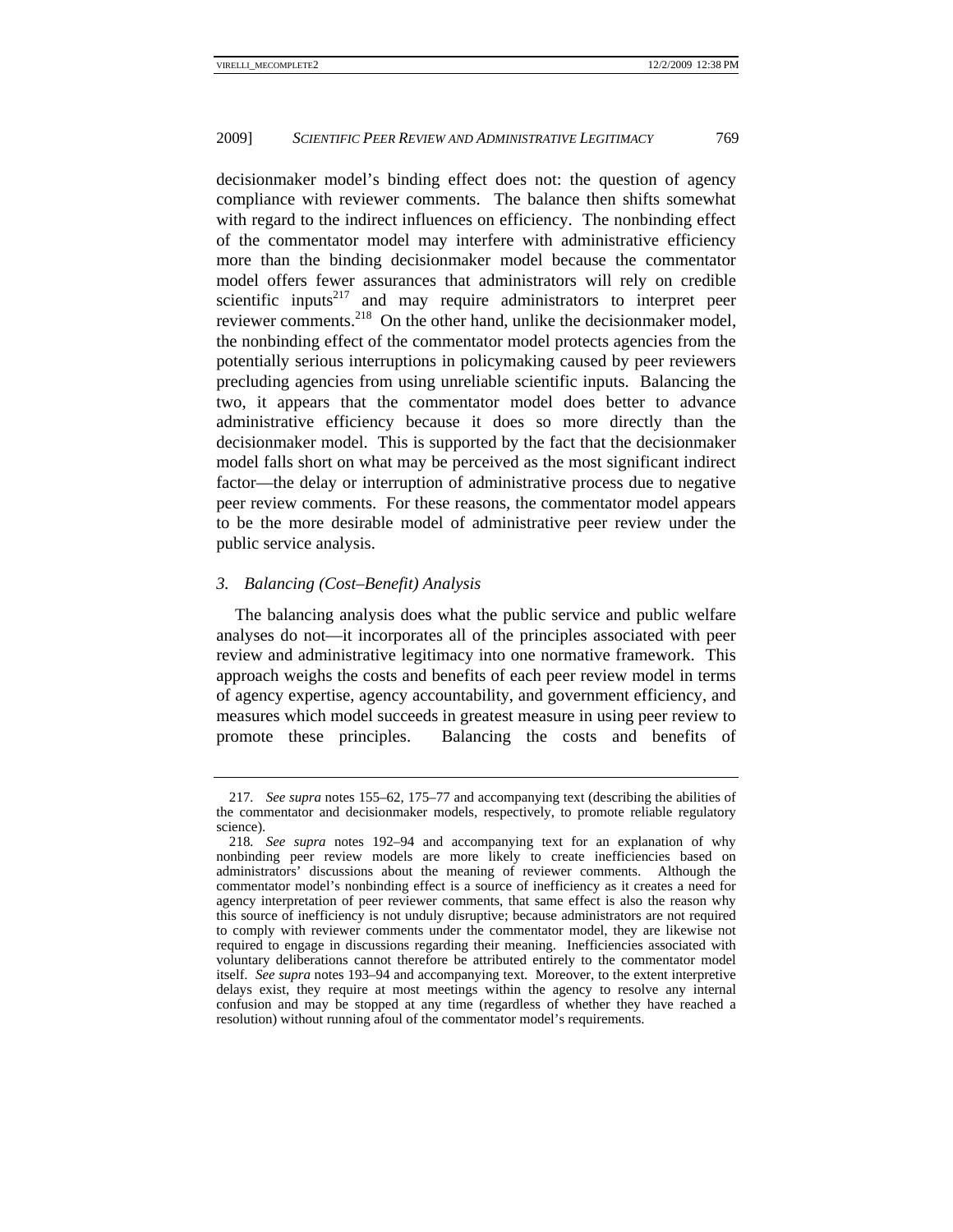administrative peer review is problematic because they are inherently qualitative. As any attempt to attach quantitative values to them would likely appear arbitrary and would threaten to transform this discussion into a debate about the accuracy of those valuations,  $2^{19}$  it is more useful to consider the costs and benefits of the proposed models in relative terms.

### *a. Weighing the Costs of Administrative Peer Review*

The costs of administrative peer review<sup>220</sup> lie primarily in peer review's potential to ossify the administrative process directly through the review of scientific work product, the exchange of information between reviewers and administrators, and more complex processes of judicial review, and indirectly by causing agencies to interpret peer reviewer comments and by creating delays in the policymaking process through negative peer review comments.221 An additional cost of administrative peer review is the possibility—advanced by some commentators—that requiring agencies to pursue peer review will cause them to avoid scientific inputs altogether.<sup>222</sup> Faced with the burdens of required peer review procedures and the additional possibility that those procedures could prohibit the use of a scientific input to defend a policy judgment, agencies may simply choose not to consult scientific inputs at all in reaching their decision.<sup>223</sup> Avoiding

<sup>219</sup>*. See, e.g.*, David M. Driesen, *The Societal Cost of Environmental Regulation: Beyond Administrative Cost–Benefit Analysis*, 24 ECOLOGY L.Q. 545, 558–59 (1997) (noting the difficulty in quantifying variables associated with environmental regulation in a cost–benefit analysis); Duncan Kennedy, *Cost–Benefit Analysis of Entitlement Problems: A Critique*, 33 STAN. L. REV. 387, 389 (1981) ("Numerous problems arise in trying to value various kinds of costs and benefits.").

 <sup>220.</sup> Many of these costs are discussed in greater detail in Part IV.B.2, *supra*, in connection with the public service analysis.

 <sup>221.</sup> See discussion *supra* notes 195–99 and accompanying text for an additional explanation of how negative peer review comments can interfere with the administrative process.

<sup>222</sup>*. See* Stephen M. Johnson, *Junking the "Junk Science" Law: Reforming the Information Quality Act*, 58 ADMIN. L. REV. 37, 67 (2006) ("In order to avoid allocating additional resources to . . . prepare peer reviews, agencies are likely to reduce the amount and type of information that they make available . . . in rulemakings . . . ."); Noah, *supra* note 36, at 1067–68 ("[I]f agencies sense that the blessing of outside scientists is necessary before proceeding with a rule, they may decide to settle for second-best regulatory  $options \ldots$ ").

<sup>223</sup>*. See* JASANOFF, *supra* note 25, at 225 ("Others questioned the wisdom of a procedure in which FDA is totally free to accept or reject the findings of the board of inquiry. Clearly, this discretion makes it possible for the agency to manipulate the authority of science to its own advantage."); Noah, *supra* note 36, at 1067–68. This may not be a viable option in cases where science plays a crucial role in the policy determination due to the applicable standards of judicial review, *see* 5 U.S.C. § 706(2)(A) (2006) (articulating the APA's arbitrary and capricious standard for judicial review), but it is a theoretical problem for administrative peer review generally and in particular for the many instances of agency action that are not wholly dependent on science. *See* Coglianese & Marchant, *supra* note 3,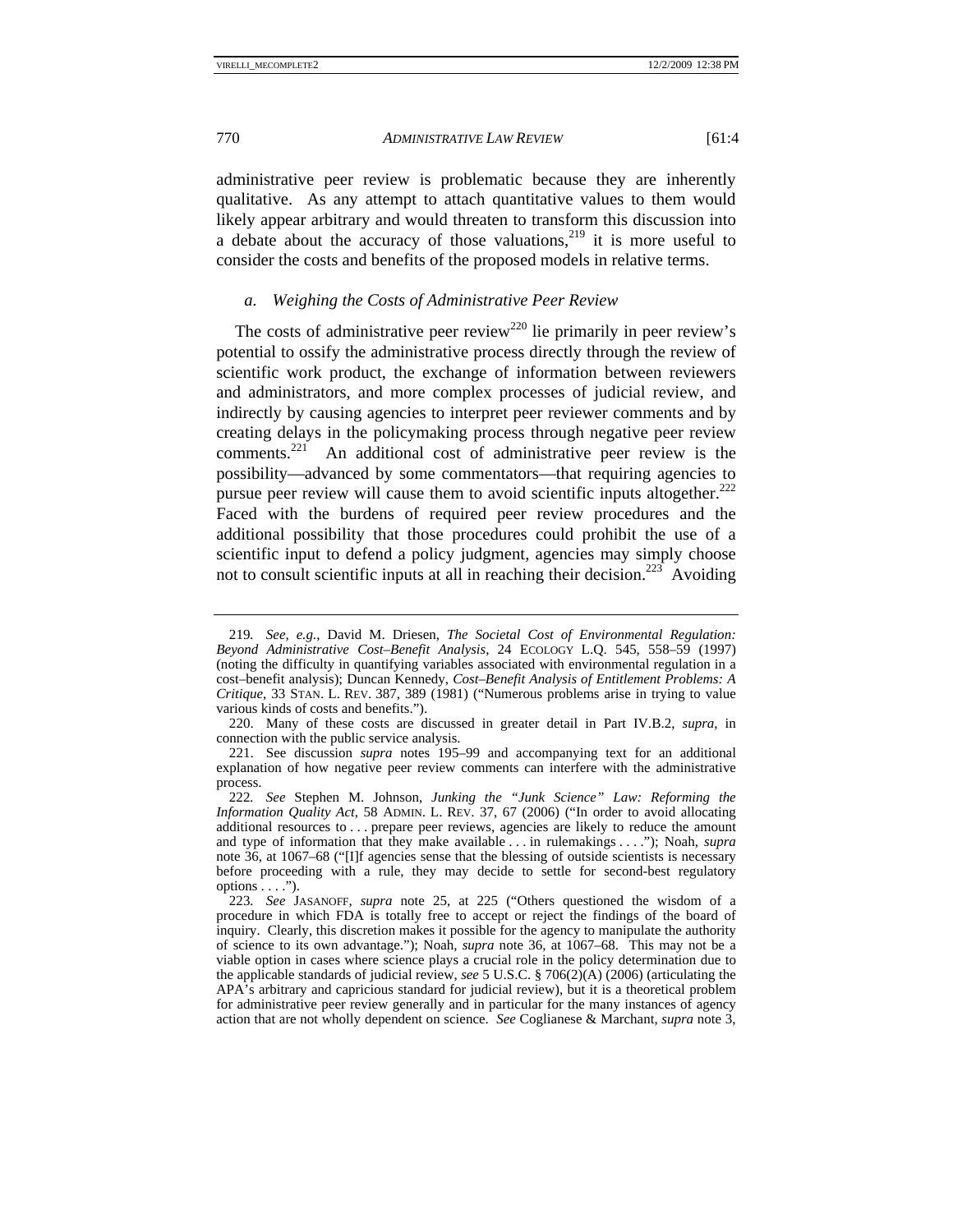scientific inputs could compromise agency performance by depriving policymakers of important information and obscuring the rationales for policy decisions that implicate scientific information.<sup>224</sup> While on its face this seems like a clear drawback, closer scrutiny reveals that it is not entirely a fair criticism of administrative peer review, and that the cost associated with ignoring scientific information would at worst only impact agency expertise.<sup>225</sup> Nevertheless, due to the possibility that outright exclusion of scientific inputs could damage agency expertise, it will be included (albeit cautiously) here.

The costs of administrative peer review are not realized uniformly across the four models. For example, the commentator model's single-comment form presents few obstacles to administrative efficiency except for its potential to indirectly burden the process through agency interpretation of peer reviewer comments.<sup>226</sup> Its relative efficiency also makes the commentator model less likely to result in agencies completely excluding scientific information.<sup>227</sup> Agency incentives to avoid scientific inputs are driven largely by the procedural or substantive obstacles created by

226*. See supra* notes 200–03 and accompanying text (describing the effect of the commentator model on administrative efficiency).

227*. See supra* notes 212–25 and accompanying text (describing the potential of administrative peer review to incite agencies to completely exclude scientific information from their policy analyses).

at 1263–64 (arguing that at least in the EPA context, "[r]elying exclusively on science  $\dots$  is as misguided as it would be to disregard relevant scientific information altogether"). The nonbinding model, however, does not encounter the same potential pitfall—where agencies are not required to comply with peer reviewer comments, there is far less need to protect against them.

<sup>224</sup>*. See supra* note 223*.*

 <sup>225.</sup> As an initial matter, the claim that administrative peer review could result in the exclusion of scientific inputs from the administrative process is not a critique of the peer review process itself but of the political incentives created by a peer review requirement. This issue may be appropriate to a more general discussion of whether peer review is useful to the administrative process but is far less relevant to the present analysis of specific peer review methods. As discussed above, commentators and government officials generally agree that peer review has some measure of value to administrative government. *See, e.g.*, OMB Bulletin, *supra* note 41 ("A wide variety of authorities have argued that peer review practices at federal agencies need to be strengthened."); Noah, *supra* note 41 ("[E]ssentially everyone applauds the idea of using independent peer review in the regulatory process."). For additional sources, see *supra* notes 80–81. Second, due to the limits put on administrative action by judicial review under the APA, 5 U.S.C. § 706 (2006), it is unlikely that administrators would risk foregoing scientific information in any but the most costly of circumstances. Finally, although an agency's decision to exclude relevant scientific information from a policy analysis may negatively impact agency expertise, it does not impact agency accountability. The general public is no less capable of evaluating an agency's political judgment because relevant scientific information was excluded from the process. In fact, the public has two reliable grounds on which to judge government officials in that instance: the quality of their judgment as demonstrated in the substantive policy decision and the quality of their judgment in deciding to exclude relevant scientific information.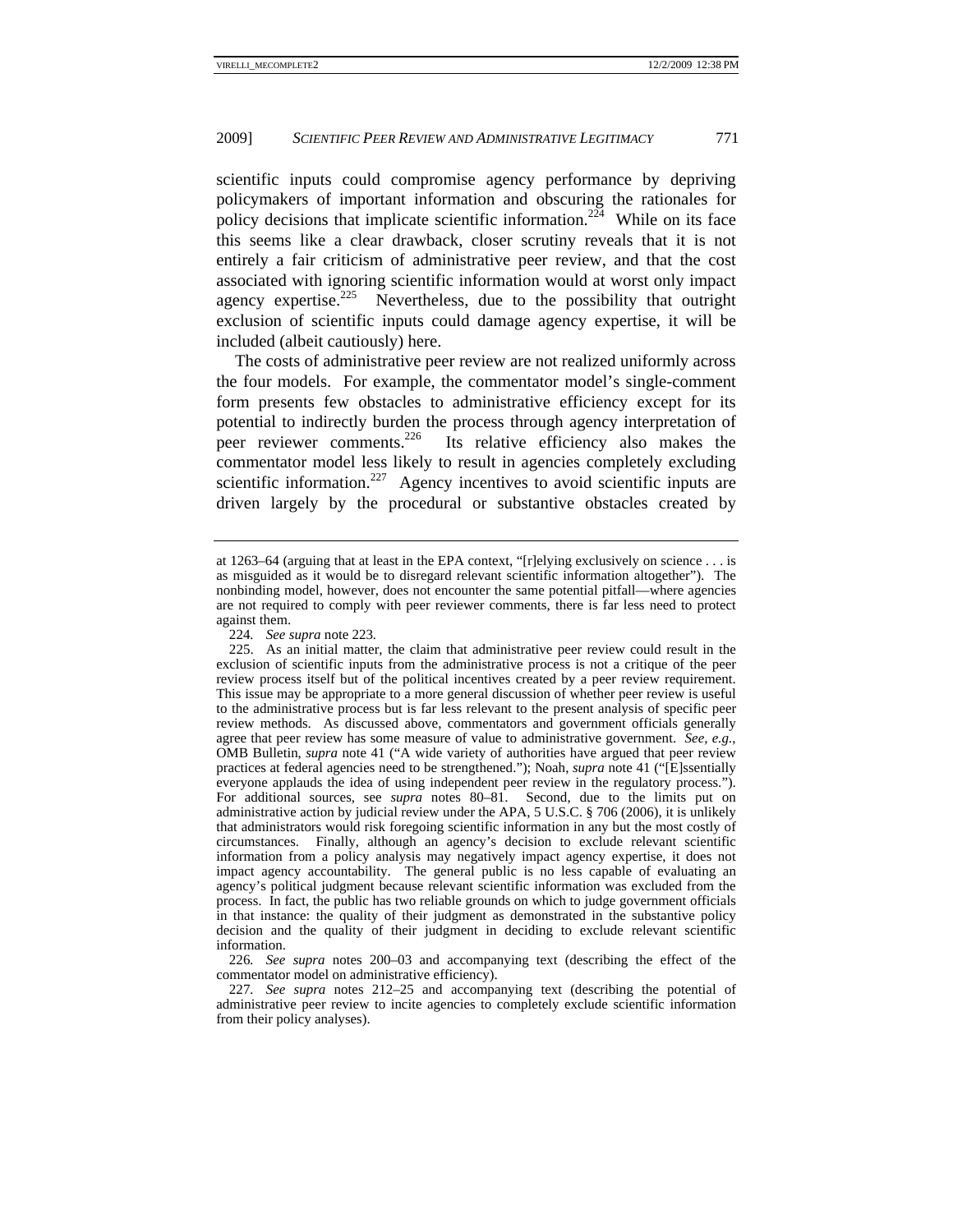administrative peer review of those inputs.<sup>228</sup> A procedurally efficient and substantively nonintrusive regime like the single-comment, nonbinding commentator model presents few if any such incentives.

The two consultative models are a somewhat different story. They both require a potentially significant amount of time and money as a result of their collaborative form, which may also further complicate judicial review by creating a more complex administrative record.<sup>229</sup> Moreover, the individual effects of the two consultative models create some additional potential costs. The nonbinding consultative model may create delays by requiring agency interpretation of peer reviewer comments,  $230$  but it is not likely to delay the administrative process with negative peer review comments or to discourage agencies from using scientific information because it does not prohibit administrators from reaching their own conclusions regarding the usefulness of scientific inputs.<sup>231</sup> The binding consultative model is less vulnerable to interpretive delays, but it threatens to create its own problems by forcing agencies to amend or correct their decisions based on negative peer reviewer comments and reviewing judges to address the additional question of whether agencies met their burden of complying with peer reviewer recommendations.<sup>232</sup> Finally, its collaborative form and binding effect create precisely the type of procedural and substantive obstacles to policymaking that could discourage

 230. For further discussion of the lack of interpretive drag in binding models of peer review, see *supra* notes 192–94.

 231. It is true that the procedural inconveniences resulting from the collaborative form of the nonbinding consultative model do create some incentive for administrators to avoid using scientific inputs, but these incentives are tempered by the fact that peer reviewer comments are merely advisory under this model and thus cannot derail or otherwise delay administrative process without agency consent.

232*. See supra* notes 205, 207, 210, and accompanying text; *see also* EPA HANDBOOK, *supra* note 66, at 74 ("Peer review comments and recommendations may entail significant impacts on the planned project schedule, budget, or other resource requirements. Management decisions related to revisions in one or more of these areas may be appropriate."); Noah, *supra* note 36, at 1069 ("Even if a negative peer review does not discourage an agency from pursuing an initiative, the process may lead to delays in rulemaking. Indeed, agency officials may invite external reviews in order to defer making a decision."). While the nonbinding version of the consultative model largely avoids this by making agency adoption of reviewer comments voluntary, it is not immune; the use of procedures such as formal, public hearings could hinder efficiency through public pressure to amend policies that were based on unreliable inputs.

<sup>228</sup>*. Id.*

<sup>229</sup>*. See supra* notes 204–05, 207, and accompanying text; *see also* EPA HANDBOOK, *supra* note 66, at 2; Noah, *supra* note 41, at 10,608 ("Many of the existing mechanisms for peer review, at least those that federal agencies have established on their own initiative, serve . . . a consultative function."); *id.* at 10,612 ("Regulatory peer review is best understood as a collaborative process where scientists from different disciplines are able to hash out disagreements with agency staff prior to the publication of a proposed rule."); Wagner, *supra* note 30, at 81 (noting that "[s]cience advisory boards . . . require time and resources" and citing to studies of their actual costs).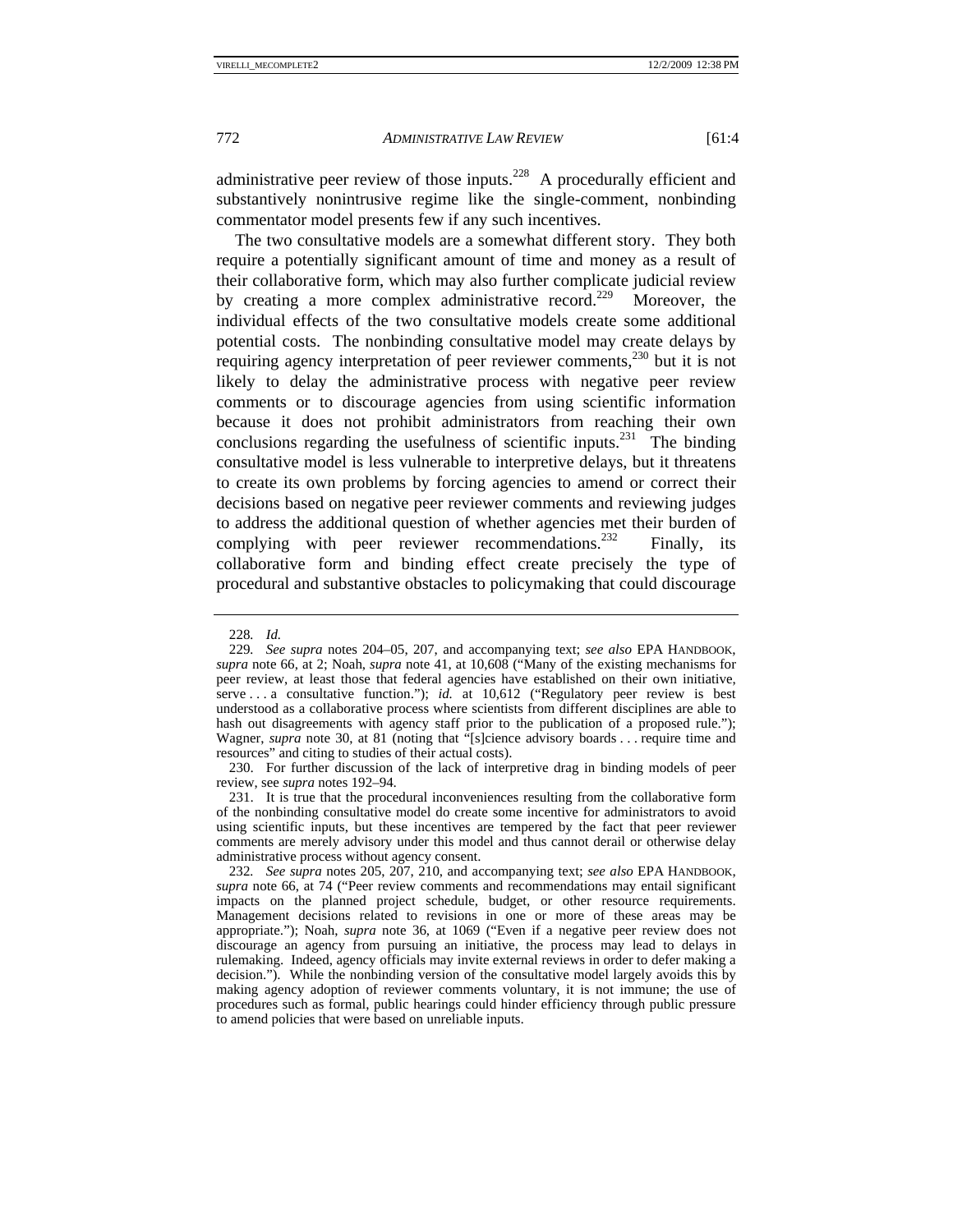agencies' use of scientific information.<sup>233</sup>

The single-comment form of the decisionmaker model is like the commentator model in terms of the minimal resources required by the peer review process itself and its minimal impact on judicial review.<sup>234</sup> As with the binding consultative model, however, the decisionmaker model's binding effect makes it potentially more burdensome for agencies when considered in connection with the costs of amendment or correction of a policy position, additional burdens on reviewing judges, and the potential to discourage agency use of scientific information.<sup>235</sup>

Taken together, the costs of administrative peer review can be expressed as a function of the various models as illustrated in the following diagram.



The commentator model represents the fewest costs compared to the other models; its only measurable drag on administrative efficiency is the (indirect) burden associated with agency interpretation of peer reviewer comments. The nonbinding consultative model is also likely to incite agency interpretation as well as significant additional costs due to the added procedural requirements of its collaborative form, including the potential for complications in judicial review. Costs peak in the binding consultative model, where interpretive costs disappear, but the remaining procedural requirements of the nonbinding consultative model are joined by an additional burden on judicial review and the costs of mandatory compliance with reviewer recommendations, as well as the possibility of

<sup>233.</sup> See supra note 231 and accompanying text (explaining how a peer review regime with a nonbinding effect is less likely to discourage agency use of scientific information).

<sup>234.</sup> For a more detailed discussion, see *supra* notes 226–28 and accompanying text.

<sup>235.</sup> For a more detailed discussion, see *supra* notes 232–33 and accompanying text. 234. For a more detailed discussion, see *supra* notes  $226-28$  and accompanying text.<br>235. For a more detailed discussion, see *supra* notes  $232-33$  and accompanying text.<br>236. The reason that the change in costs from t

model is nonlinear is because different variables change over the two segments included in that port distinguis different effects. Because a change in form represents a greater increase in costs to the administrative process than a change in effect, costs cannot be represented as growing linearly through those three points on the curve. tion of the curv shed by their fo ve. The comm orm, while the mentator and no nonbinding and onbinding consu d binding consul ultative models ltative models h are have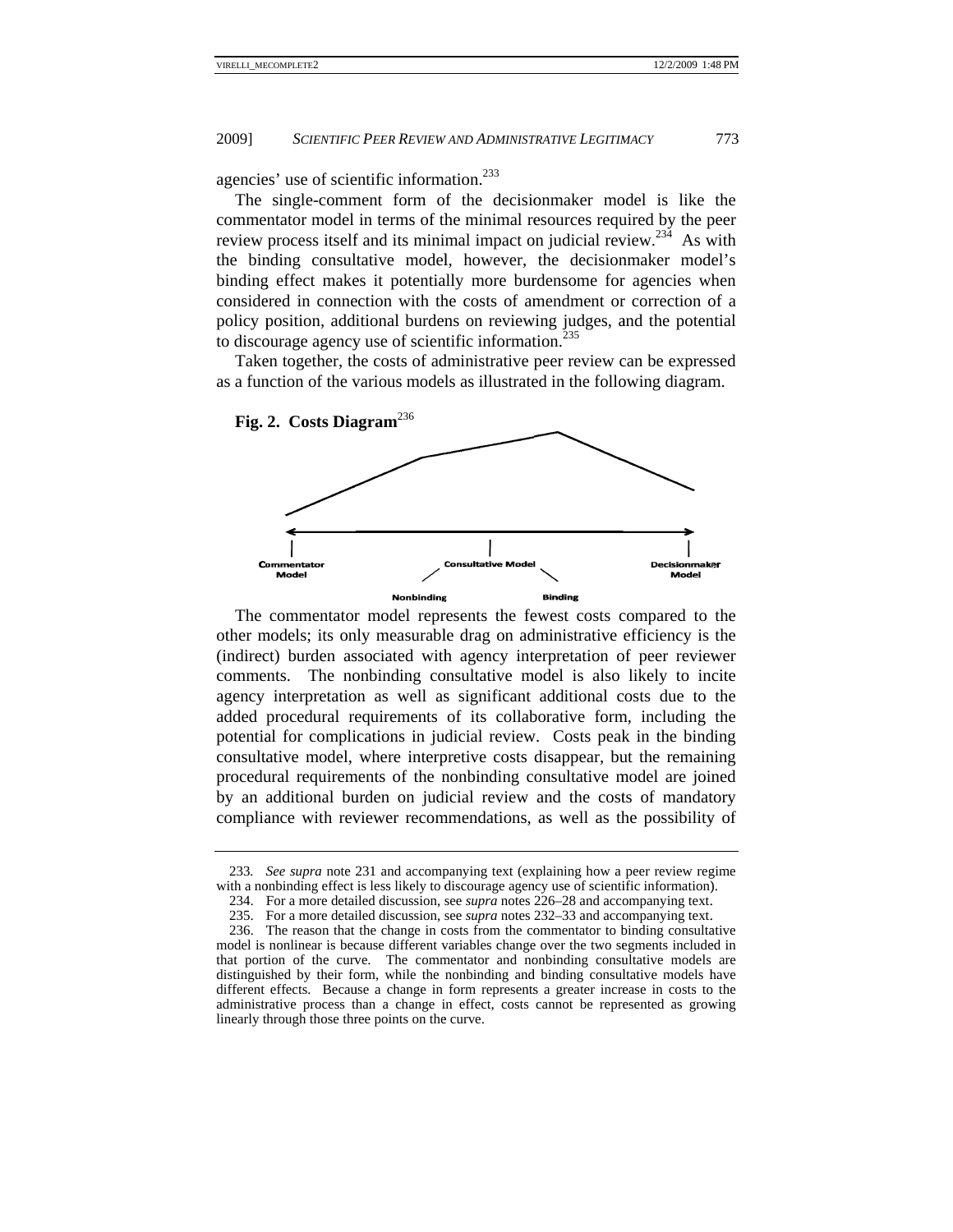foreclosing agency use of scientific information. Lastly, the decisionmaker model embodies fewer costs than the binding or nonbinding consultative models because its single-comment form creates fewer procedural burdens, but more than the commentator model due to the costs associated with its binding review, namely complying with reviewer recommendations, introducing an additional issue for judicial review, and potentially excluding scientific information from the administrative process.

# *b. Weighing the Benefits of Administrative Peer Review*

The benefits of administrative peer review stem from its promotion of reliable scientific information.<sup>237</sup> This advances agency efficiency by preventing the need to revisit policy decisions based on the discovery of inaccurate scientific inputs and, in the judicial review context, by focusing judicial inquiry on familiar legal issues rather than complex technical issues of scientific credibility.<sup>238</sup> It increases agency expertise by better informing agencies about their scientific inputs<sup> $\frac{239}{3}$ </sup> and is consistent with agency accountability.<sup>240</sup> Peer review benefits administrative government on a systemic level by providing a mechanism to educate agency officials and evaluate agency competence, and by creating a perception of government-wide accountability that is not based on individual administrative decisions.<sup>241</sup>

As with its costs, the benefits of administrative peer review are not achieved equally through each model. The commentator model is consistent with the notion that administrative peer review contributes in some regard to agency expertise and accountability through its promotion of reliable scientific inputs, $242$  but it is inherently constrained by its nonbinding effect.<sup>243</sup> Its single-comment form allows for a limited

 <sup>237.</sup> These benefits are discussed in greater detail in Part IV.B.1, *supra*, in connection with the public welfare analysis.

<sup>238</sup>*. See* Int'l Harvester Co. v. Ruckelshaus, 478 F.2d 615, 652 (D.C. Cir. 1973) (Bazelon, C.J., concurring) ("[I]n cases of great technological complexity, the best way for courts to guard against unreasonable or erroneous administrative decisions is not for the judges themselves to scrutinize the technical merits of each decision. Rather, it is to establish a decision-making process which assures a reasoned decision . . . .").

<sup>239</sup>*. See supra* notes 126–30 and accompanying text (discussing the principle of agency expertise).

 <sup>240.</sup> Without the corrupting influence of unreliable scientific inputs, the public may more confidently evaluate agency action as the product of the principles and judgment of the individuals and institutions making them. For a more detailed discussion about the importance of reliable scientific information to agency accountability, see *supra* notes 144– 48, 153–54, and accompanying text.

 <sup>241.</sup> For a more detailed discussion about the systemic benefits of administrative peer review, see *supra* notes 149–54 and accompanying text.

<sup>242</sup>*. See* discussion *supra* notes 80, 82, 84, and accompanying text.

<sup>243</sup>*. See supra* notes 155–59 (discussing the impact of a nonbinding effect on scientific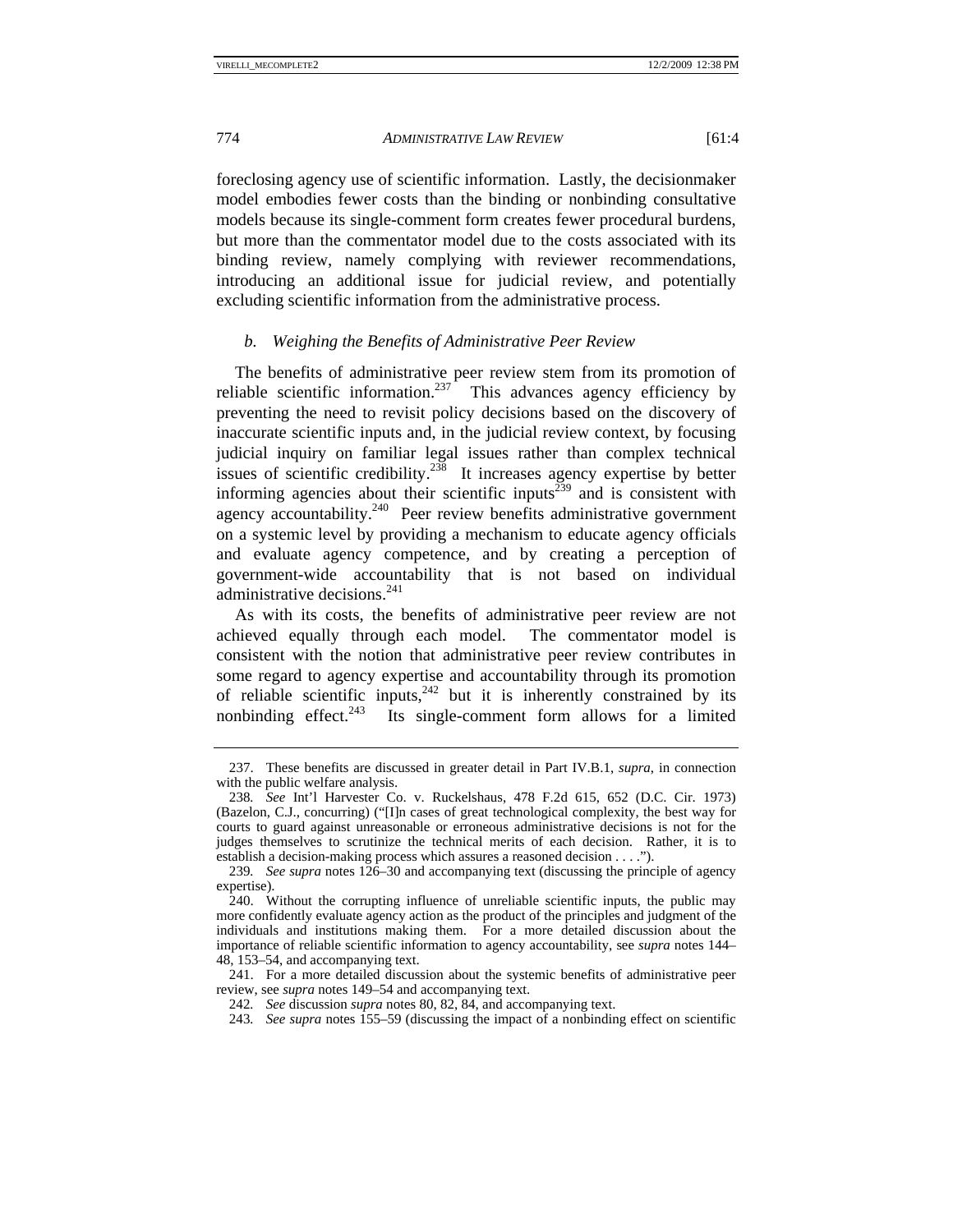educational benefit for administrators and a record of agency competence, but because its nonbinding effect does not ensure that unreliable information is excluded from the administrative process, any resultant benefit from the commentator model in the public perception of government accountability is at best contingent and unpredictable.

The nonbinding consultative model goes further in promoting reliable regulatory science by permitting peer reviewers to exchange information and ideas with administrators in hopes of curing any problems before they may contribute to a political decision.<sup>244</sup> This exchange helps reviewers persuade administrators about the credibility of scientific information, educate agency officials, and create a record of the agency's scientific competence, all of which advance not only the agency's substantive expertise, but also the public's confidence in administrative competency.<sup>245</sup> Like the commentator model, however, the nonbinding consultative

reliability).

<sup>244</sup>*. See* Noah, *supra* note 36, at 1060 (explaining that peer review is best utilized by agencies "before publicly committing themselves to a particular course of action").

<sup>245</sup>*. See supra* notes 164–65, 168–70, and accompanying text. This statement may seem to beg the question whether peer reviewers acting as consultants are not in fact the most useful to government officials precisely because they are in a position to collaborate with agency scientists and policymakers about the scientific issues relevant to the pending policy decision. This collaboration could create the type of open, cooperative, professional environment in which scientific inquiry thrives. *See* Noah, *supra* note 36, at 1060 (noting that consultation between administrators and outside experts may encourage "proceedings [that are] less adversarial and more productive"). Two (or more) heads may indeed be better than one. THE NEW DICTIONARY OF CULTURAL LITERACY 57 (E.D. Hirsch, Jr. et al. eds., 3d ed. 2002) (explaining the meaning of the phrase as "[s]ome problems may be solved more easily by two people working together than by one working alone"). The problem with this viewpoint is that it requires a level of interaction between reviewers and government officials that is beyond the boundaries of peer review and that is much closer to scientific collaboration. *See* Noah, *supra* note 36, at 1061 (noting that consultation between administrators and outside experts may be better described "as peer collaboration than peer review"). Peer review is a form of scientific quality control—it is designed to evaluate the methodology and rationality of scientific work product, not to troubleshoot existing studies or develop new data. *See, e.g.*, Ruhl & Salzman, *supra* note 23, at 13 (citing to a definition of peer review from the scientific journal *Ecology*: "the reviewer should examine the methods, data presentation, and statistical design and analyses of the paper, but the instructions do not include engaging in independent data authentication"). As we begin to imagine peer reviewers "educating," "correcting," or "assisting" administrators with their development and interpretation of scientific information, we enter into a substantive discussion about the correct answer to the scientific issue at hand. This is a very different inquiry from the higher level review provided by peer review and is in no way exclusive of peer review; while scientific collaboration may be a useful method of enhancing policymaking in areas dealing with scientific questions, it does not eradicate the need for peer review of the work product resulting from that collaborative effort. *See id.* at 14 ("Indeed, peer review would grind itself and journal publication to a screeching halt were it to require peer reviewers to engage in independent testing and data analysis."). As a result, any discussion about the strengths of the consultative model of administrative peer review should by definition be limited to the contributions of peer review, not of a substantive scientific partnership.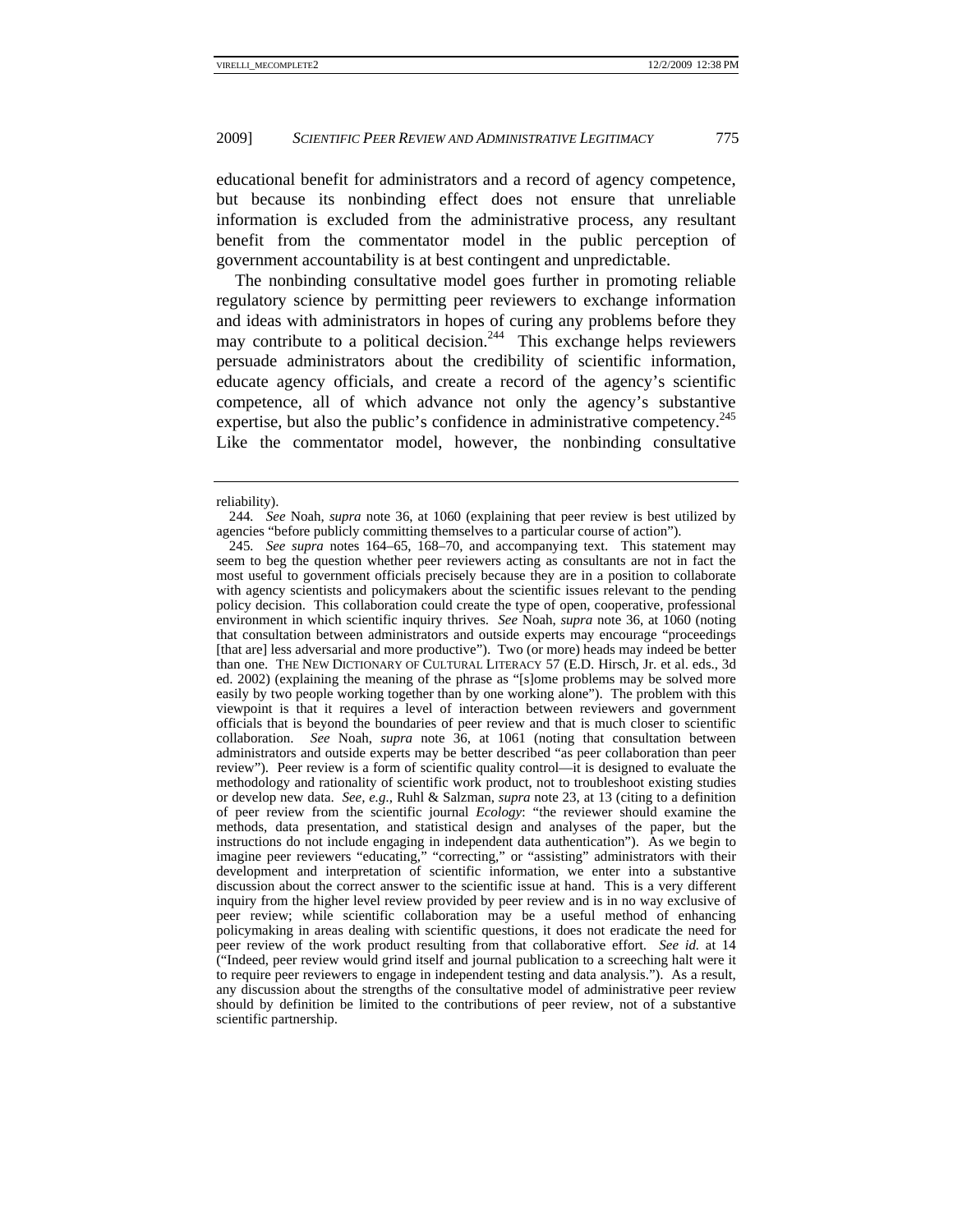approach stops short of requiring policymakers to comply with peer reviewers' determination that scientific information is not credible, and is thus flawed in terms of promoting scientific reliability.<sup>246</sup> Although the collaborative form of the nonbinding consultative model may be potentially more effective than the commentator model's single-comment form in influencing agency use of scientific information, it too offers no more than a contingent benefit. $247$ 

The binding consultative model, on the other hand, excels where the nonbinding version succeeds and fails. It enables reviewers to ensure that only credible scientific information will be used in setting policy, thereby advancing administrators' ability to make informed decisions and the public's ability to hold those administrators accountable for their judgments,<sup>248</sup> while at the same time providing an opportunity for reviewers to educate administrators and to create an ongoing account of agency competence. $249$  The binding consultative model can also improve public perception of the administrative process by promoting confidence in the overall competency of agency decisionmaking in a way that the contingent benefits of the commentator and nonbinding consultative models cannot. $250$ 

The decisionmaker model promotes scientific credibility similarly to the binding consultative model.<sup>251</sup> By limiting government officials to By limiting government officials to information that survives peer review, the decisionmaker and binding consultative models are best equipped to ensure that agency officials are adequately informed and thus prevent administrators from—consciously or not—basing their explanations for policy decisions on unreliable scientific

 <sup>246.</sup> See discussion *supra* notes 164–65 and accompanying text for a discussion of the nonbinding consultative model's strengths and weaknesses in promoting agency expertise<br>and accountability. Without compelling agency compliance with peer review Without compelling agency compliance with peer review recommendations, the value of peer review to the administrative process is limited to the effectiveness of the collaborative form, i.e., to administrators' receptiveness to reviewer comments and reviewers' ability to persuade. This exposes the regulatory process to the dangers of "manufactured uncertainty" or other politically expedient uses of scientific information. Weiss, *supra* note 7. A similar phenomenon is described above in the atrazine and Plan B regulatory examples and in Professor Ruhl's "The Science Made Us Do It" scenario. Ruhl, *supra* note 34, at 1068.

<sup>247</sup>*. See* discussion *supra* notes 164–65 and accompanying text (discussing the limits on the nonbinding consultative model in promoting agency expertise and accountability).

<sup>248</sup>*. See* discussion *supra* notes 166–70 and accompanying text.

<sup>249</sup>*. See* discussion *supra* notes 168–70 and accompanying text. Although the binding nature of this model limits somewhat the immediate educational benefits of reviewer– administrator interaction, the systemic benefits of that educational process persist.

<sup>250</sup>*. See* discussion *supra* notes 166–70 and accompanying text.

 <sup>251.</sup> To the extent it has an educational impact on an agency, the decisionmaker model is more closely akin to the commentator model due to its single-comment format. *See* discussion accompanying note 160.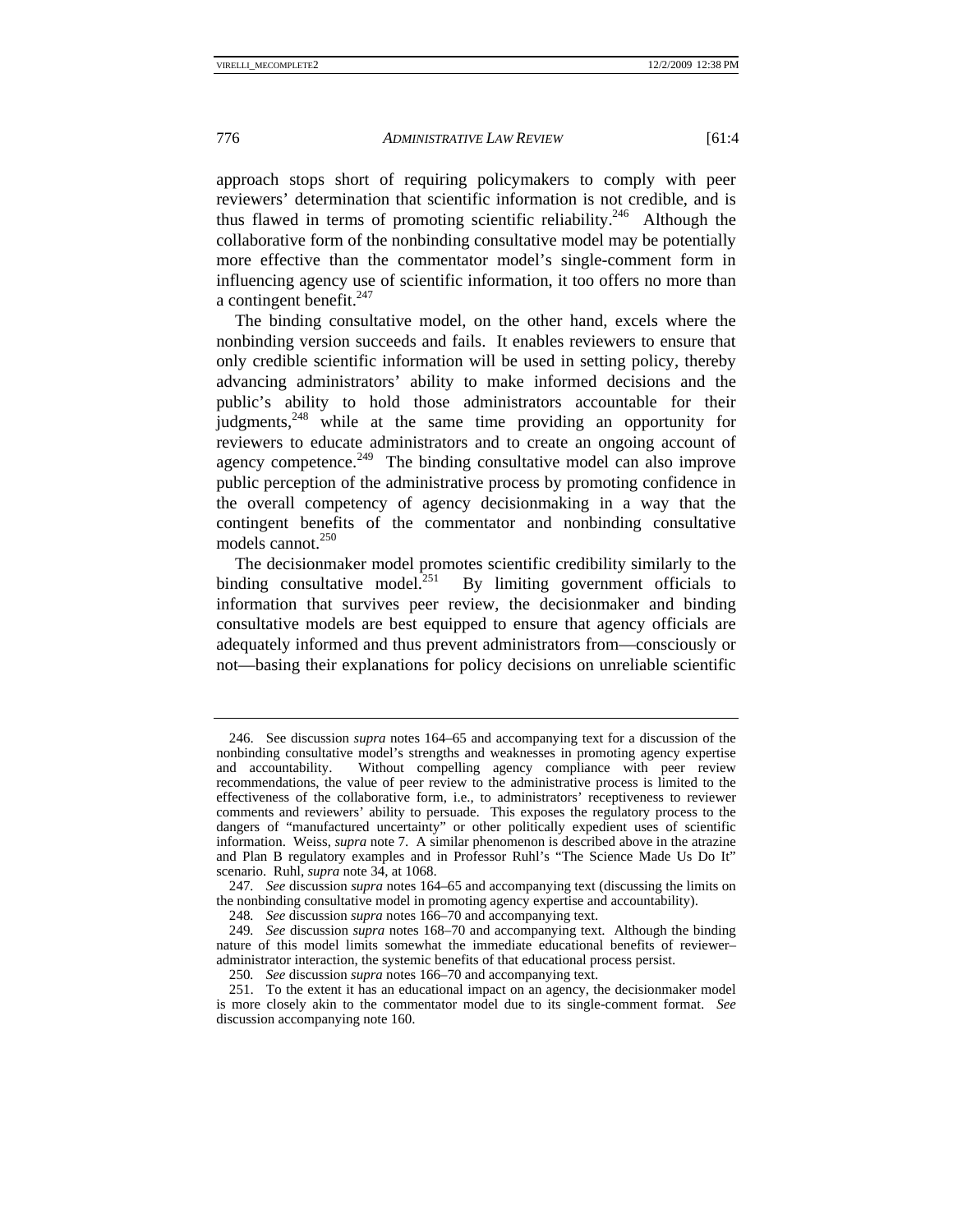inputs. $^{252}$ limits its educational potential, it creates a record of scientific competence within the agency and contributes to public perception of administrative competence and scientific rigor in a way that benefits the entire administrative process.<sup>253</sup>  $252$  Although the decision maker model's single-comment form

These potential benefits of administrative peer review can also be represented as a function of the various models.

# **Fig. 3. Benefits D Diagram**<sup>254</sup>



Benefits are smallest in the commentator model, as any enhancement to the credibility of scientific information as a result of peer review is largely dependent on administrators' willingness to abide by reviewer recommendations. The nonbinding consultative model includes additional educational and public perception benefits due to its collaborative form, but represents at best a marginal increase in the level of scientific credibility over the commentator model. The binding consultative model includes the educational benefits of the collaborative process as well as significant benefits to substantive agency knowledge and public accountability due to its binding effect. The decisionmaker model shares all of the benefits of the binding consultative model except the educational one due to its singlecomment review process.

After considering the costs and benefits of administrative peer review as a function of the various peer review models, all that remains is to compare the two. Taking the two curves developed above, the largest positive disparity between costs and benefits occurs at the decisionmaker model.

<sup>252.</sup> See discussion *supra* notes 174–75 and accompanying text.

<sup>253.</sup> See discussion *supra* notes 176–77 and accompanying text.

<sup>254.</sup> As with Figure 2, *supra*, the change in benefits from the commentator to binding consultative model is nonlinear because different variables change over the two segments included in that portion of the curve. The commentator and nonbinding consultative models are distinguished by their form, while the nonbinding and binding consultative models include different effects. Because a change in form results in a significantly smaller increase in benefits than a change in effect, benefits cannot be represented as growing linearly through those three points on the curve.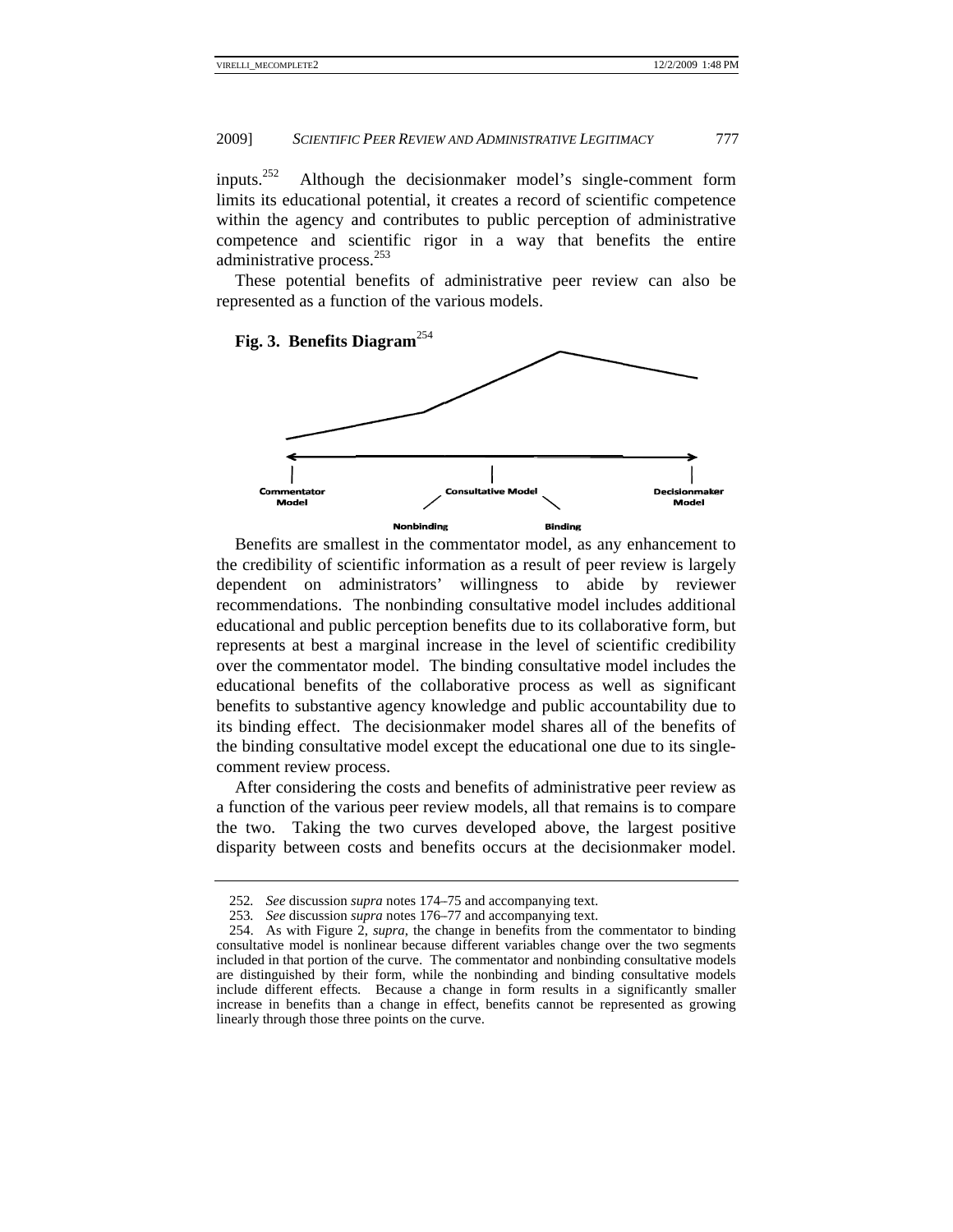

This conclusion can be represented graphically as follows.<sup>255</sup>

In short, the balancing analysis indicates that the decisionmaker model is most likely to result in the largest net benefit to the administrative process when considered in the context of administrative legitimacy.

#### **CONCLUSION**

The purpose of this Article is not to promote a particular model of administrative peer review as superior to its alternatives. It is instead to provide a new template for the ongoing discussion of whether scientific peer review benefits agency action by first addressing the existence of various peer review models and then initiating a discussion as to which of those models is best suited to further an administrative process that is legitimate within our constitutional democracy. As the above discussion demonstrates, there are a number of assumptions and different normative vantage points from which the relative value of administrative peer review can be evaluated. These choices may themselves be subject to debate and will likely impact any conclusion regarding how administrative peer review should be performed.

That said, the above discussion does provide some interesting insights. First is the realization that each of the normative analyses leads to a different preferred model of administrative peer review; the public welfare analysis favors the binding consultative model, the public service analysis prefers the commentator model, and the cost-benefit analysis identifies the decisionmaker model as the strongest proponent of administrative legitimacy. This is instructive because it highlights the significance of the present discussion. Not only does the normative framework in which we think about administrative peer review impact our conclusions about its usefulness to administrative government, but the specific model of peer

<sup>255.</sup> The fact that the curves may not start at the same absolute value does not interfere with the ultimate analysis because the relative value of the various models depends more on the shape of the curves than the absolute values of the starting points.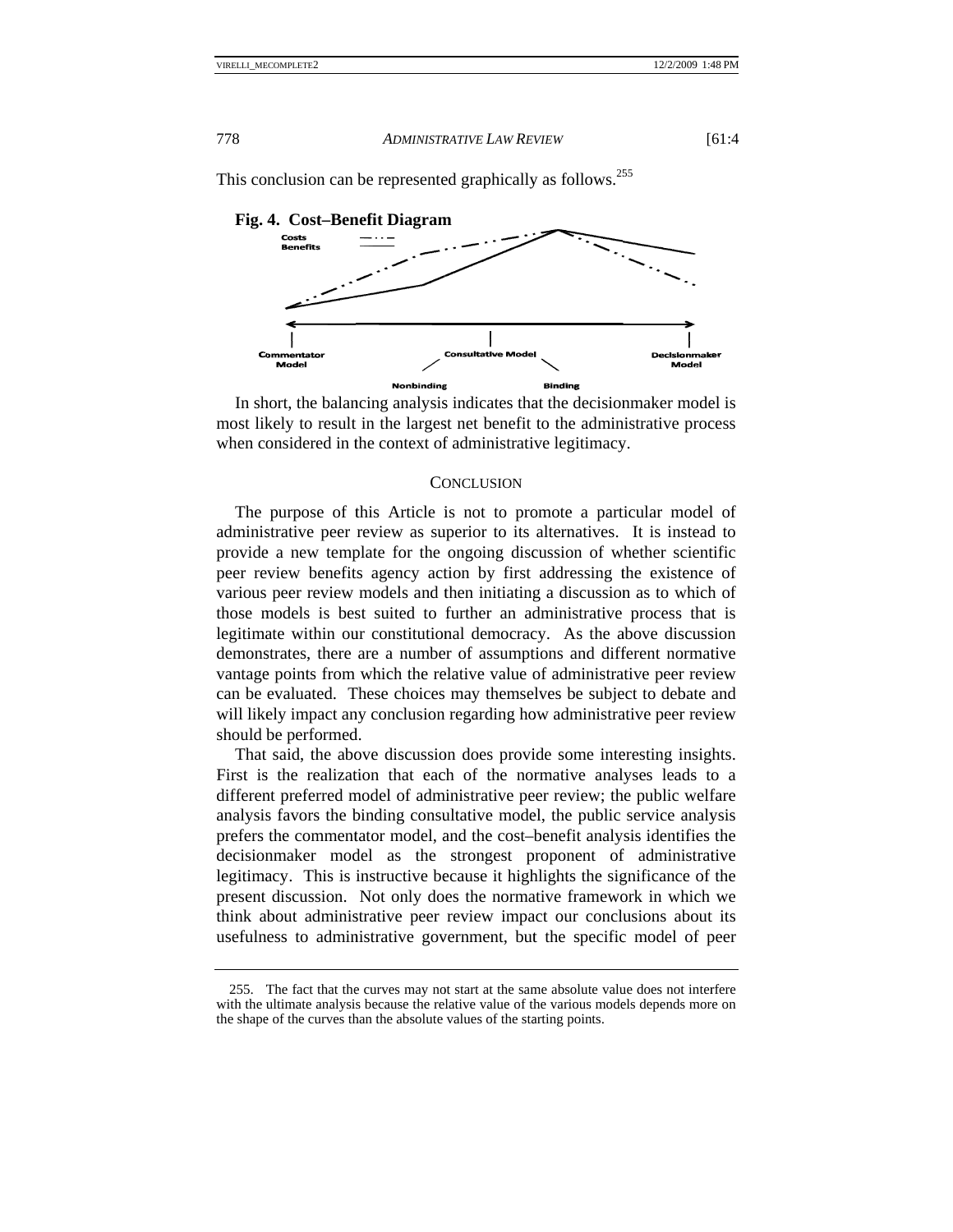review is also highly relevant to that analysis; without some consideration of how peer reviewers can and should relate to administrators, it is difficult to reach any robust understanding of the theoretical basis for peer review generally, let alone for the particular way in which administrative peer review should be employed.

Second is that, at least with respect to the viewpoints referenced here, one model of administrative peer review—the nonbinding consultative model—is generally less likely to advance our democratic principles within the administrative process. This is particularly interesting because it is precisely that model that is most prominently featured in federal administrative law.<sup>256</sup> Whether this indicates a weakness of the model itself or of our expectations of administrative government, it nevertheless raises an interesting question for further consideration.

Third is the strong implication that some form of what is herein called "binding" peer review—and is represented in the binding consultative and decisionmaker models—is more in line with administrative legitimacy than its nonbinding counterpart. Beyond the fact that this suggestion is likely counterintuitive and unrepresented as a matter of peer review practice, it raises even more difficult questions regarding the political accountability of independent peer reviewers and the constitutionality and wisdom of independent, private-sector peer reviewers being empowered to (at least partially) override a government agency's choice of which scientific information it may rely on in performing its policymaking function.

In addition to raising questions about the wisdom of peer review practices, the above discussion reveals some other questions meriting additional inquiry. For example, in cases where the commentator model is employed, a question arises as to whether peer review is appreciably different from the Administrative Procedure Act's notice-and-comment process<sup>257</sup> to merit the additional investments of time and resources. While certainly more narrowly defined than notice-and-comment procedures in terms of the sources and scope of participation anticipated by administrative peer review, the advent of challenges to the quality of scientific information disseminated by administrative agencies under the Information Quality Act, $258$  particularly when considered in conjunction with the growing sophistication of the public and of organized interest

<sup>256</sup>*.* See *supra* note 116 for a list of supporting sources.

<sup>257</sup>*. See* 5 U.S.C. § 553(b)–(c) (2006) (setting out the APA's notice and comment requirements).

 <sup>258.</sup> Information Quality Act, Pub. L. No. 106-554, § 515, 114 Stat. 2763, 2763A-153– 54 (2000) (enacted as a rider to the Treasury and General Government Appropriations Act of 2001).